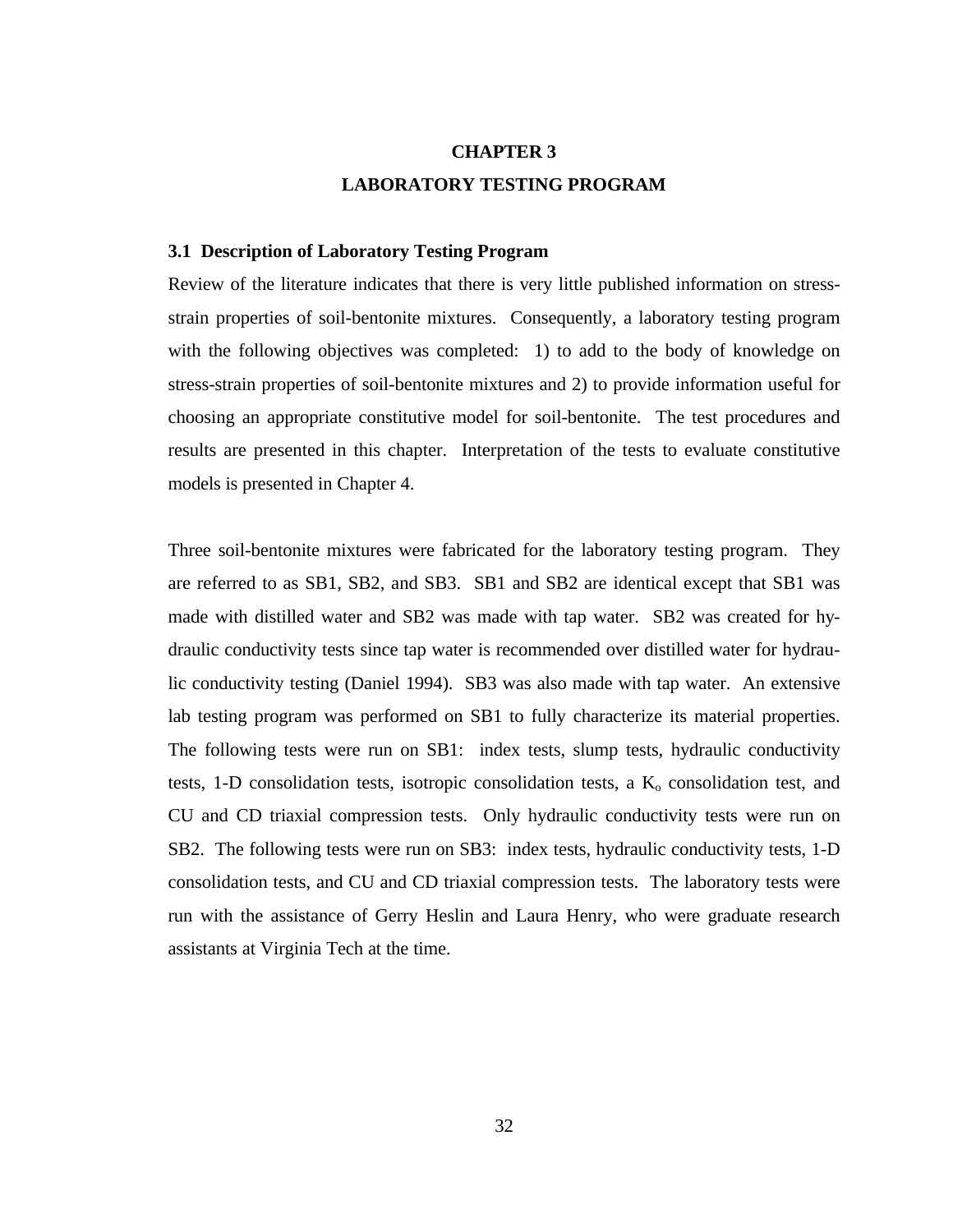#### **3.2 Grain Size Distribution and Index Tests**

Based on several references in the literature (D'Appolonia 1980; Millet et al. 1992; Evans 1991; Spooner et al. 1985), a typical soil-bentonite should have the following characteristics: well-graded granular matrix with 30% to 40% fines, permeability of less than  $10^{-7}$ cm/sec, 1% to 3 % bentonite by weight, and 4 to 6 inch slump. The gradation of soilbentonite mixture SB1 was designed to represent a soil-bentonite with the recommended properties. SB1 is a well-graded sand with 34% plastic fines and 1.5% bentonite. SB2 has the same gradation as SB1. The gradation of soil-bentonite mixture SB3 was designed with a different gradation than SB1, but one that may still occur in the field. SB3 is medium to fine sand with 16% non-plastic fines and 3% bentonite. The following soils were blended in various percentages to fabricate SB1, SB2, and SB3, with their classification according to the Unified Soil Classification System (USCS) given in parentheses:

- 1. Grottoes concrete sand (SP): clean, poorly graded, coarse to fine natural sand with subangular particles from a quarry in Grottoes, Virginia.
- 2. Yatesville silty sand (SM): alluvial silty fine sand with 47% non-plastic fines from Yatesville lake dam in Lawrence County, Kentucky (Filz 1992)
- 3. Blacksburg clay (CH): residual, highly plastic clay with 10% silt from Blacksburg, Virginia.
- 4. Light Castle sand (SP): clean, uniform fine sand with subangular quartz particles from a quarry in Craig County, Virginia (Filz 1992).
- 5. Bentonite: sodium montmorillinite sold commercially under the name Hydrogel 90 by Wyo-Ben, Inc.

SB1 and SB2 consist of approximately 50% Grottoes concrete sand (by dry weight), 39% Yatesville silty sand, 10% Blacksburg clay, and 1.5% bentonite. SB3 consists of approximately 68% Light Castle sand, 29% Yatesville silty sand, and 3% bentonite. The soil-bentonite was made by blending the soils dry (without the bentonite), and then adding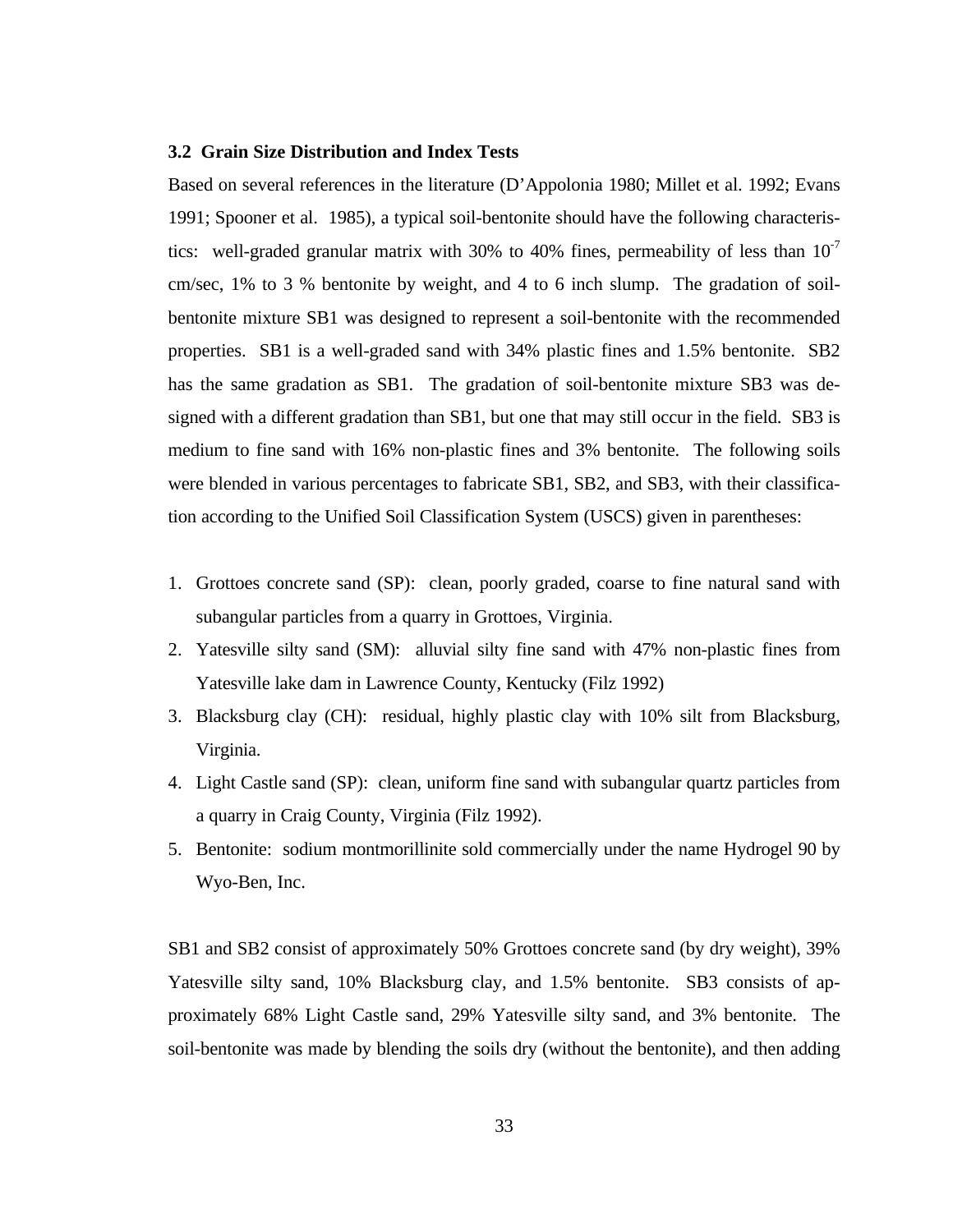the bentonite in slurry form. For SB1, the bentonite was mixed with distilled water and allowed to hydrate 24 hours to create the slurry. For SB2 and SB3, the bentonite was hydrated for 24 hours with tap water instead of distilled water to create the slurry.

The grain size distributions of SB1, SB2, and SB3 are plotted in Figure 3.1. The maximum grain size was limited to particles passing the No. 4 sieve, 0.187 inches (4.75 mm).

Index properties of the soil-bentonite mixtures are shown in Table 3.1. SB1 classifies as a clayey sand (SC) according to the USCS. SB3 classifies as a silty sand (SM). SB1 contains 35% fines, and SB3 contains 16% fines (portion passing the No. 200 sieve).

Atterberg Limits tests were run on the portion of the soil-bentonite mixtures passing the No. 40 sieve as specified by ASTM D-4318. The Atterberg Limits indicate that the portion of SB1 passing the No. 40 sieve falls above the A-line on the plasticity chart. The portion of SB3 passing the No. 40 sieve is non-plastic.

| Soil-<br>Bentonite<br>Mixture | $\frac{0}{6}$<br>Bentonite | <b>USCS</b><br>Classification | $G_s$ |    | % Sand   % Fines | LL |     |
|-------------------------------|----------------------------|-------------------------------|-------|----|------------------|----|-----|
| SB1                           | 1.5                        | <b>SC</b>                     | 2.71  | 35 | 35               | 34 |     |
| SB <sub>3</sub>               | 3.0                        | SМ                            | 2.65  |    |                  | NP | NTD |

Table 3.1 Index Properties of Soil-Bentonite Mixtures SB1 and SB3

The relationship between slump and water content for SB1 is shown in Figure 3.2 by the closed circles. As the water content increases from 25% to 35%, the slump for SB1 increases from approximately zero inches to approximately 6 inches. Data from four other soil-bentonite mixtures from D'Appolonia (1980) are also shown in the figure. The water content versus slump relationship is very similar for all the different soil-bentonite mixtures. For consolidation tests and triaxial tests, the water content of the soil-bentonite was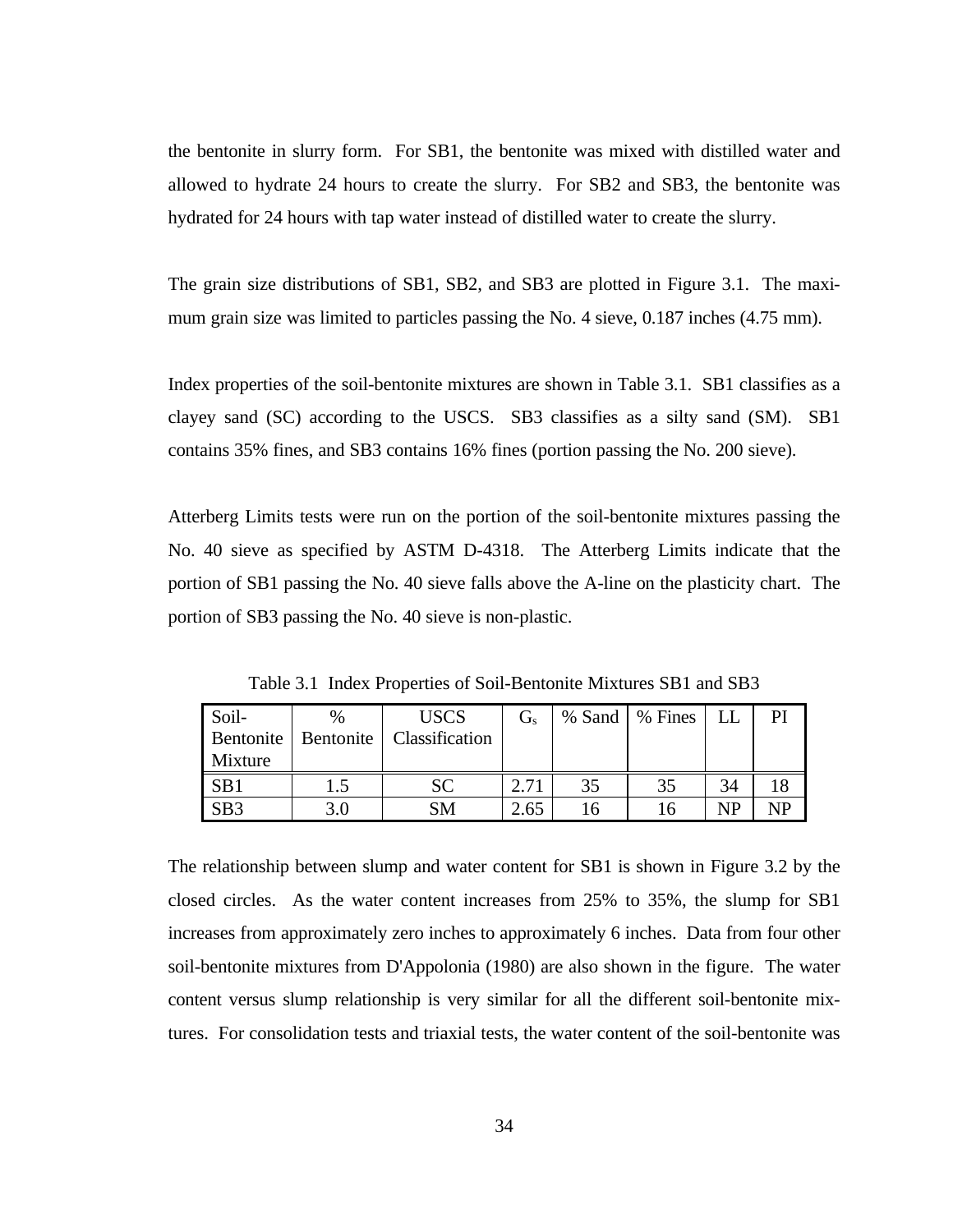adjusted to achieve a slump of 4-6 inches. This is the range of slump recommended for placement of soil-bentonite in the field (Evans 1991; Millet et al 1992).

## **3.3 Hydraulic Conductivity Tests**

Hydraulic conductivity tests were conducted on soil-bentonite mixtures SB1, SB2, and SB3. The tests were performed using compaction mold permeameters, consolidometer permeameters, the API filter press, and flexible-wall permeameters. The results of all the tests are shown in Figure 3.3. Data from the literature are also plotted in the figure, and are discussed below.

### Experimental Procedures

Three hydraulic conductivity tests were run on SB1 in compaction mold permeameters. The soil-bentonite was spooned into the mold and rodded to eliminate air voids. The samples were 4 inches in diameter and the final height was approximately 4 inches. Surcharge weights were applied to consolidate the soil-bentonite to various effective stresses. The average vertical effective stress in the sample versus the hydraulic conductivity is shown in Figure 3.3. The two tests at lower pressure were permeated downward in falling head tests. In order to achieve the higher pressures for the third test, considerable weights were stacked above the top of the compaction mold. The top was left unassembled and a falling head test was run by permeating upward.

As part of a related research project at Virginia Tech (Heslin et al. 1997), hydraulic conductivity tests were run on SB2 and SB3 using flexible-wall permeameters, consolidometer permeameters, and the API filter press. The following tests were run on SB2: One flexible-wall permeability test, two consolidation permeameter tests, and two API filter press tests. Two consolidation permeameter tests and three API filter press tests were run on SB3. For each test, the hydraulic conductivity was found at three to seven different pressures.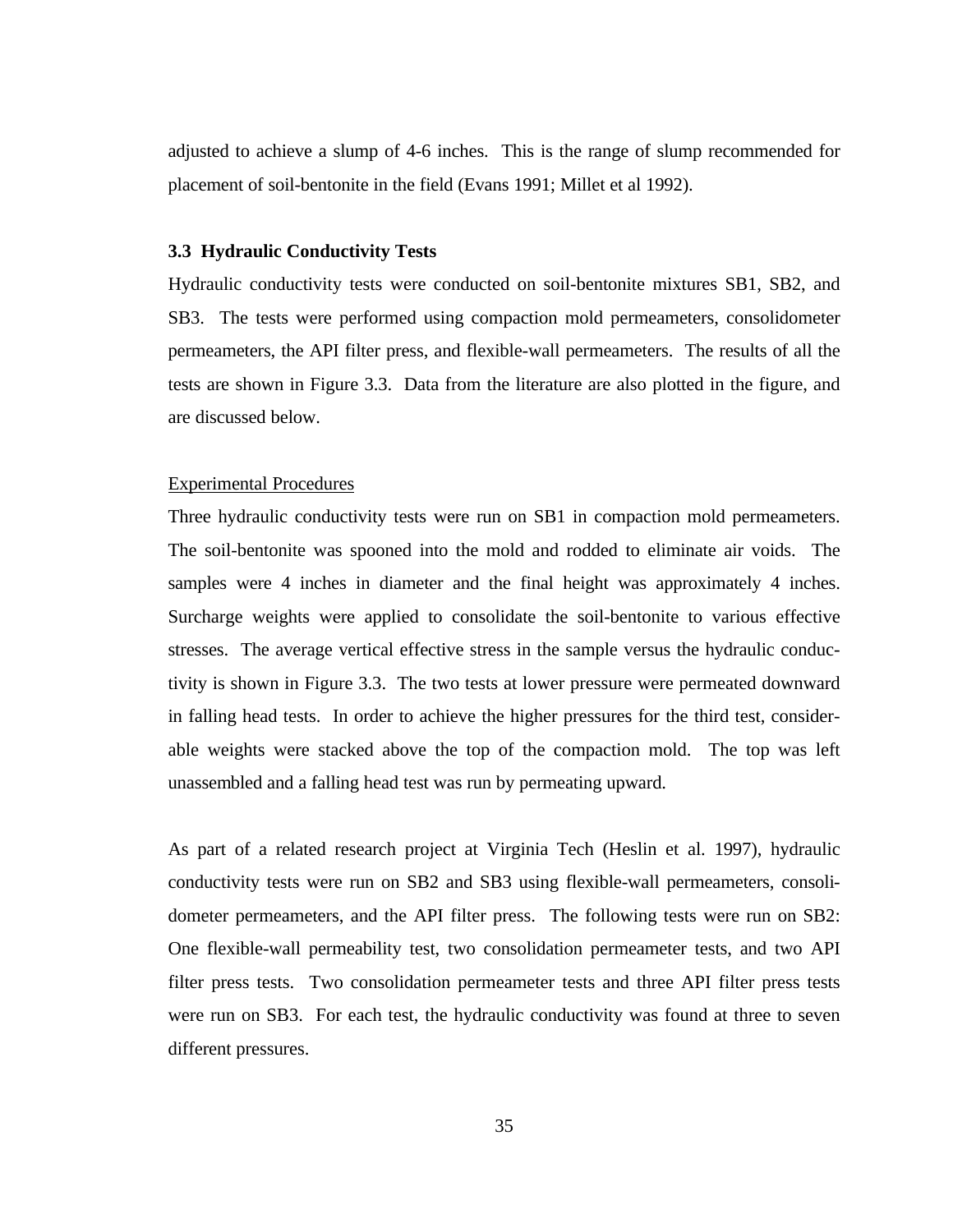The flexible-wall test was run using the falling headwater - rising tailwater method described in ASTM D-5048 without backpressure. Samples were 2.8 inches in diameter and 3.3 inches in height prior to testing. A forming jacket was used to support the sample before application of the cell pressure. The forming jacket was left in place during the test. The effective isotropic consolidation pressure is plotted versus the hydraulic conductivity in Figure 3.3.

Standard incremental load tests were run in the consolidometer permeameter without backpressure, as described below in Section 3.4. Samples were 2.5 inches in diameter and 1 inch in height. Falling head test hydraulic conductivity tests were conducted after the end of primary consolidation. The vertical effective consolidation pressure is plotted versus the hydraulic conductivity in Figure 3.3.

The API filter press is an apparatus commonly used to measure the filtrate loss of slurry. It has also been used to measure the hydraulic conductivity of soil-bentonite during soilbentonite mix design and for QA/QC (Barvenik and Ayers 1987). The API filter press is a rigid wall cell 3 inches in diameter. Air pressure is applied to the top of the specimen. A more detailed description of the equipment and test procedure for the consolidometer permeameter and API filter press test is given in Heslin et al. (1997). A surcharge was used inside the API cell since it was found that hydraulic fracture occurs in tests without surcharge. In some of the API filter press tests at the higher pressures, it is believed that problems occurred with either migration of fines or washing of fines out of the specimen. These hydraulic conductivity measurements are not included in Figure 3.3.

As described in Heslin et al. (1997), running a hydraulic conductivity test in the API filter press results in a soil-bentonite specimen that has zero vertical effective stress at the top of the specimen and a maximum value of vertical effective stress at the bottom of the speci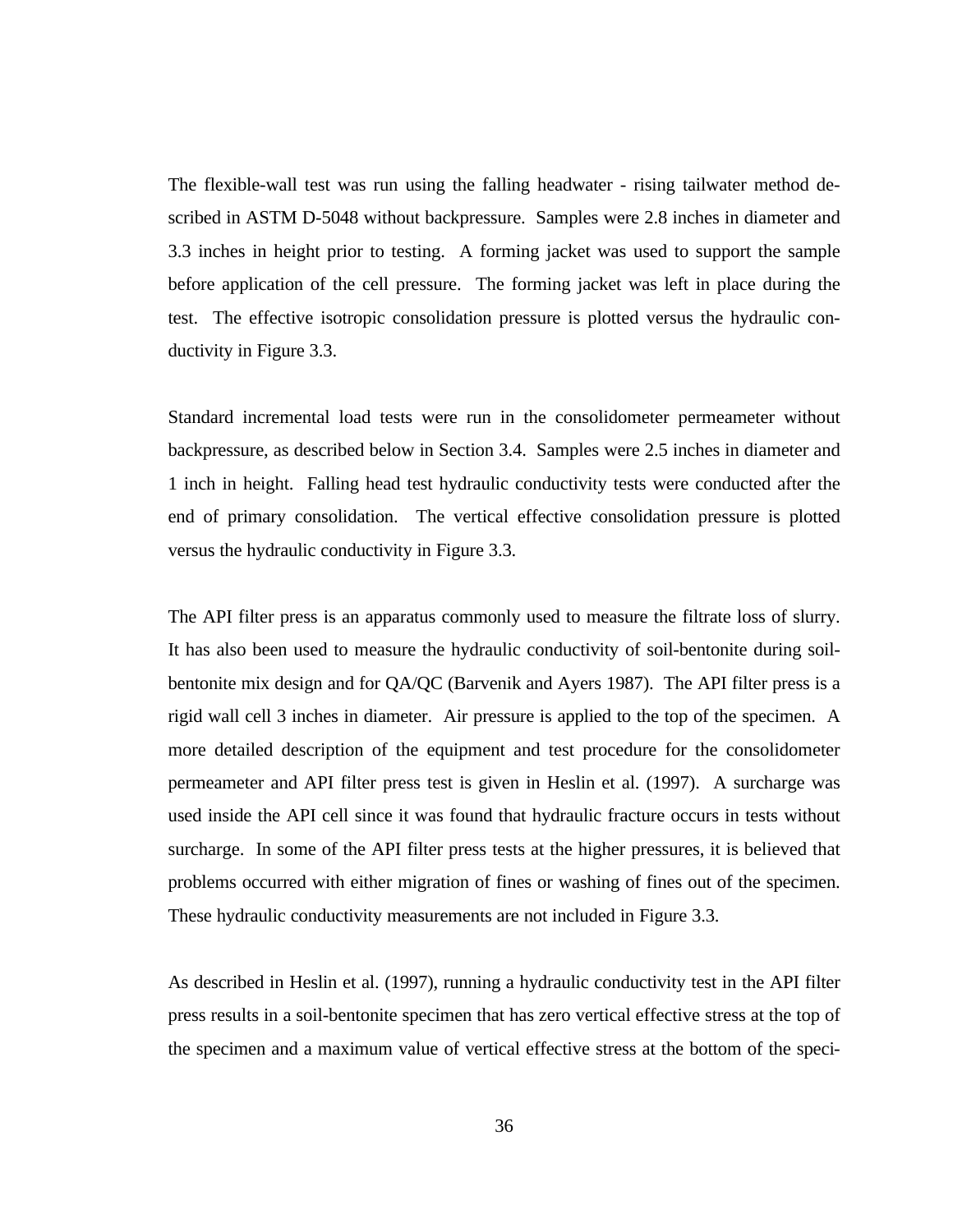men. In order to properly interpret the results, the method described by Heslin et al. (1997) was used to estimate the apparent pressure that should be associated with the measured gross hydraulic conductivity. This method uses the seepage consolidation theory by Fox and Baxter (1997), and applies the theory to analysis of hydraulic conductivity tests in the API filter press. For all of the API tests, the apparent pressure is plotted versus the gross hydraulic conductivity in Figure 3.3.

# Results

The results in Figure 3.3 show that the four different permeameter types all give similar results. Especially consistent results were found for the consolidometer permeameter, flexible-wall permeameter, and API test. Less consistent results were found for the compaction mold permeameter.

Essentially the same hydraulic conductivity was measured for SB1 and SB2. The soilbentonite mixtures SB1 and SB2 are identical except that SB1 was created and permeated with distilled water and SB2 was created and permeated with tap water. SB2 was created because distilled water is not recommended for permeability testing (Daniel 1994; Dunn and Mitchell 1984). The results show that for this soil-bentonite mixture, the effect of using distilled water versus tap water for hydraulic conductivity testing is not significant.

For all of the soil-bentonite mixtures, the hydraulic conductivity decreases with increasing vertical consolidation pressure. The hydraulic conductivity for SB2 decreases from approximately  $1x10^7$  cm/sec at 100 psf to  $5x10^8$  cm/sec at 1000 psf. The hydraulic conductivity for SB3 decreases only slightly with increases in consolidation pressure. The hydraulic conductivity for SB3 is approximately  $5x10^{-8}$  cm/sec at 100 psf and  $3x10^{-8}$ cm/sec at 1500 psf. SB3 has a lower hydraulic conductivity than SB2 at all consolidation pressures. The percentage of bentonite appears to have a larger influence on hydraulic conductivity than fines content since SB3 has 16% non-plastic fines and 3% bentonite and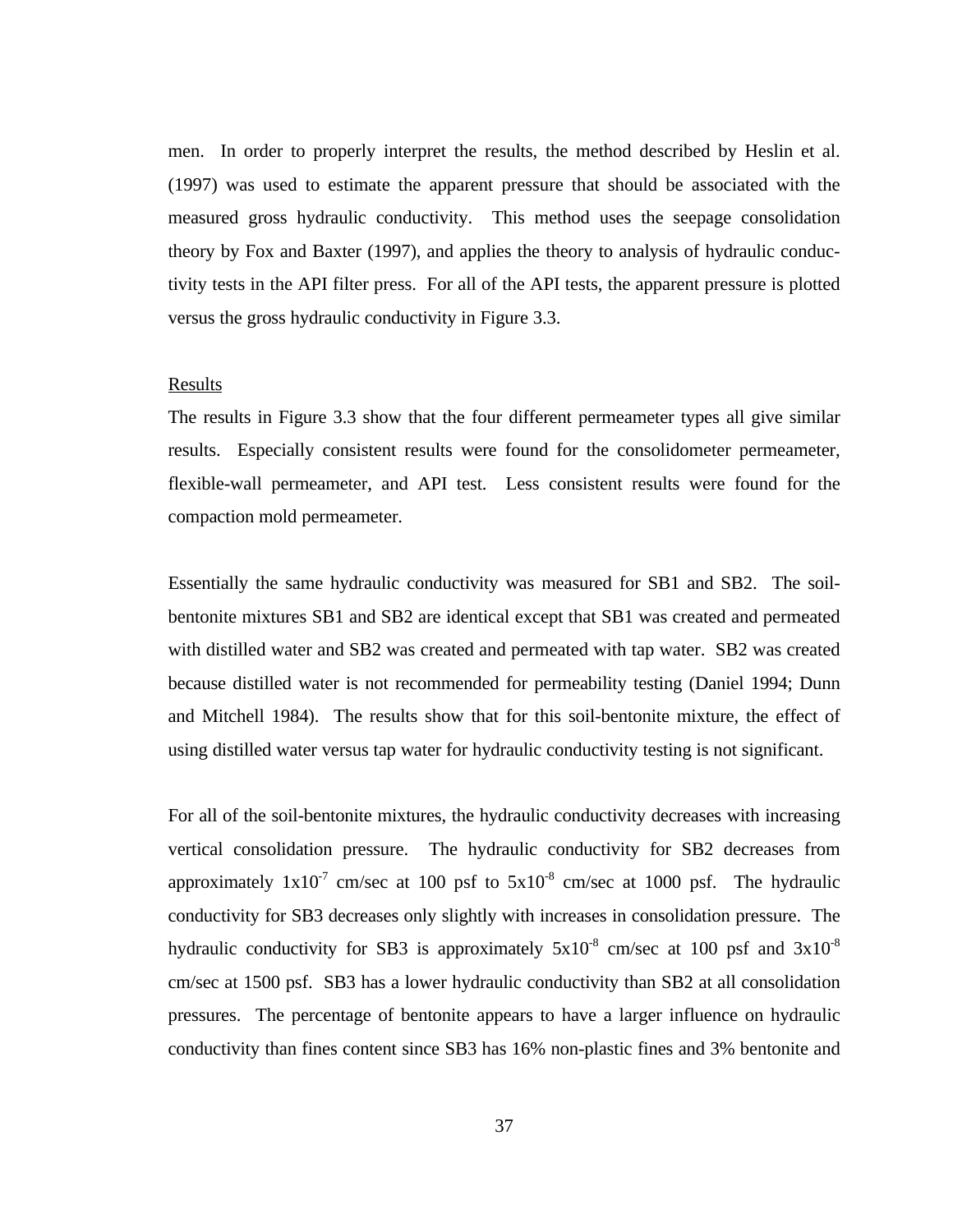SB1 has 35% plastic fines and 1% bentonite. SB2 and SB3 both have hydraulic conductivity values in the range of typically desired soil-bentonite mixtures.

Also plotted in Figure 3.3 is data from *Barrier* (1995) that was obtained from several other soil-bentonite mixtures. The data from *Barrier* (1995) includes results from McCandless and Bodocsi (1988) and Day (unpublished). As discussed previously in Section 2.4, the horizontal hydraulic conductivity data from McCandless and Bodocsi (1988) was measured under a combined vertical surcharge and horizontal hydraulic pressure. It appears that this data was misinterpreted in *Barrier* (1995) and is therefore not included in Figure 3.3. The hydraulic conductivity values of SB2 and SB3 appear to be in the same range and show similar trends as the *Barrier* data from Day, although the data from Day exhibits a greater sensitivity to vertical consolidation pressure.

## **3.4 Consolidation Tests**

Two 1-D consolidation tests and two isotropic consolidation tests were performed on SB1. Two 1-D consolidation tests were performed on SB3.

The two 1-D consolidation tests on SB1 (C5 and C6) were standard incremental load tests performed in accordance with ASTM D-2435. The samples were 2.5 inches in diameter and 1 inch in height. The soil-bentonite was spooned into the consolidation ring and rodded to eliminate large air voids. Loads were added through a dead weight hanger system using a load increment ratio of 1 (doubling of the load), and a load increment duration of 24 hours. Back pressure was not used. The data was corrected for machine deflection that was estimated using a steel sample. In order to obtain the appropriate machine deflection curve, it was found that the filter paper needed considerable time to consolidate under each load (approximately 4 hours). The void ratio versus vertical effective stress for the two tests are plotted in Figure 3.4 and Figure 3.5. The coefficient of consolidation, Cv, was calculated for primary loading using the Casagrande method and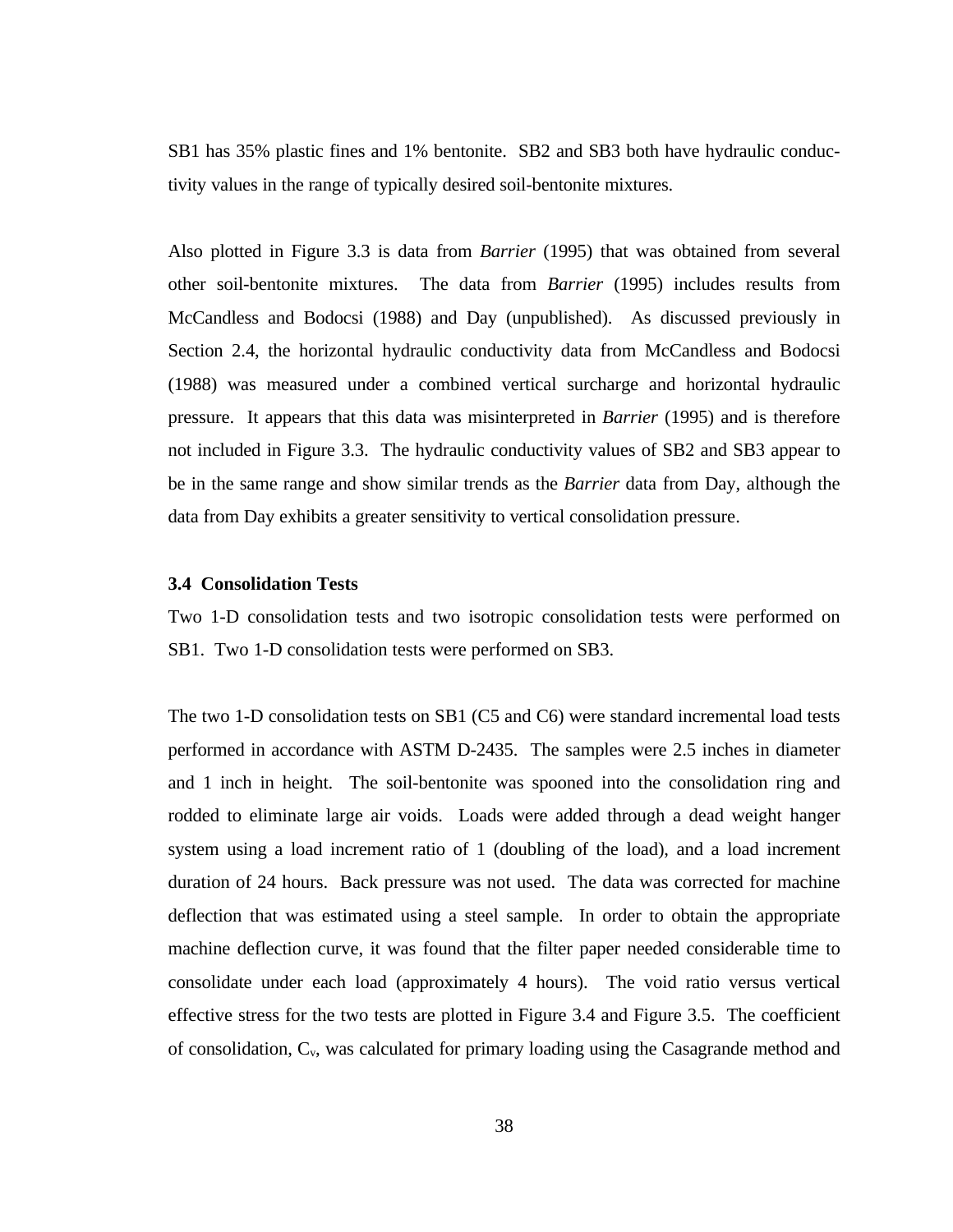the Taylor method. The values of  $C_v$  are plotted versus the average pressure for each stress increment.

A trend in the time deformation data for SB1 can be seen from Figures 3.4 and 3.5. As the effective stress increases, the value of the coefficient of consolidation,  $C_v$ , increases considerably.  $C_v$  is defined in equation 3.1, and increases from approximately 5 ft<sup>2</sup>/yr at 100 psf to 80 ft<sup>2</sup>/yr at 10,000 psf.  $C_v$  is a function of the compressibility and permeability of the soil-bentonite, which are both decreasing as the effective stress increases. Therefore, it appears that the compressibility is decreasing at a faster rate than the permeability.

$$
C_v = \frac{k(1 + e_o)}{a_v \gamma_w} \tag{3.1}
$$

where:  $k =$  hydraulic conductivity

 $e_0$  = initial void ratio  $\gamma_w$  = unit weight of water

 $a_v =$  coefficient of compressibility

The  $C_v$  values for SB1 can be compared to typical values for clays. Correlations of  $C_v$ with liquid limit (Holtz and Kovacs 1981) indicate that a typical remolded clay with the same liquid limit as SB1 (LL=34), would have a  $C_v$  value less than or equal to 32 ft<sup>2</sup>/yr. Three soil-bentonite mixtures presented by Khoury et al. (1992) had  $C_v$  values ranging from 70 to 292 ft<sup>2</sup>/yr for the stress range of 2000-4000 psf. For this stress range, SB1 has a  $C_v$  of approximately 40 ft<sup>2</sup>/yr. The coefficient of consolidation for SB1 is slightly higher than for a clay with similar liquid limit, but significantly less than the values for soilbentonite mixtures reported by Khoury et al. (1992).

Two isotropic consolidation tests on SB1 (IC-1 and IC-2) were conducted in a triaxial cell on 2.8 inch diameter samples. The initial height of the samples was approximately 5.6 inches. Special procedures that were developed for triaxial compression testing of soil-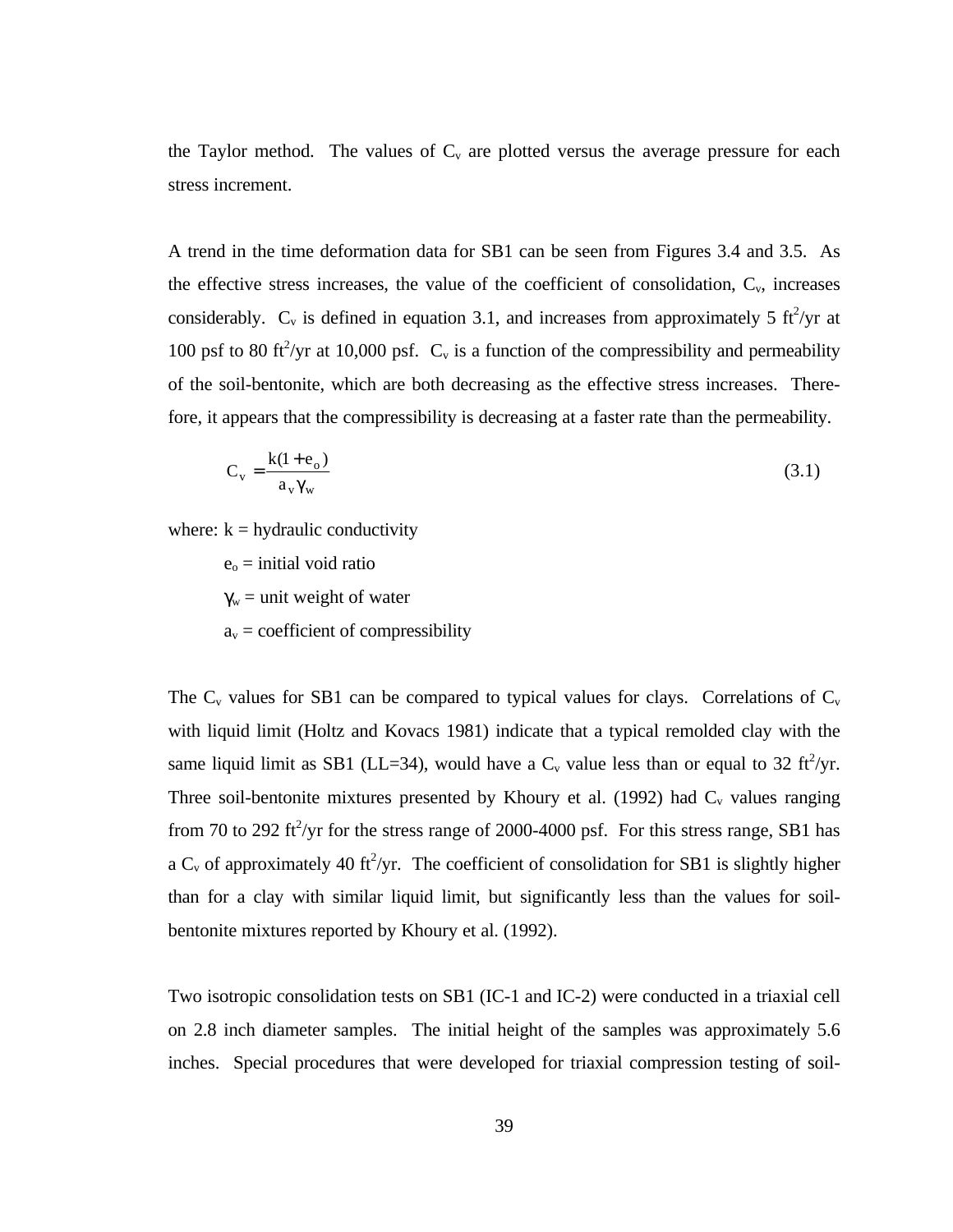bentonite were also used to prepare the isotropic consolidation tests. The soil-bentonite was spooned into a forming jacket and rodded to eliminate large air voids. The samples were consolidated inside the forming jacket to an initial pressure of at least 3 psi. It was found that a 3 psi consolidation pressure was required for the soil-bentonite to be able to maintain its shape without the forming jacket. After the sample was fully consolidated to the initial pressure, the triaxial cell was disassembled and the forming jacket was removed. The sample dimensions were measured at this time. The cell was then reassembled and the sample was backpressure saturated in small increments in order to avoid overconsolidating the sample. A B-value of 0.99 was reached. Next, the sample was consolidated to a final pressure to eliminate disturbance effects from the process of removing the forming jacket.

The sample used for isotropic consolidation test  $IC_1$  was initially consolidated to 3 psi and finally consolidated to 5 psi. The sample was then loaded using a load increment ratio of 2/3 and a load increment duration of approximately 48 hours. The sample for isotropic consolidation test IC\_2 was initially consolidated to 10 psi and finally consolidated to 20.3 psi. It was then unloaded to 10 psi and reloaded in increments of 2 psi in order to find the isotropic yield point. The void ratio versus vertical effective stress curves for IC\_1 and IC\_2 are shown in Figure 3.6 and Figure 3.7.

Two 1-D consolidation tests were conducted on specimens of SB3 (CP5 and CP6) in the consolidometer permeameter cells described in Section 3.3 of this report. The void ratio versus vertical effective stress curves for the two tests are shown in Figure 3.8 and Figure 3.9. Falling head hydraulic conductivity tests were run at various consolidation pressures in these tests. The results of the hydraulic conductivity tests are described in Section 3.3.

The results of all the consolidation tests are summarized in Table 3.2. Values of the compression index  $C_c$  and the compression ratio are listed. The compression ratio was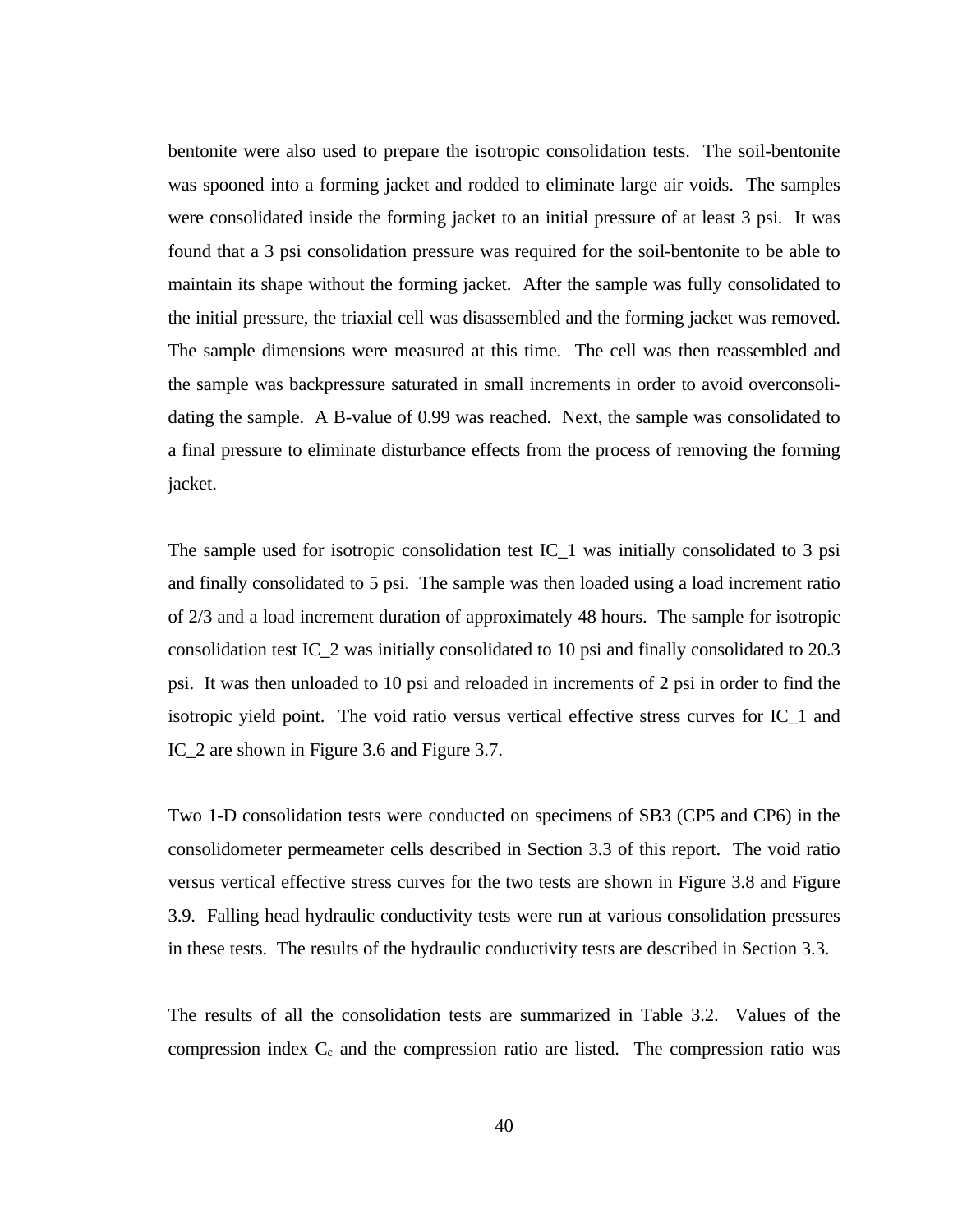calculated for the stress increment between 1000 psf and 4000 psf. The void ratio, e, at 1000 psf was used to calculate the compression ratio. Values of the recompression index,  $C_r$ , are listed together with the preconsolidation pressures,  $\sigma_p$ <sup>'</sup>, at the time of rebound.

Holtz and Kovacs (1981) report that the range of compression index for a typical normally consolidated medium-sensitive clay is 0.2 to 0.5. The average 1-D compression index for SB1 is 0.19, which is just outside the lower bound of this range. The average isotropic compression index for SB1 is 0.15, which is also below this range. The average compression index for SB3 is 0.088, which is approximately 2 times smaller than the value for SB1. It seems reasonable that SB1 and SB3 are less compressible than a medium sensitive clay since SB1 is a clayey sand (SC) and SB3 is a silty sand (SM).

| Test            | Soil-            | Test      | Initial | e         | $C_{c}$ | Compression | $C_r$ at $\sigma_p$ ' (psf) |
|-----------------|------------------|-----------|---------|-----------|---------|-------------|-----------------------------|
| Number          | Bentonite        | Type      | $W\%$   | at 1000   |         | Ratio       |                             |
|                 | Mixture          |           |         | psf       |         |             |                             |
| C <sub>5</sub>  | S <sub>B</sub> 1 | $1-D$     | 30.3    | 0.631     | 0.18    | 0.11        | $0.010$ at 4200 psf         |
| C <sub>6</sub>  | S <sub>B</sub> 1 | $1-D$     | 31.7    | 0.614     | 0.20    | 0.12        | 0.0074 at 1100 psf          |
|                 |                  |           |         |           |         |             | 0.0095 at 8400 psf          |
| $IC_1$          | SB <sub>1</sub>  | isotropic | 23.5    | 0.560     | 0.16    | 0.10        | $0.011$ at 5600 psf         |
| $IC_2$          | S <sub>B</sub> 1 | isotropic | 31.9    | <b>NA</b> | 0.14    | <b>NA</b>   | $0.013$ at 2900 psf         |
| CP <sub>5</sub> | SB3              | $1-D$     | 28.9    | 0.594     | 0.082   | 0.051       | 0.0029 at 1600 psf          |
| CP <sub>6</sub> | SB3              | $1-D$     | 28.9    | 0.595     | 0.094   | 0.059       | $0.0027$ at 1600 psf        |

Table 3.2 Consolidation Test Results on SB1 and SB3

Notes: The compression ratio was calculated for the stress increment between 1000 psf and 4000 psf.

The void ratio at 1000 psf was used to calculate the compression ratio.

The 1-D and isotropic compression ratios for SB1 are both about 0.11. The compression ratios were evaluated at the same stress increment as the data shown in Figure 2.2 (from D'Appolonia 1980) in order to compare them. The compression ratios for SB1 are approximately 1.7 times greater than the compression ratios reported by D'Appolonia for soil-bentonite mixtures with 35% plastic fines. However, the compression ratios for SB1 are in reasonable agreement with those of Khoury et al. (1992) shown in Table 2.1 and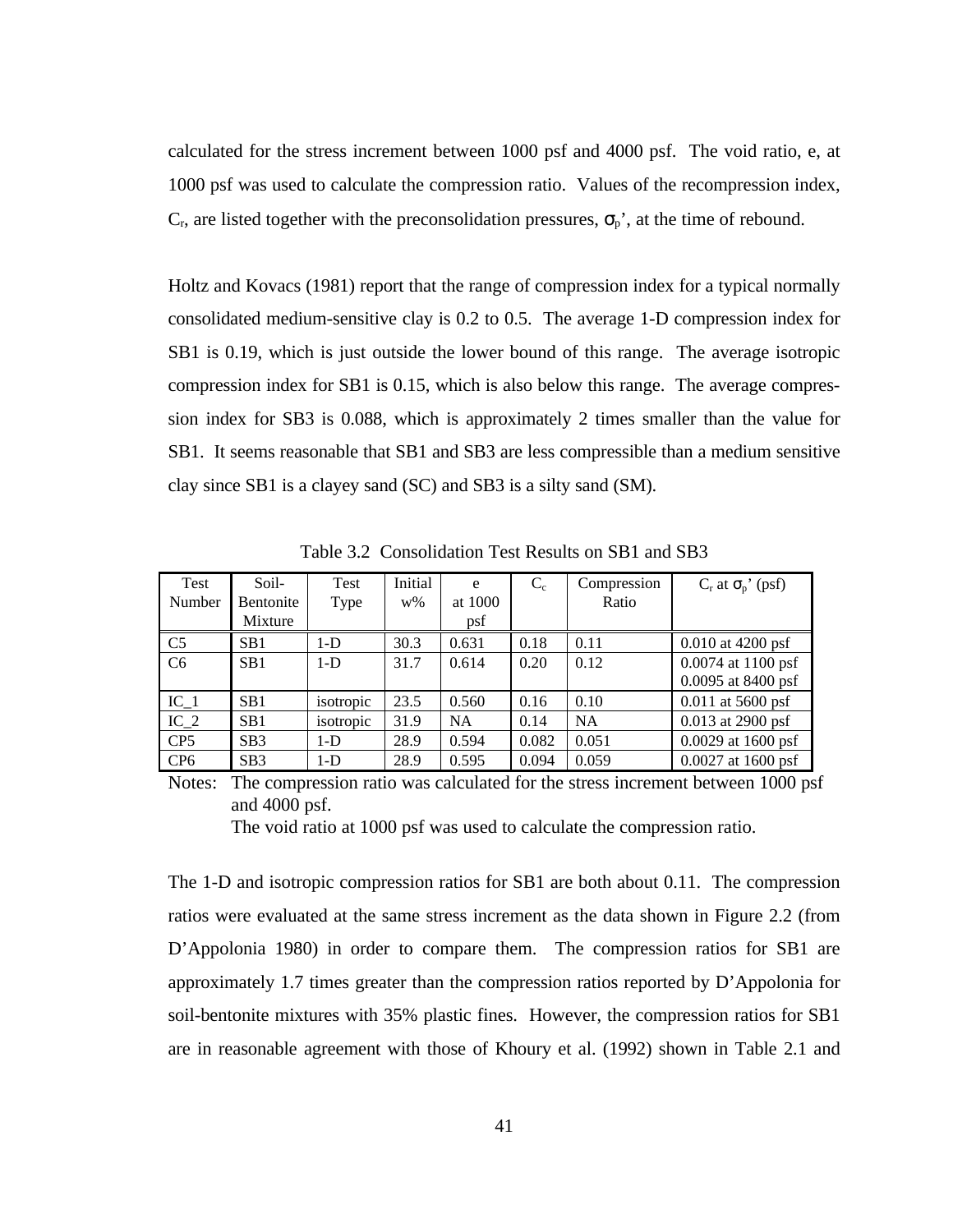Evans and Cooley (1993) shown in Table 2.2. The average compression ratio for SB3 is 0.056. This value is approximately 2.7 times greater than that reported data by D'Appolonia for soil-bentonite mixes with 16% non-plastic fines, and it is smaller than the values in Tables 2.1 and 2.2.

The void ratio versus major effective principal stress from the 1-D consolidation tests and the isotropic consolidations test for SB1 and SB3 are plotted together in Figure 3.10. The void ratios from the rebound and recompression stages are not shown. For SB1, the void ratios for the two 1-D consolidated tests (open circles) are consistently higher than the void ratios for two isotropically consolidated tests (open triangles). To verify the isotropic consolidation data, the void ratios from the end of the isotropic consolidation phase of CU triaxial tests are also plotted in the figure as open triangles. The isotropically consolidated triaxial tests give results consistent with the isotropic consolidation tests. For SB3, the void ratios from the two 1-D consolidation tests (black circles) lie slightly above the data from the three isotropically consolidated triaxial tests (black triangles). The data from the triaxial tests appear to have a slightly different slope than the onedimensionally consolidated tests for SB3. The figure also shows that SB3 is less compressible than SB1.

The void ratios from the consolidation tests are plotted versus the mean effective stress in Figure 3.11. The mean effective stress was estimated for the 1-D consolidation tests using a K<sub>o</sub> value of 0.57 for SB1 and a K<sub>o</sub> value of 0.5 for SB3. The value of K<sub>o</sub> for SB1 was measured in a  $K_0$  consolidation test,  $K_0$  2, which is described later in this section. The  $K_0$ value for SB3 was assumed. For SB1, the void ratio appears to have the same relationship with the log of mean effective stress for both the 1-D and the isotropic consolidation tests. This holds for SB3 as well. Comparing Figures 3.10 and 3.11, the void ratio for a given soil-bentonite mixture appears to be a function of the mean effective stress rather than the vertical effective stress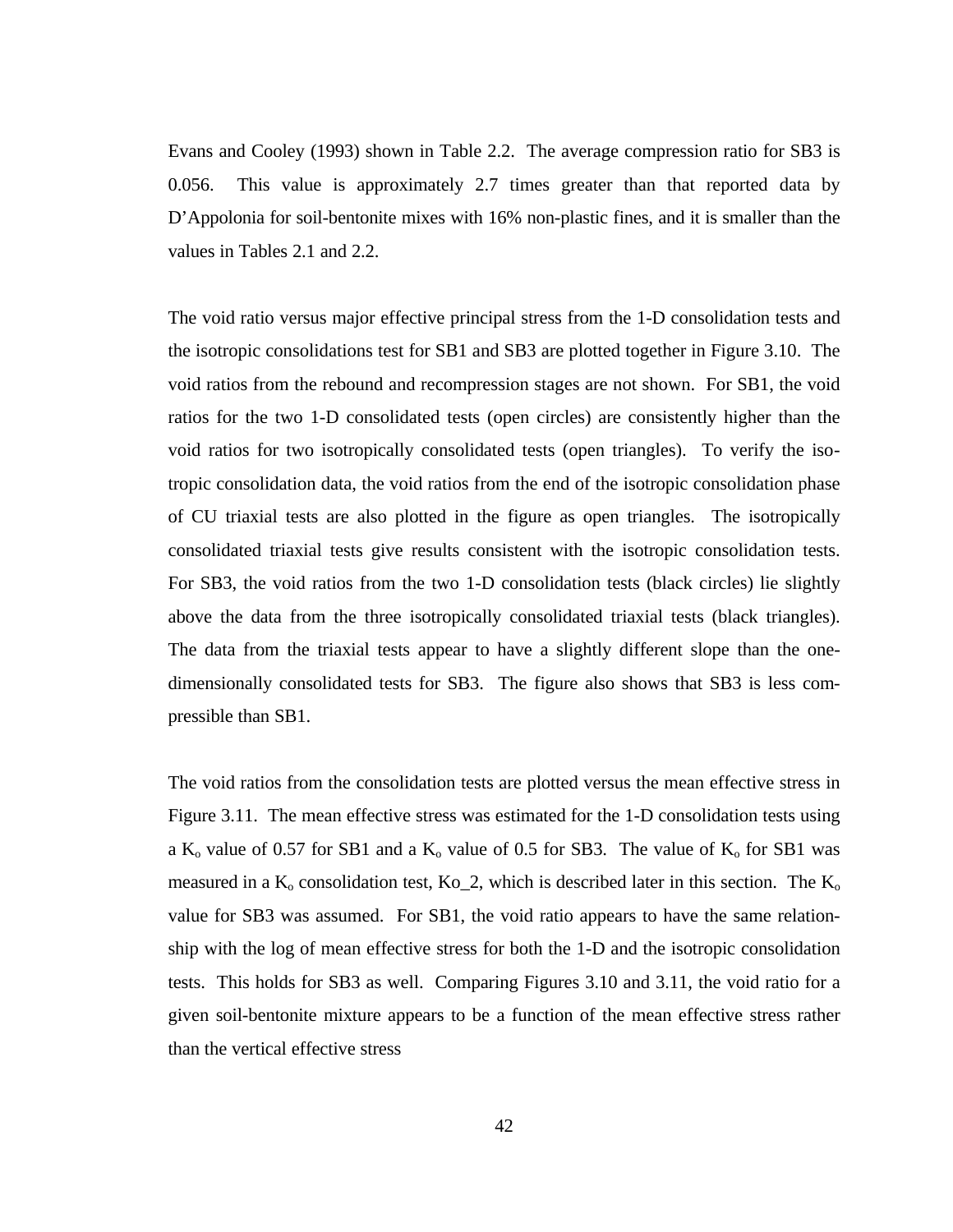## **3.5 Triaxial Tests**

The following triaxial tests were run on SB1: Seven isotropically consolidated undrained triaxial compression tests (CU), one  $K_0$  consolidated undrained triaxial compression test, and nine isotropically consolidated drained triaxial compression tests (CD). The following triaxial tests were run on SB3: three CU tests, and two CD tests.

#### Experimental Procedures

2.8 inch diameter triaxial samples, formed with the largest triaxial equipment that was readily available, were used for testing the soil-bentonite. ASTM D4767 for CU tests recommends the sample diameter should be at least 6 times greater than the largest particle size. With the 2.8 inch diameter sample, the largest recommended particle size is approximately 0.5 inch. The maximum grain size for SB1 and SB3 was limited to passing the No. 4 sieve (0.2 inches), so the particle size criterion was satisfied. The initial height of the samples was approximately 5.6 inches.

Due to the soft nature of the soil-bentonite, a new method for forming the sample was developed. As previously described for the isotropic consolidation tests, samples were formed inside the triaxial cell in a forming mold (membrane expander). This method was chosen over consolidation in a batch consolidometer, which would have required higher pressures in order to extrude and trim the samples. The forming mold provided the least disturbance and allowed the samples to be formed at the lowest pressures. The samples were isotropically consolidated inside the forming mold to a pressure of 3 psi or greater. It was found that 3 psi isotropic pressure for this initial consolidation phase was necessary for the sample to maintain its shape. A special top cap was machined to slide inside the forming mold as the sample consolidated. No back pressure was used during the initial consolidation. The volume of water expelled was measured with a graduated cylinder. After the sample reached the end of primary consolidation at the initial pressure, the cell was disassembled. Drainage from the sample was prevented during cell disassembly. The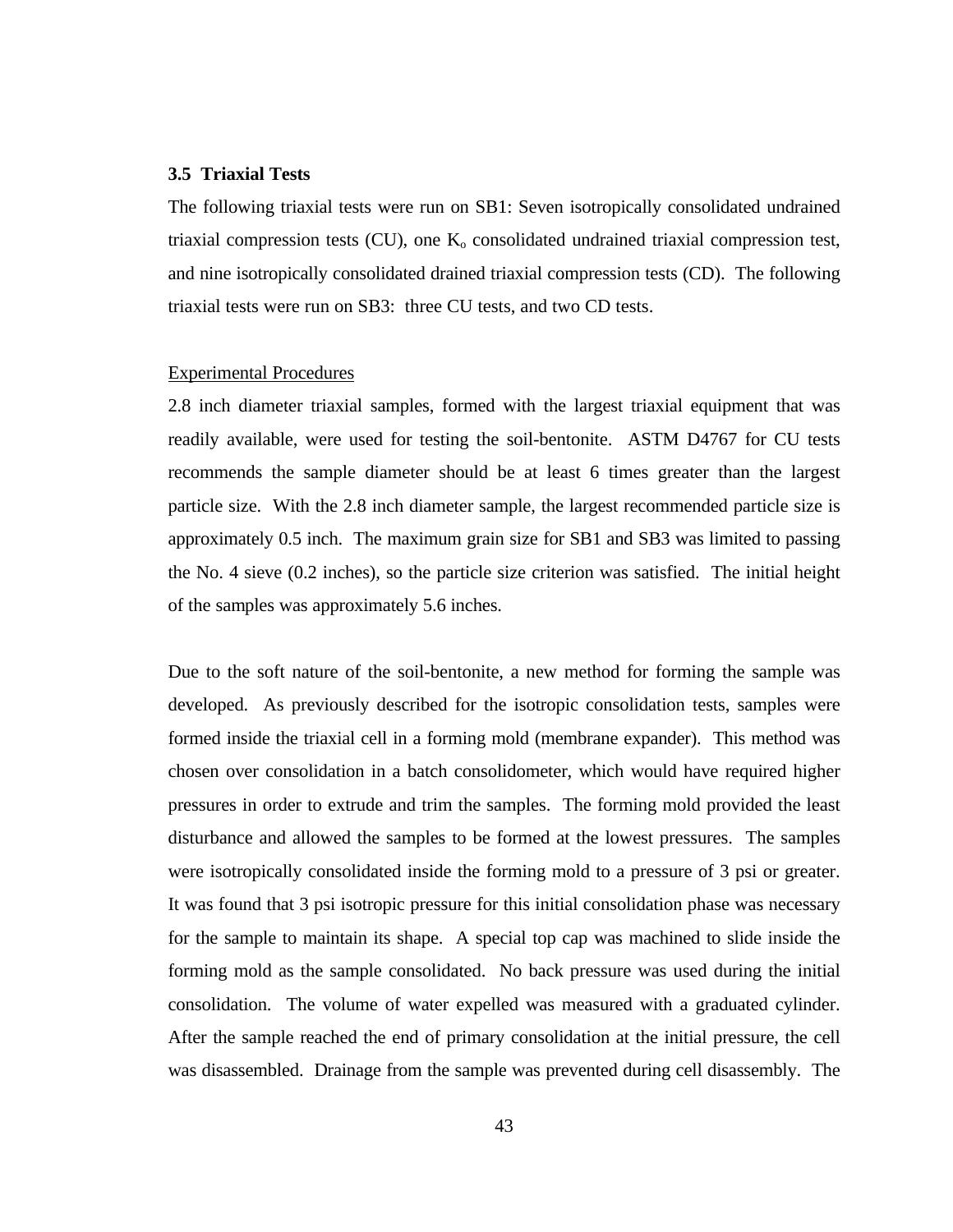forming mold was removed and the sample dimensions were measured. The cell was then reassembled without the mold and the sample was backpressure saturated. After a B value above 0.97 was reached, the sample was consolidated to its final consolidation pressure. The final consolidation pressure was at least 1.5 times the initial consolidation pressure in order to minimize disturbance effects from the disassembly process.

After the final consolidation phase, the sample was sheared undrained (CU test) or drained (CD test). The samples were loaded at a constant strain rate. It is recommended that for CU tests, the time to failure should be five times  $t_{50}$  for pore pressure equalization throughout the sample (Brandon 1995), where  $t_{50}$ =time to 50% consolidation from the consolidation stage. For CD tests, time to failure should be 15 to 20 times  $t_{50}$  for pore pressure dissipation (Brandon 1995). For CU tests, it was decided to use a time to failure between five to seven times  $t_{50}$ . The strain to failure was estimated at 10% axial strain. Strain rates were typically  $2x10^4$  to  $3x10^4$  inch/min or  $3x10^3$  to  $6x10^3$  %/min. For CD tests, 15 to 20 times  $t_{50}$  was used for time to failure. The strain at failure was estimated as 15%. Strain rates were typically  $1x10^{-4}$  to  $2x10^{-4}$  inch/min or  $2x10^{-3}$  to  $3x10^{-3}$  %/min. Data acquisition was used to measure the load, effective stress or volume change, and axial deformation. The data acquisition was always verified with data taken by hand.

### Area and Membrane Corrections

Several corrections were made to the data, which are described in more detail in Appendix A. An area correction was applied, which assumes that the sample deforms as a right circular cylinder. This correction is recommended by La Rochelle et al. (1988) for specimens exhibiting a bulging type failure, which occurred for all of the triaxial tests performed on soil-bentonite mixtures. After reviewing the literature on membrane corrections, a new membrane correction procedure was developed. The membrane corrections were based on the compression shell theory by Henkel and Gilbert (1952) with aspects of other membrane corrections in the literature (Duncan and Seed 1967; La Rochelle et al.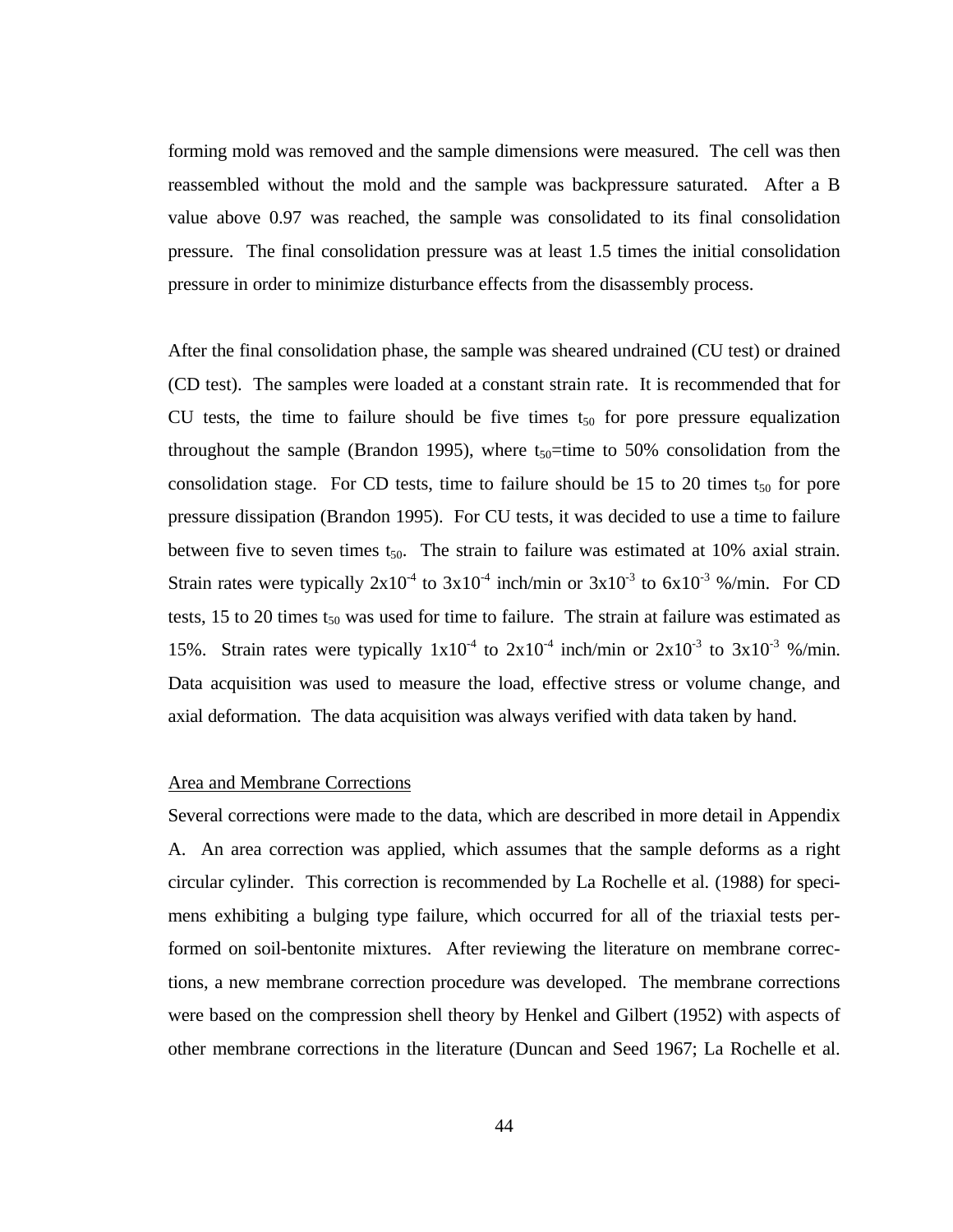1988). The theory was extended to correct for the axial and radial stress on the sample during the consolidation phase. The correction during the consolidation phase was important for soil-bentonite testing due to the large strains that occurred during the consolidation phase. This correction resulted in a very slight anisotropic stress state at the end of the supposedly isotropic consolidation phase. The major effective stress after consolidation was in the radial direction. The difference in the major and minor effective principal stresses was 0.2 psi for low consolidation pressures (5 psi) and 0.8 psi for the largest consolidation pressure (39 psi). During the shearing phase, the membrane correction described in ASTM D4767 was applied to the axial stress. The modulus of the membrane used in the membrane corrections was the initial tangent modulus, which was measured experimentally. Piston friction in the triaxial cell was assumed to be constant and was zeroed out at the start of the test.

### Isotropically Consolidated Undrained Triaxial Tests

Seven isotropically consolidated undrained triaxial tests (CU) were run on SB1 (CU\_3 through CU\_9). Two of the samples were used for isotropic consolidation tests before being sheared. Isotropic consolidation test IC\_1 was sheared as CU\_8 and IC\_2 was sheared as CU\_9. All of the samples were sheared essentially normally consolidated except for CU\_8, which was sheared slightly overconsolidated. The data from the first two tests CU\_1 and CU\_2 was not of good quality and was not used. Several problems with data acquisition were solved and procedures were refined during the first two tests.

During undrained tests, it was found that pore pressures would build up in the sample after primary consolidation was complete and the drainage valve was closed to begin shearing. It is thought that the pore pressure build up was due to the phenomenon referred to as "undrained creep" by Head (1986). After the valve was closed, the piston had to travel into a seating groove in the top cap before making contact with the sample. Due to the very slow strain rates that were used, the drainage valve was often closed for a significant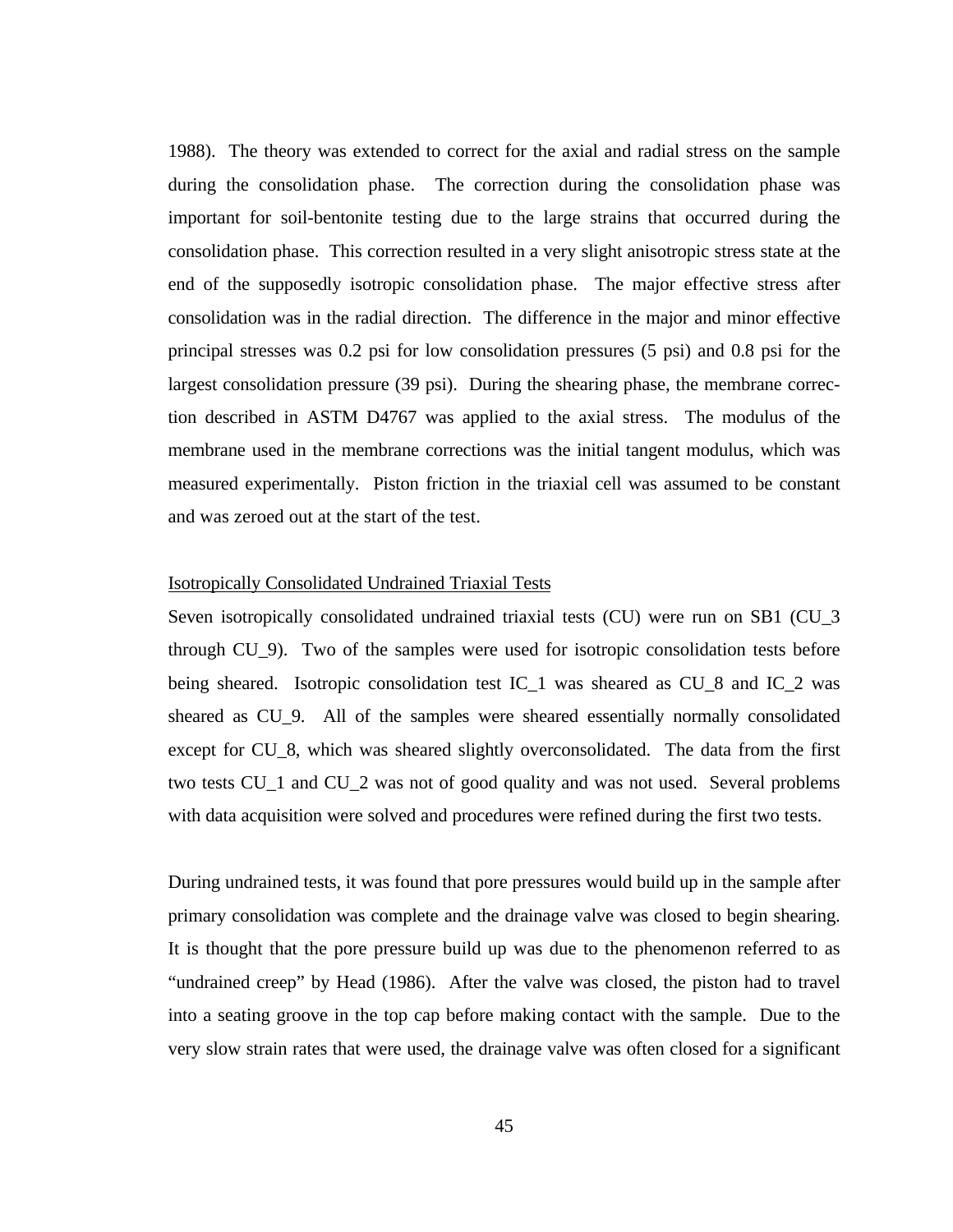time (up to 4 hours) before the piston made contact with the sample. The maximum pore pressure that developed during this time period due to undrained creep was approximately 2.7 psi. On average, the pore pressure in the sample at contact was about 1 psi.

In subsequent figures, the triaxial compression results are plotted as stress paths using both the MIT convention and the critical state convention. The variables p' and q, according to these conventions, are defined below:

MIT stress path convention:

$$
p' = (\sigma_1' + \sigma_3')/2 \tag{3.2}
$$

$$
q = (\sigma_1' - \sigma_3')/2 \tag{3.3}
$$

Critical state stress path convention:

$$
p' = (\sigma_1' + \sigma_2' + \sigma_3')/3 \tag{3.4}
$$

$$
q = (\sigma_1' - \sigma_3') \tag{3.5}
$$

where:  $\sigma_1$ ' = major principal effective stress

 $\sigma_2$ ' = intermediate principal effective stress

 $\sigma_3$ ' = minor principal effective stress

The MIT convention is commonly used in the United States and is easily related to φ' and c'. The critical state convention is commonly used in many constitutive models, such as the Cam Clay model. The critical state p' is equal to the mean effective stress. The critical state q is equal to the deviator stress. The failure line in MIT p-q space is called the  $K_f$  line. The failure line in critical state p-q space is called the M line. The M line is the projection of the critical state line in p-q space.

The MIT and critical state stress paths for tests CU\_3 through CU\_9 are shown in Figure 3.12 through Figure 3.18. The deviator stress, excess pore pressure, and principal stress ratio ( $\sigma_1$ '/ $\sigma_3$ ') are also plotted versus axial strain. The excess pore pressure includes the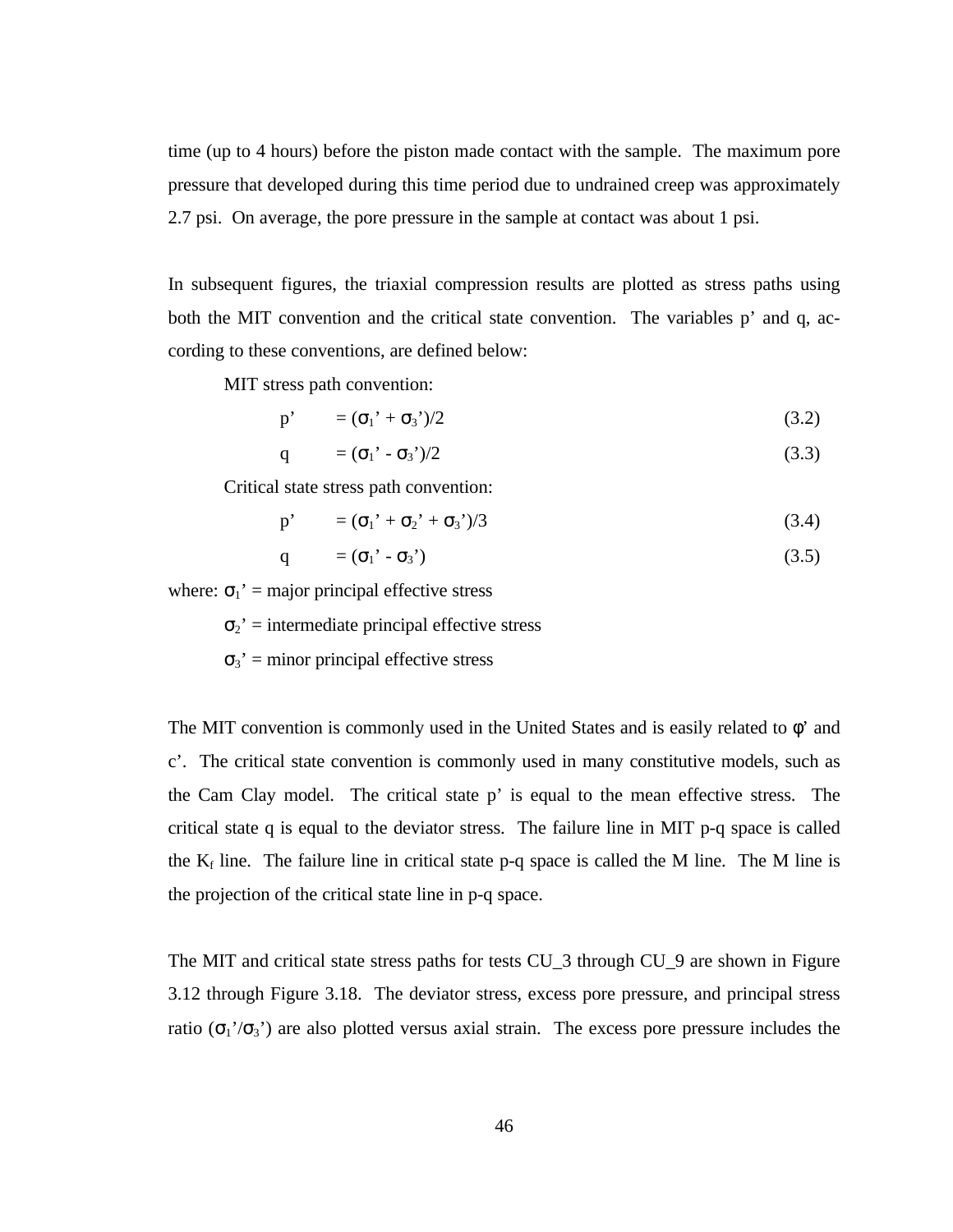excess pore pressure in the sample present due to undrained creep. Undrained creep produces an excess pore pressure plotted at zero axial strain.

The maximum principal stress ratio was used as the failure criterion for all of the CU tests. For a normally consolidated material with a linear failure envelope, the maximum principal stress ratio develops when the stress path is on the  $K_f$  line. In general, the stress paths are initially steep, then curve to the left and become relatively horizontal. Large excess pore pressures develop and the stress path either stops at the  $K_f$  line or travels up the  $K_f$  line. Most of the shear stress is mobilized at small axial strains.

The results of the CU tests on SB1 are summarized in Table 3.3. For the CU tests, the overconsolidation ratio (OCR) is the major principal effective stress at the end of consolidation ( $\sigma'_{1con}$ ) divided by the major principal effective stress at the start of shear ( $\sigma'_{1shear}$ ). A-bar is defined as the increase in excess pore pressure over increase in deviator stress. The excess pore pressure that occurs due to undrained creep prior to applying the deviator stress is not included in the A-bar calculation since it is not associated with the increase in deviator stress. For the normally consolidated tests, the average axial strain at failure was 6.5%; the average A-bar at failure was 2.0; and the average  $s_v/\sigma'_{1con}$  was 0.19.

Three CU tests (CU\_11, CU\_13, CU\_14) were run on SB3. All of the samples were isotropically consolidated and sheared normally consolidated. The tests results are shown in Figure 3.19 through Figure 3.21. In general, the stress strain curves are initially steep, slight strain softening occurs until the stress paths hit the  $K_f$  line, then the stress paths travel up the  $K_f$  line. Failure is defined at the point when the stress path reaches the  $K_f$ line. The results of CU tests on SB3 are summarized in Table 3.4. For the three tests, the average OCR is 1.01; the average axial strain to failure is 3.4%; the average A-bar at failure is 2.2; and the average  $s_u/\sigma_{1con}^{\prime}$  is 0.16.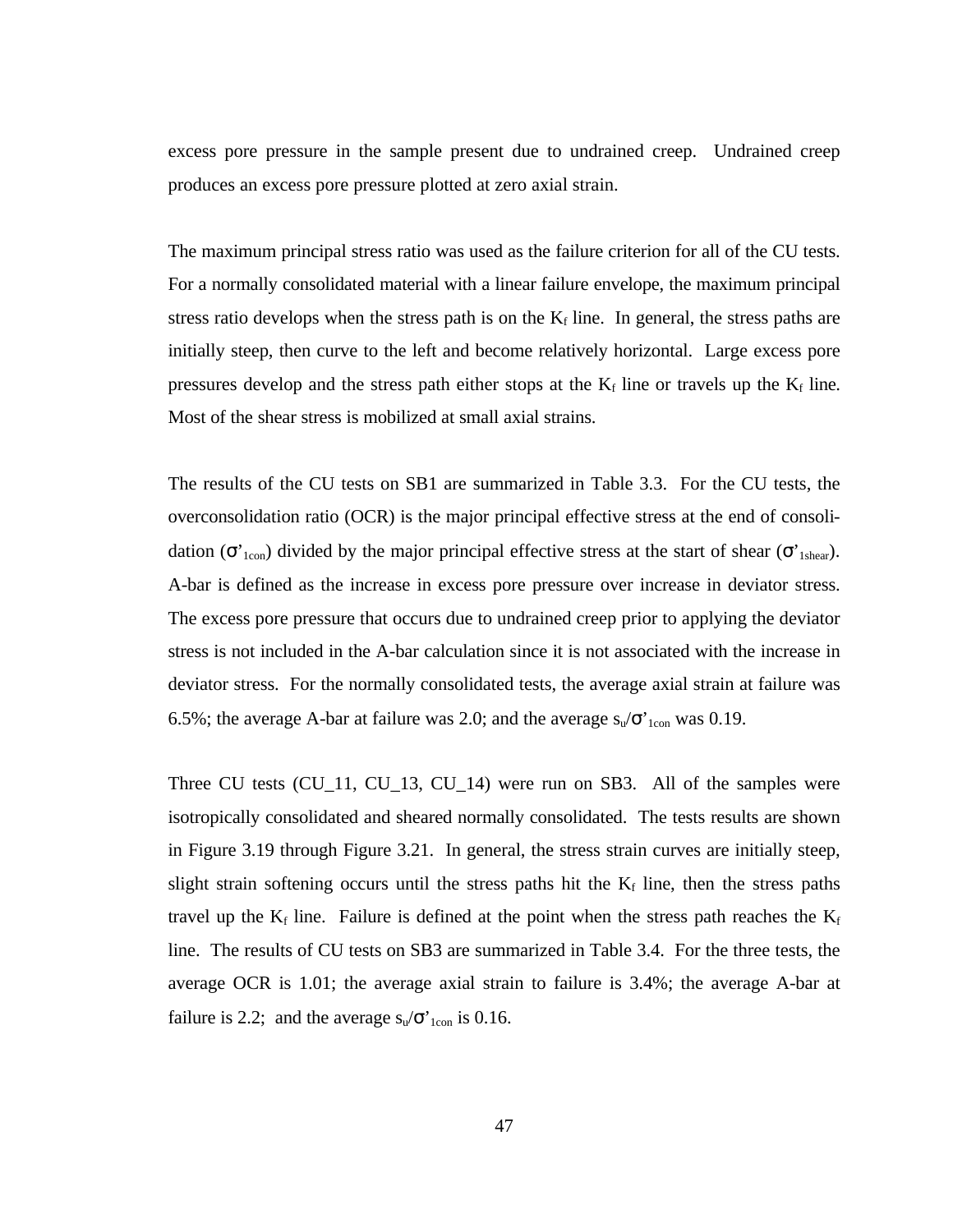| Test            | $\sigma$ <sup>'</sup> <sub>1con</sub> | <b>OCR</b> | Water     | Void      | <b>Axial Strain</b> | A-bar at | $S_{\rm u}$ | $S_{\rm u}$ /                         |
|-----------------|---------------------------------------|------------|-----------|-----------|---------------------|----------|-------------|---------------------------------------|
|                 | (psi)                                 |            | Content   | Ratio     | at Failure          | Failure  | (psi)       | $\sigma$ <sup>'</sup> <sub>1con</sub> |
|                 |                                       |            | $(\% )$   |           | $(\% )$             |          |             |                                       |
| $CU_3$          | 18.43                                 | 1.09       | 18.2      | 0.49      | 7.2                 | 2.0      | 3.78        | 0.21                                  |
| CU <sub>4</sub> | 5.13                                  | 1.06       | 22.0      | 0.60      | 6.3                 | 2.1      | 0.83        | 0.16                                  |
| $CU_5$          | 8.57                                  | 1.03       | 20.2      | 0.55      | 5.2                 | 2.0      | 1.59        | 0.19                                  |
| $CU_6$          | 5.12                                  | 1.09       | 22.0      | 0.60      | 5.0                 | 2.0      | 0.90        | 0.18                                  |
| $CU_7$          | 12.42                                 | 1.08       | 19.4      | 0.53      | 6.0                 | 1.7      | 2.75        | 0.22                                  |
| CU <sub>8</sub> | 39.1                                  | 1.32       | 16.2      | 0.44      | 7.5                 | 1.5      | 7.70        | 0.20                                  |
| $CU_9$          | 48.18                                 | 1.06       | 16.1      | 0.44      | 9.1                 | 2.0      | 9.21        | 0.19                                  |
| avg. of         |                                       |            |           |           |                     |          |             |                                       |
| $3 - 7,9$       | <b>NA</b>                             | 1.07       | <b>NA</b> | <b>NA</b> | 6.5                 | 2.0      | <b>NA</b>   | 0.19                                  |

Table 3.3 Isotropically Consolidated Undrained Triaxial Test Results for SB1

Notes:  $\sigma'_{1con}$  = major principal effective stress at the end of consolidation  $\sigma'_{\text{1shear}}$  = major principal effective stress at the beginning of shear

OCR =  $σ$ <sup>'</sup><sub>1con</sub>/ $σ$ '<sub>1shear</sub>

A-bar  $=$  change in excess pore pressure / change in deviator stress

 $s<sub>u</sub>$  = undrained shear strength, defined at maximum principal stress ratio

Water content and void ratio given at the end of consolidation

Table 3.4 Isotropically Consolidated Undrained Triaxial Test Results for SB3

| Test         | $\sigma$ <sup>'</sup> <sub>1con</sub> | <b>OCR</b> | Water   | Void  | <b>Axial Strain</b> | A-bar at | $S_{\rm U}$ | $S_{\rm u}$                           |
|--------------|---------------------------------------|------------|---------|-------|---------------------|----------|-------------|---------------------------------------|
|              | (psi)                                 |            | Content | Ratio | at Failure          | Failure  | (psi)       | $\sigma$ <sup>'</sup> <sub>1con</sub> |
|              |                                       |            | $(\% )$ |       | (% )                |          |             |                                       |
| <b>CU</b> 11 | 8.41                                  | 0.1        | 21.6    | 0.57  | 2.4                 | 2.2      | 1.46        | 0.17                                  |
| CU 13        | 12.48                                 | 1.04       | 20.7    | 0.55  | 2.9                 | 2.6      | 1.76        | 0.14                                  |
| CU 14        | 20.36                                 | 1.00       | 19.8    | 0.52  | 4.9                 | 2.3      | 3.5         | 0.17                                  |
| avg.         | NA                                    | 1.01       | NA      | NA    | 3.4                 | 2.4      | <b>NA</b>   | 0.16                                  |

Notes:  $\sigma'_{1con}$  = major principal effective stress at the end of consolidation

 $\sigma'_{\text{1shear}}$  = major principal effective stress at the beginning of shear

$$
OCR = \sigma'_{1con}/\sigma'_{1shear}
$$

 $A-bar = change in excess pore pressure / change in deviator stress$ 

 $s<sub>u</sub>$  = undrained shear strength, defined at maximum principal stress ratio

Water content and void ratio are reported at the end of consolidation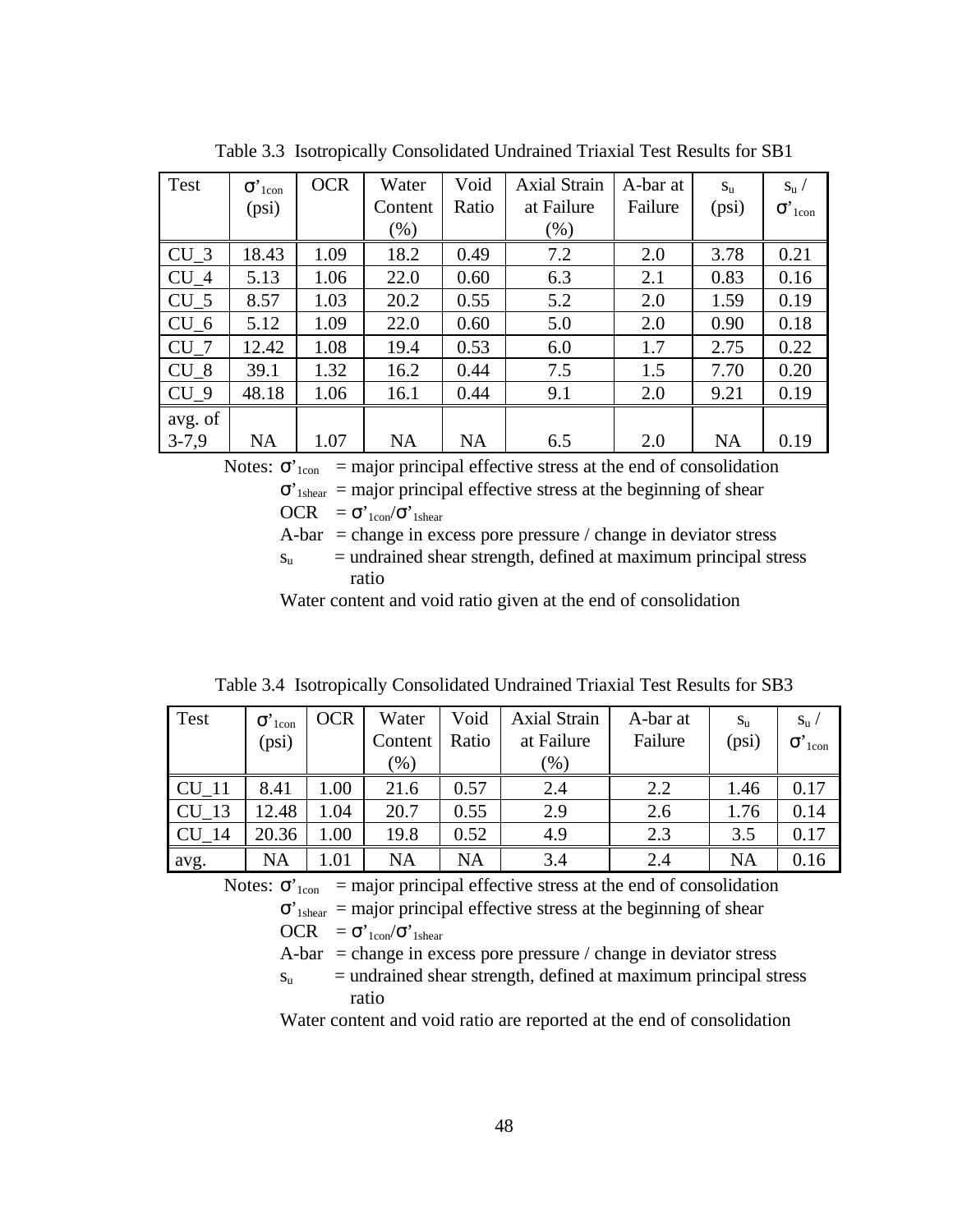#### K<sub>o</sub> Consolidated Undrained Triaxial Test

One  $K_0$  consolidation test  $(Ko_2)$  was run on SB1. The burette method described by Al-Hussaini (1981) was used. Al-Hussaini (1981) presents the results of four different methods of measuring  $K_0$  for sands in triaxial cells. The methods are 1) LVDT clamp with lateral strain sensor 2) strain gauge  $K_0$  belt 3) swinging arms lateral strain sensor and 4) burette method. Since the author concludes that all the tests give similar results, the burette method was used for test Ko\_2 since it is the simplest method. The method involves monitoring the axial and volumetric strain and adjusting the cell pressure to maintain a  $K_0$  condition.

A stress path for the  $K_0$  consolidation and subsequent undrained shearing is shown in Figure 3.22. This figure illustrates the various stages of the test. A 2.8 inch diameter sample was prepared in a triaxial cell with initial specimen height of approximately 5.6 inches. The soil-bentonite was spooned inside a forming mold in the triaxial cell and first isotropically consolidated to 4 psi to point A inside the mold. After the 4 psi consolidation, it was decided to consolidate to a higher isotropic consolidation pressure of 16 psi to point B in order to take advantage of the higher coefficient of consolidation values exhibited at higher pressures in the consolidation tests. After final isotropic consolidation, the mold was left on and a deviator stress was applied in drained loading to bring the sample to an estimated value of  $K_0=0.5$  at point C. Back pressure was not used in these stages and the volume of water expelled was measured with a graduated cylinder. After the sample had reached the estimated  $K_0$  state at point C, the sample was unloaded fully to point O. Next the drainage was closed on the specimen, the cell was disassembled, the forming mold was removed, and the sample dimensions were measured. The sample was reconsolidated to 4 psi to point A and backpressure saturated. A B-value of 0.95 was reached. The sample was then reconsolidated to 16 psi. A deviator stress was then applied in drained loading to bring the sample back to point  $C$  on the estimated  $K_0$  line.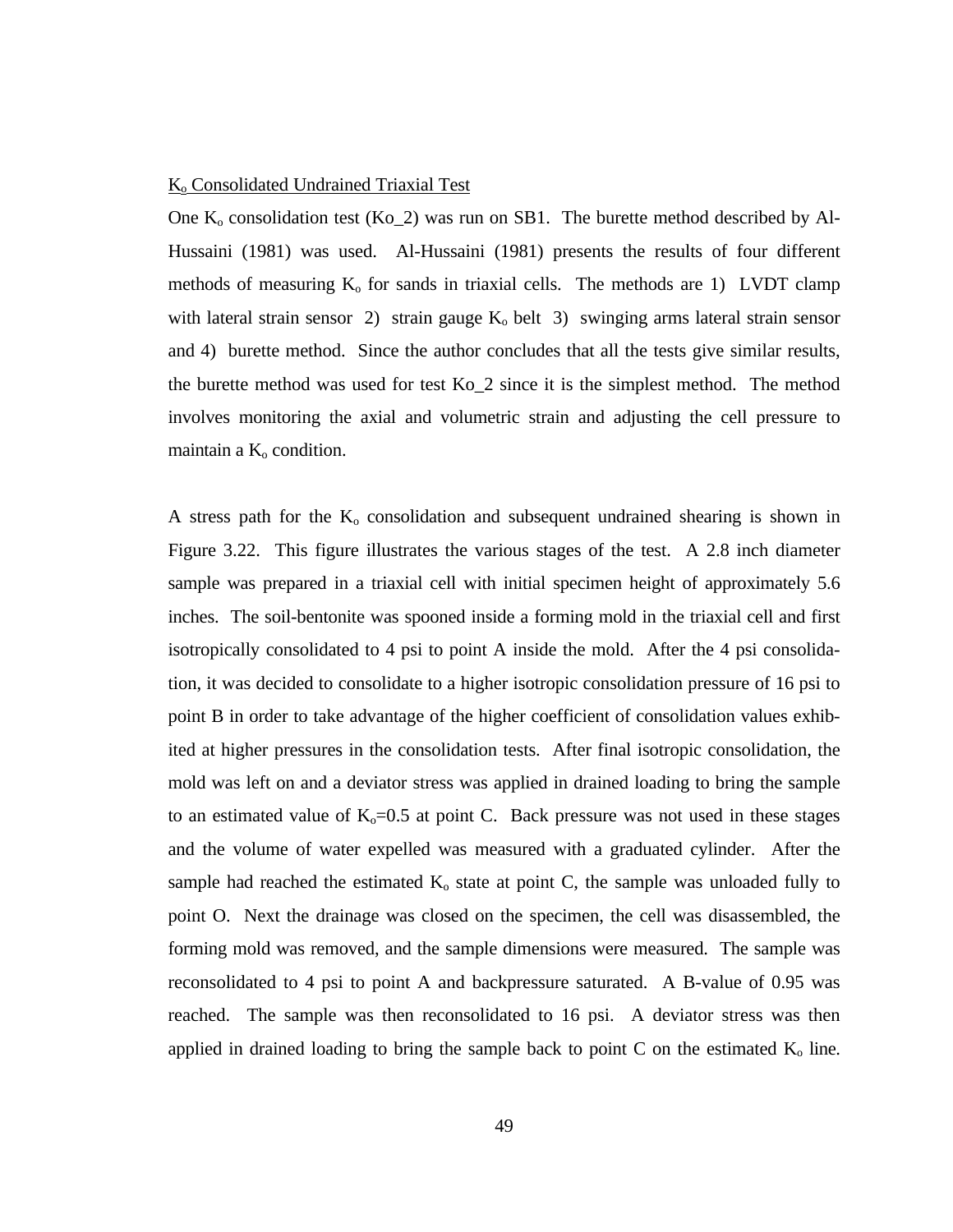The  $K_0$  consolidation was started at point C by continuing to apply the deviator stress at a constant strain rate and periodically increasing the cell pressure in order to maintain the condition of zero lateral strain. The portion of the  $K_0$  test from C to D was discounted for the following reasons: 1) inaccuracies in measuring axial deformations, and 2) strain rates were thought to be too high, which could have induced excess pore pressures in the sample. The strain rates were reduced from  $2.7 \times 10^{-3}$  %/min to  $2.3 \times 10^{-4}$  %/min at point D and the  $K_0$  consolidation test continued until point E.

During  $K_0$  consolidation, the volumetric strain and axial strain were measured. It was assumed that the sample deforms as a right circular cylinder. For a condition of no lateral strain, the area of the specimen is constant and the axial strain is equal to the volumetric strain. If the volumetric strain measured was greater than the axial strain measured, the ratio  $\sigma_3/\sigma_1$ ' was decreased. This was achieved by increasing the cell pressure in smaller increments or less frequently under the constant axial strain rate. The results of the  $K_0$ consolidation are shown in Figure 3.23 for the stress path from point D to point E. The strains were measured starting from point D. At points where the ratio of the volumetric strain to the axial strain was equal to one, the values of  $\sigma_3'/\sigma_1'$  were noted. These values gave an average value of  $K_0$  equal to 0.57. The  $K_0$  condition is shown in the figure with the dotted line. The dotted line shows that the test from point D to point E roughly followed the  $K_0$  line in a step-wise fashion.

After  $K_0$  consolidation, the sample was sheared undrained as test  $CU_15$ , which is shown in Figure 3.24. The stress path for CU\_15 is the portion of the path from point E (after  $K_0$ consolidation) to point F (at the  $K_f$  line) in Figure 3.22. The stress path in Figure 3.24 shows that the deviator stress peaks after a small axial strain and then strain softening occurs until the stress path reaches the  $K_f$  line. The peak occurs after the addition of 4.1 psi of deviator stress at an axial strain of  $0.07\%$ . When the stress path reaches the  $K_f$  line, the deviator stress has dropped 2.8 psi below the deviator stress at the end of the  $K_0$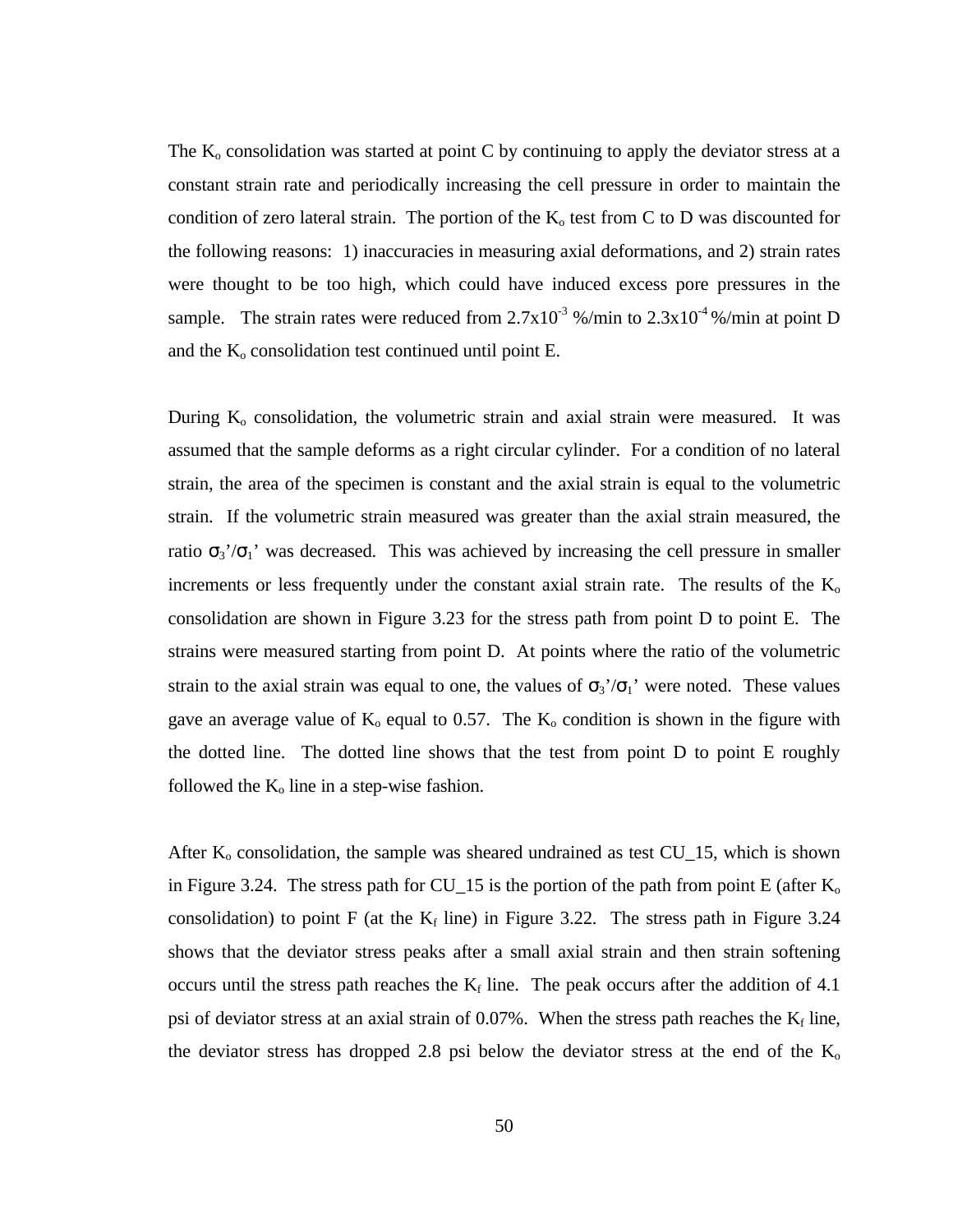consolidation. Similar strain softening behavior is reported by Ladd et al. (1977) for  $K_0$ consolidated plane strain compression tests. Small strains to failure (0.4% for lean clays) were also observed by the authors. The results of Ko\_2 and CU\_15 are shown in Table 3.5. Failure was evaluated at both peak deviator stress and maximum principal stress ratio. The  $s_u/\sigma'_{1con}$  ratio for the respective failure criteria are 0.21 and 0.25.

Test  $K_o \sigma'_{1con}$ (psi)  $\sigma$ <sup>3</sup><sub>con</sub> (psi) OCR Water Content (%) Void Ratio  $Ko_2$ , CU\_15  $0.57$  | 73.50 | 40.20 | 1.00 | 15.3 | 0.41

Table 3.5. K<sub>o</sub> Consolidated Undrained Triaxial Test on SB1

| Test  | Failure                        | <b>Axial Strain</b> | A-bar at | $S_{\rm u}$ | $S_{\rm u}$      |
|-------|--------------------------------|---------------------|----------|-------------|------------------|
|       | Criterion                      | at Failure $(\%)$   | Failure  | (psi)       | 1 <sub>con</sub> |
| CU 15 | Peak Deviator<br><b>Stress</b> | 6.4                 | $-10.0$  | 15.1        | 0.21             |
|       | Max. psr                       | ) በ7                | 0.95     | 18.7        | 0.25             |

Notes:  $\sigma'_{1con}$  = major principal effective stress at the end of consolidation  $\sigma'_{3\text{con}}$  = minor principal effective stress at the beginning of shear OCR =  $σ'_{1con}/σ'_{1shear}$  $\sigma$ <sup>'</sup><sub>1shear</sub> = major principal effective stress at the beginning of shear  $A-bar = change in excess pore pressure / change in deviator stress$ 

 $s<sub>u</sub>$  = undrained shear strength, defined at maximum principal stress ratio

psr = principal stress ratio =  $\sigma'_{1}/\sigma'_{3}$ 

Water content and void ratio reported at the end of consolidation

## Summary of Undrained Triaxial Tests

All of the stress paths for the CU tests on SB1 are shown in Figure 3.25. Both the MIT stress paths and the critical state stress paths are shown. All of the tests create a single linear strength envelope. Dotted lines are used to show the  $K_f$  line with the MIT stress paths and the M line with the critical state stress paths. The angle that the  $K_f$  line makes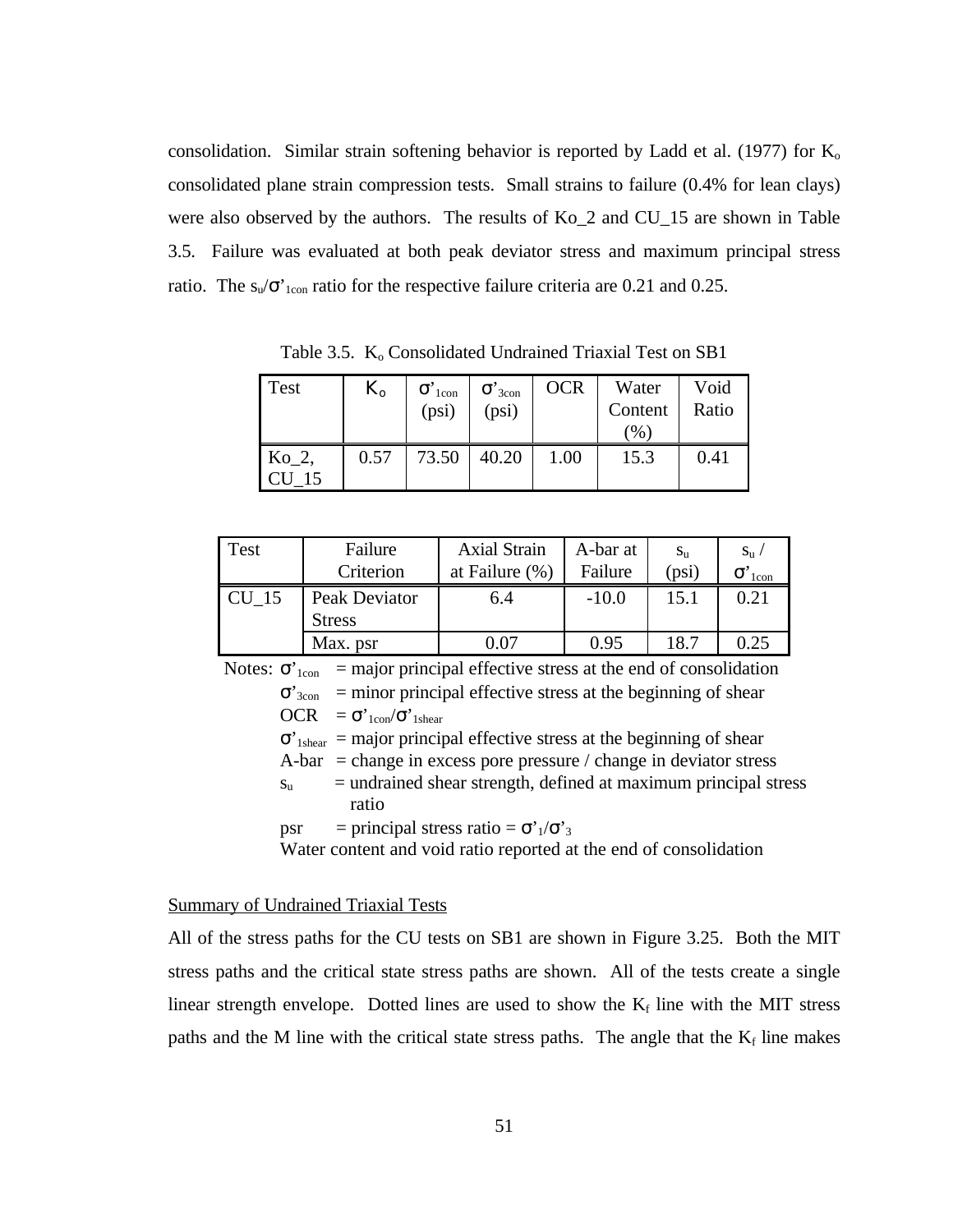with the horizontal is called alpha,  $\alpha'$ , and the intercept is called d'. These variables can be related to  $\phi'$  and c' by the following equations:

$$
\tan \alpha' = \sin \phi' \tag{3.6}
$$

$$
c' = \frac{d'}{\cos \phi'}
$$
 (3.7)

The slope of the M line is the critical state parameter M. For the case of triaxial compression, M is related to  $\phi'$  by the following equation (Wood 1990):

$$
M = \frac{6\sin\phi'}{3 - \sin\phi'}\tag{3.8}
$$

All of the stress paths for the CU tests on SB3 are shown in Figure 3.26. Again, the tests create a single linear strength envelope. The strength envelope for SB3 is the same as for SB1. The resulting undrained strength parameter values for SB1 and SB3 are listed in Table 3.6.

| Soil-           |           | $\mathbf{c}$ | α         | $\mathbf{d}'$ | M |
|-----------------|-----------|--------------|-----------|---------------|---|
| Bentonite       | (degrees) | (psi)        | (degrees) | (psi)         |   |
| Mixture         |           |              |           |               |   |
| SB <sub>1</sub> | つつ        |              | 28        |               |   |
| SB <sub>3</sub> | 20        |              | 28        |               |   |

Table 3.6 Undrained Strength Parameter Values for SB1 and SB3

## Isotropically Consolidated Drained Triaxial Tests

Nine isotropically consolidated drained triaxial tests (CD\_1 through CD\_8 and CD\_10) were performed on SB1. Two CD tests (CD\_11 and CD\_12) were run on SB3. The tests on SB1 were designed to determine constitutive model parameters. Tests CD\_1, CD\_8, and CD\_10 were run on isotropically consolidated samples which were sheared normally consolidated to failure to find the strength envelope and the parameter values for the hyperbolic model described by Duncan and Chang (1970). Tests CD<sub>\_2</sub> through CD<sub>\_7</sub> were sheared overconsolidated in order to gain information on the yield surface and plastic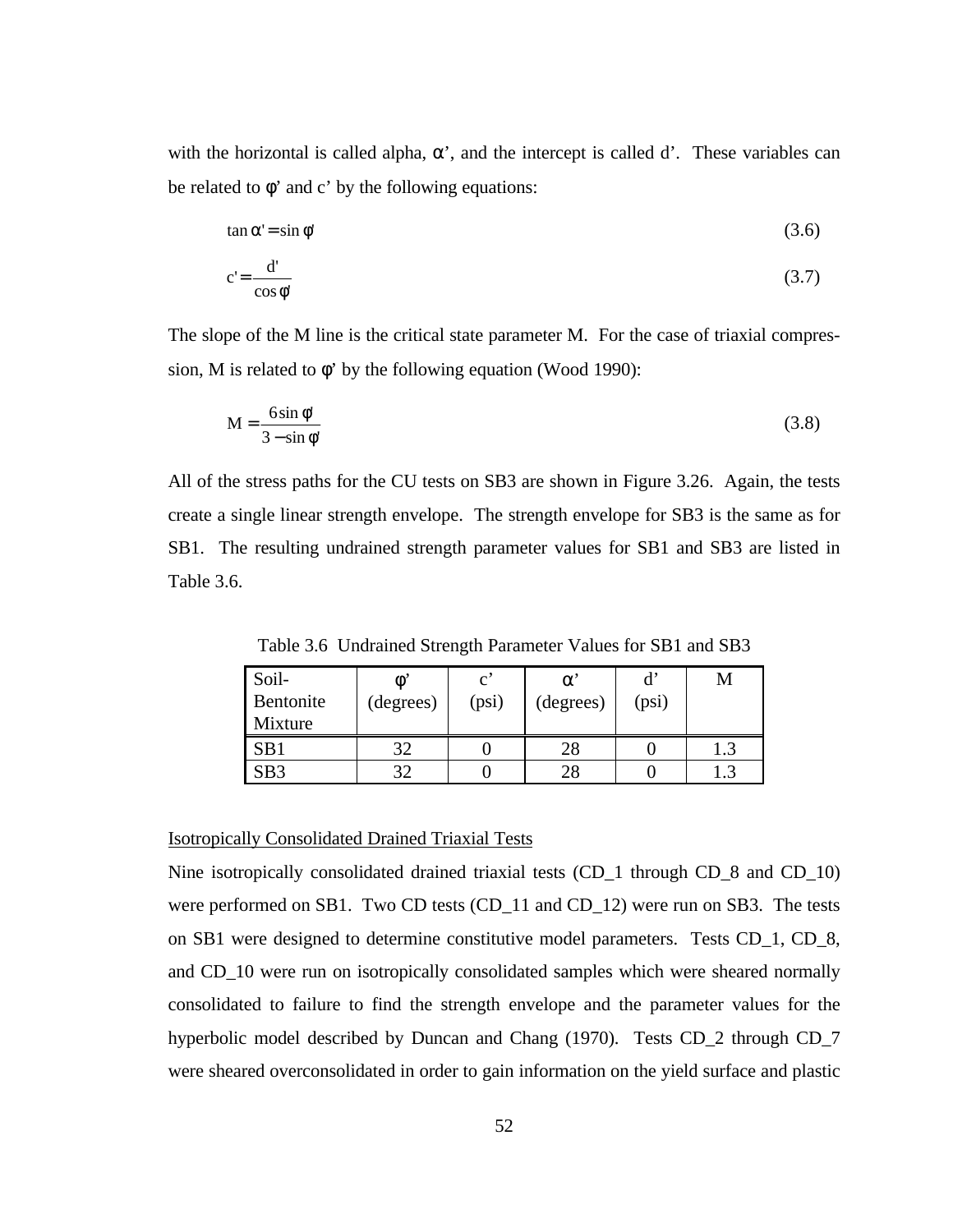potential surface. All of these tests were isotropically consolidated to 20 psi, then rebounded isotropically to various overconsolidation ratios. A few of these tests were not run to failure (CD\_3 and CD\_4). The tests on SB3 were run on isotropically consolidated samples that were sheared to failure. Except for tests CD\_3 and CD\_4, the test results are presented in this chapter. Interpretation of the tests to determine constitutive model parameters is discussed in Chapter 4.

The test results for SB1 are shown in Figure 3.27 through Figure 3.33. Tests CD\_3 and CD\_4 are not shown since they were not run to failure. The MIT and critical state stress paths are shown in the figures. The deviator stress and volumetric strain are plotted versus axial strain. The specific volume is plotted versus mean effective stress. The specific volume is defined as 1 plus the void ratio. It is a convenient parameter that is commonly used in critical state models (Wood 1990).

For a CD test, since  $\sigma'_{3}$  is constant, the MIT stress path rises at a 1 on 1 slope and the critical state stress path rises at a 3 on 1 slope (Wood 1990). From Figure 3.27, it can be seen that the stress path for test CD\_1 rises in a slightly crooked fashion. This is due to varying levels of pore water in the outflow burette. In subsequent tests, the burette was emptied frequently to keep the water in the outflow burette fairly constant.

The normally consolidated tests (CD\_1, CD\_8, CD\_10) have gradually sloping stress strain curves. The overconsolidated tests have initially steep stress strain curves. A change in compressibility after yield in the overconsolidated samples can be seen from the specific volume plots. A negative volumetric strain value signifies volumetric expansion or dilation. All samples are contractive except for the most overconsolidated samples CD\_6 and CD\_7. Both CD\_6 and CD\_7 initially contract and then dilate. A summary of the CD tests performed on SB1 is given in Table 3.7.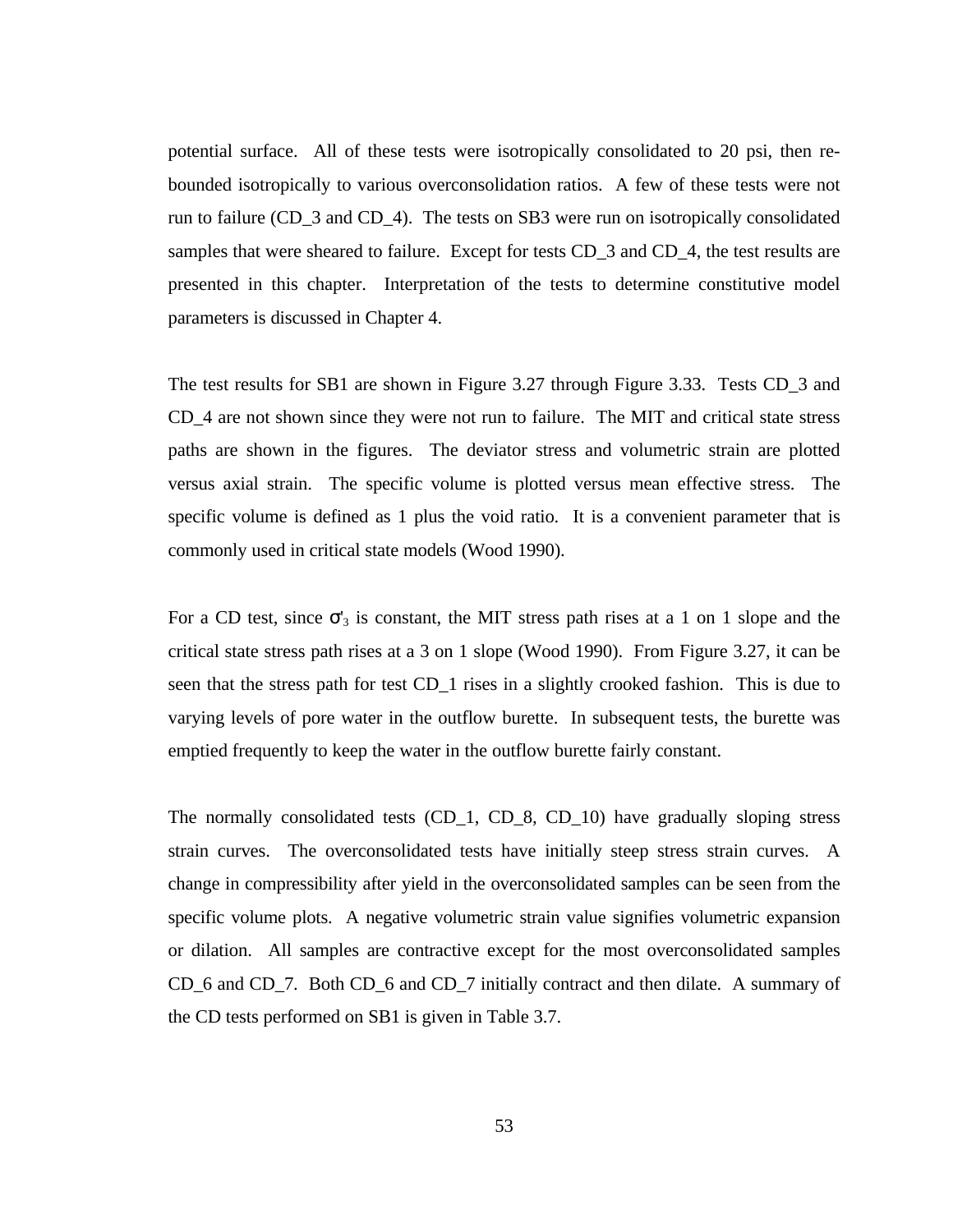| Test             | $\sigma$ <sup>'</sup> <sub>1con</sub> | OCR at   | $\sigma$ <sup>3</sup> at | $\sigma'$ at | Axial     | Water      | Void      |
|------------------|---------------------------------------|----------|--------------------------|--------------|-----------|------------|-----------|
|                  | (psi)                                 | Start of | Failure                  | Failure      | Strain at | Content at | Ratio at  |
|                  |                                       | Shear    | (psi)                    | (psi)        | Failure   | Failure    | Failure   |
|                  |                                       |          |                          |              | (% )      | (% )       |           |
| $CD_1$           | 14.33                                 | 1.0      | 14.28                    | 46.49        | 19.8      | 15.16      | 0.411     |
| $CD_2$           | 20.47                                 | 3.1      | 6.71                     | 21.29        | 16.7      | 16.43      | 0.445     |
| $CD_3$           | 20.48                                 | 1.4      | 14.56                    | <b>NA</b>    | <b>NA</b> | <b>NA</b>  | <b>NA</b> |
| $CD_4$           | 20.46                                 | 1.1      | 18.56                    | <b>NA</b>    | <b>NA</b> | <b>NA</b>  | <b>NA</b> |
| $CD_5$           | 20.36                                 | 1.9      | 10.54                    | 35.12        | 21.7      | 15.93      | 0.432     |
| $CD_6$           | 20.52                                 | 7.8      | 2.63                     | 8.88         | 6.75      | 18.80      | 0.510     |
| CD <sub>7</sub>  | 20.48                                 | 8.0      | 2.56                     | 9.43         | 11.4      | 18.46      | 0.500     |
| CD <sub>8</sub>  | 6.34                                  | 1.0      | 6.34                     | 19.19        | 21.1      | 17.32      | 0.469     |
| CD <sub>10</sub> | 25.38                                 | 1.0      | 25.38                    | 86.06        | 19.7      | 13.94      | 0.378     |

Table 3.7 Isotropically Consolidated Drained Triaxial Test Results for SB1

Notes:  $\sigma'_{1con}$  = major principal effective stress at the end of consolidation OCR =  $σ'_{1con}/σ'_{1shear}$ 

 $\sigma'_{\text{1shear}}$  = major principal effective stress at the beginning of shear

Two CD tests (CD\_11 and CD\_12) were run on SB3. The samples were isotropically consolidated and sheared normally consolidated. The test results are shown in Figure 3.34 and Figure 3.35. The deviator stress versus axial strain plots look similar to CD tests on normally consolidated samples of SB1. Both SB3 samples reach a maximum deviator stress at approximately 17% axial strain. Both samples are initially contractive, and then exhibit dilation at approximately 11%. Dilation was not measured in normally consolidated CD tests on SB1. Under similar confining pressures, SB3 exhibits less volumetric strain than SB1. SB3 was also shown to be less compressible than SB1 in 1-D consolidation tests. A summary of the CD tests performed on SB3 is shown in Table 3.8.

The CD strength envelopes for SB1 and SB3 are shown in Figure 3.36 and Figure 3.37. Only the tests that were normally consolidated or normally consolidated at failure are shown. For SB1, the effective friction angle,  $\phi$ ', is 32 degrees and the cohesion is zero. For SB3, the effective friction angle,  $\phi'$ , is 33 degrees, and the cohesion is zero. The drained strength parameter values are listed in Table 3.9. These friction angles found from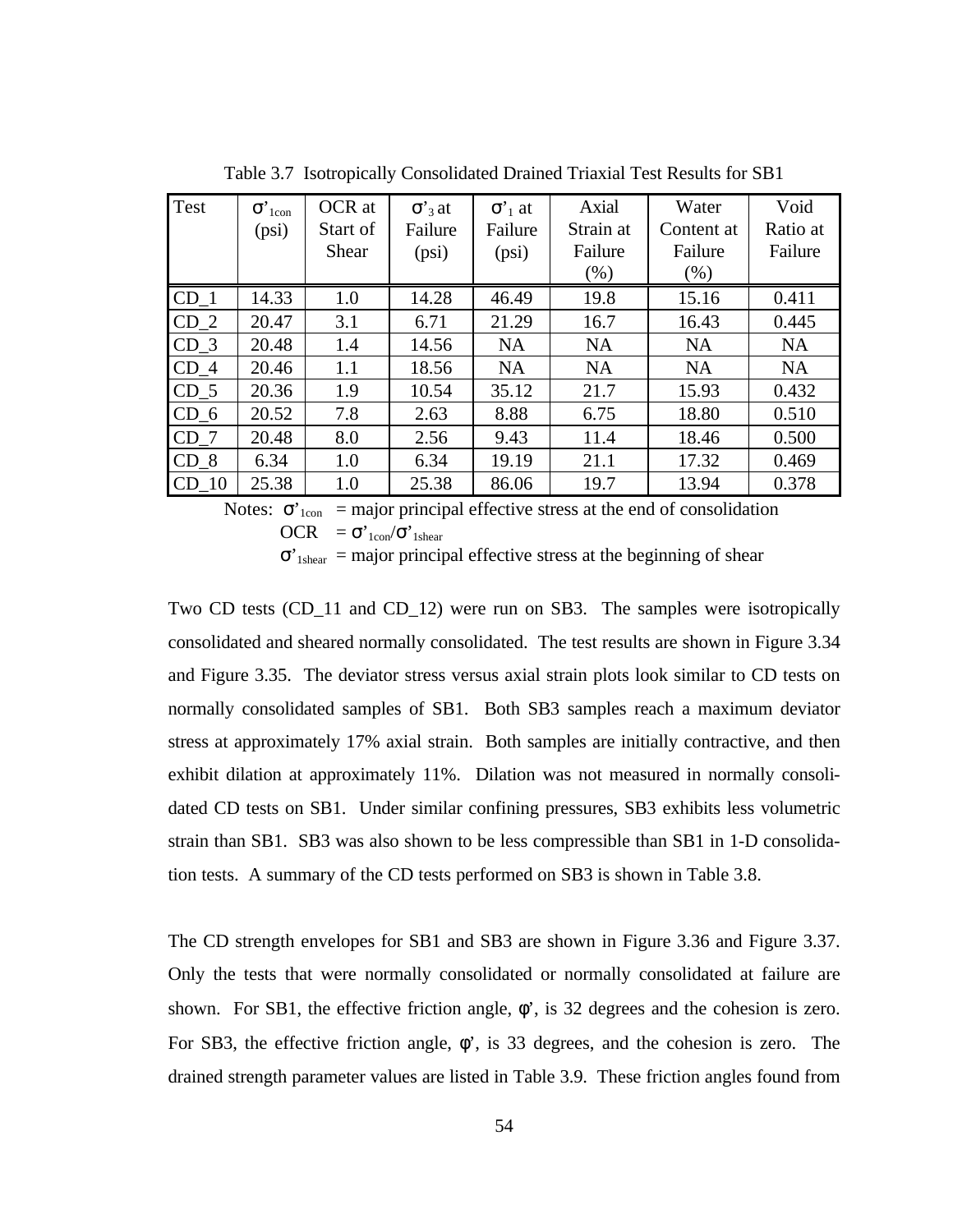the CD tests are within one degree of those found from the CU tests and are consistent with the range of values found for soil-bentonite in the literature  $(\phi^* = 31 \text{ to } 33 \text{ degrees})$ .

| Test             | $\sigma$ <sup>'</sup> <sub>1con</sub><br>(psi) | OCR at<br>Start of<br>Shear | $\sigma$ '3 at<br>Failure<br>(psi) | $\sigma'$ at<br>Failure<br>(psi) | Axial<br>Strain at<br>Failure<br>$\%$ ) | Water<br>Content at<br>Failure<br>(9/0) | Void<br>Ratio at<br>Failure |
|------------------|------------------------------------------------|-----------------------------|------------------------------------|----------------------------------|-----------------------------------------|-----------------------------------------|-----------------------------|
| CD <sub>11</sub> | 0.00                                           | 1.0                         | 10.28                              | 35.78                            | 16.4                                    | 18.79                                   | 0.498                       |
| CD               | 3.31                                           | $1.0\,$                     | 13.59                              | 48.50                            | 18.2                                    | 18.47                                   | 0.489                       |

Table 3.8 Isotropically Consolidated Drained Triaxial Test Results for SB3

Notes:  $\sigma'_{1con}$  = major principal effective stress at the end of consolidation OCR =  $σ$ <sup>'</sup><sub>1con</sub>/ $σ$ '<sub>1shear</sub>  $\sigma'_{\text{1shear}}$  = major principal effective stress at the beginning of shear

Table 3.9 Drained Strength Parameter Values for SB1 and SB3

| Soil-<br>Bentonite<br>Mixture | $\varphi$<br>(degrees) | $\mathbf c$<br>(psi) | $\alpha$<br>(degrees) | $\mathbf{d}'$<br>(psi) |  |
|-------------------------------|------------------------|----------------------|-----------------------|------------------------|--|
| SB1                           | つつ                     |                      |                       |                        |  |
| SB <sub>3</sub>               | 33                     |                      | 29                    |                        |  |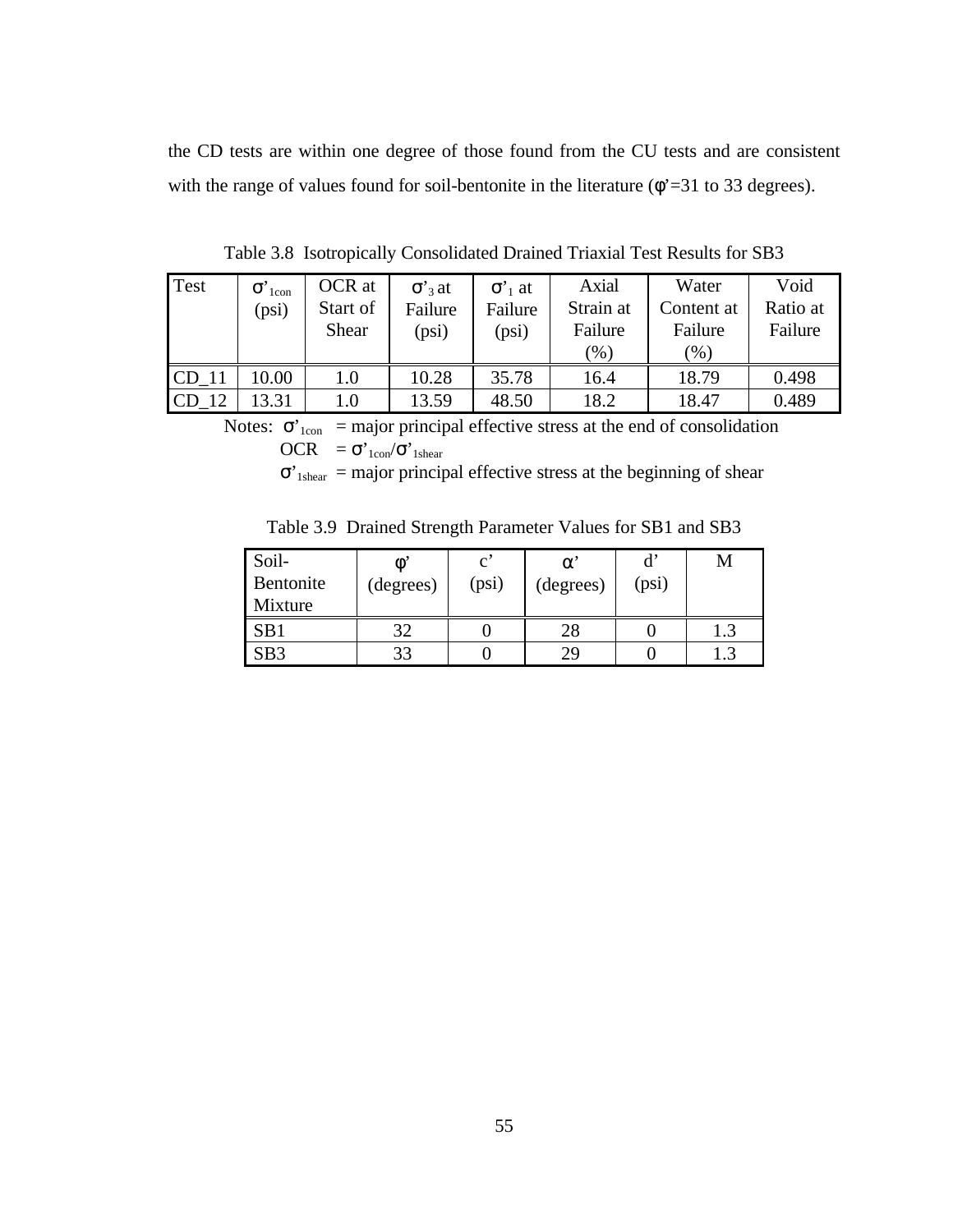

Figure 3.1 Grain Size Distributions of SB1, SB2, and SB3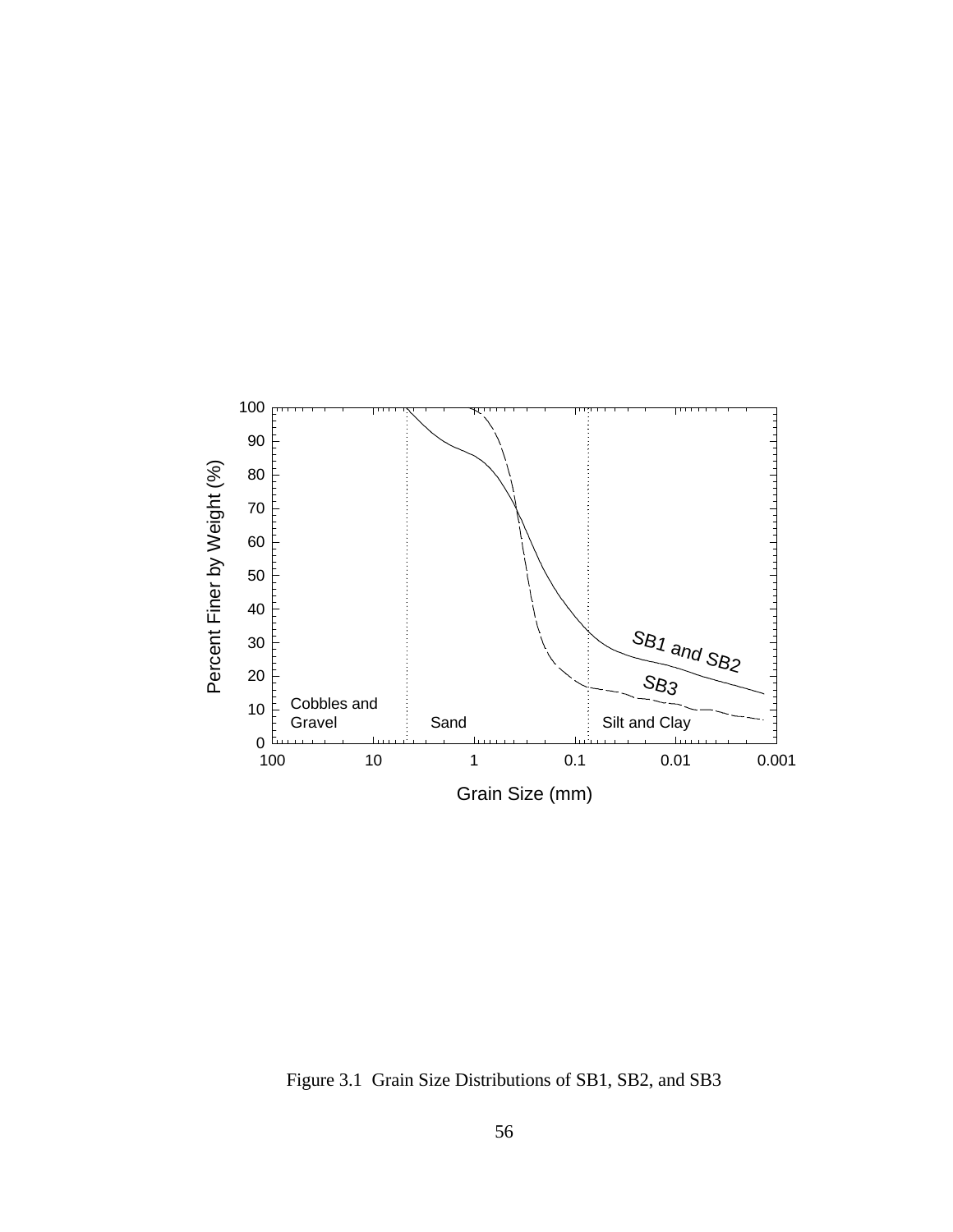

Figure 3.2 Slump Versus Water Content for Various Soil-Bentonite Mixtures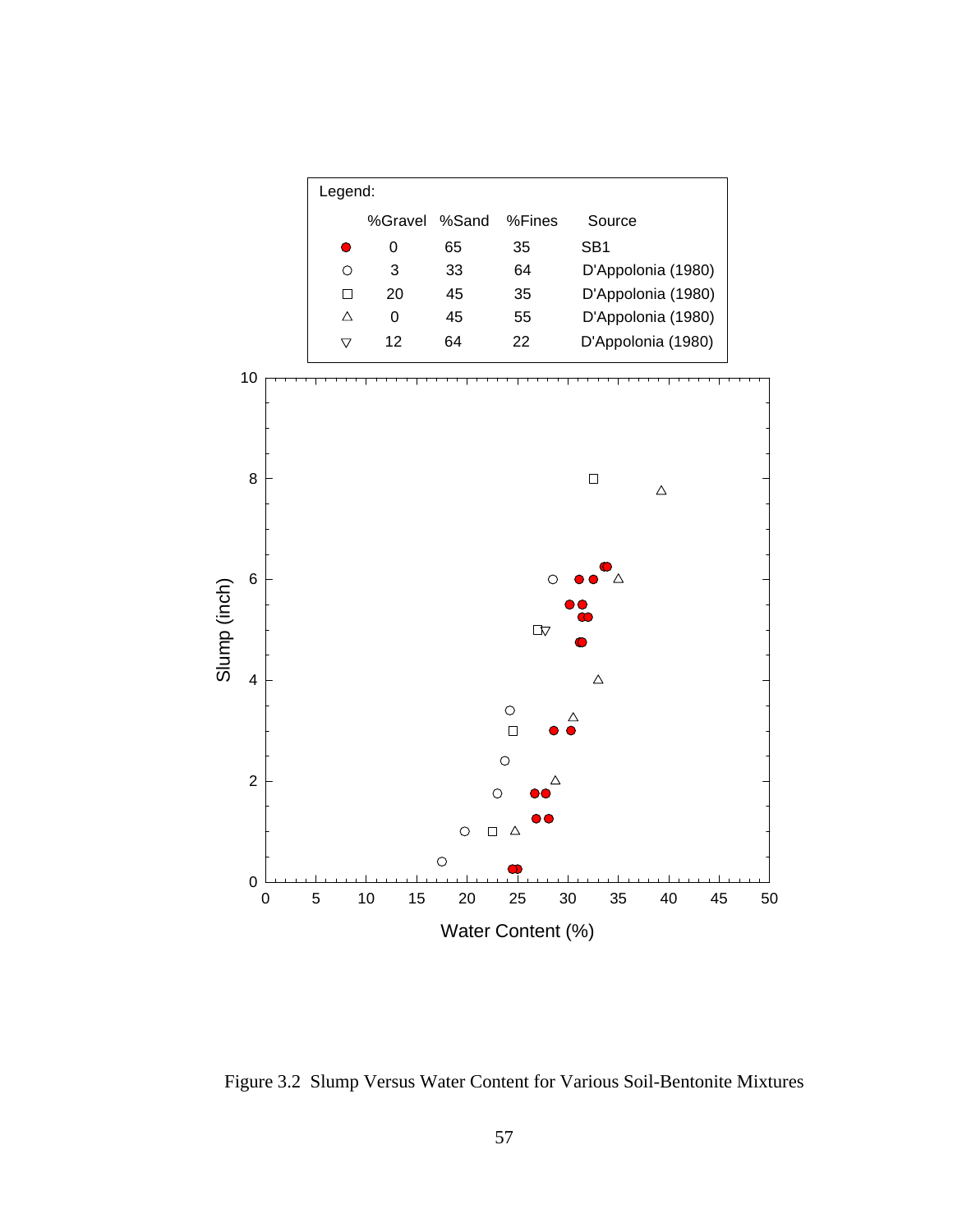

Figure 3.3 Hydraulic Conductivity Results for Various Soil-Bentonite Mixtures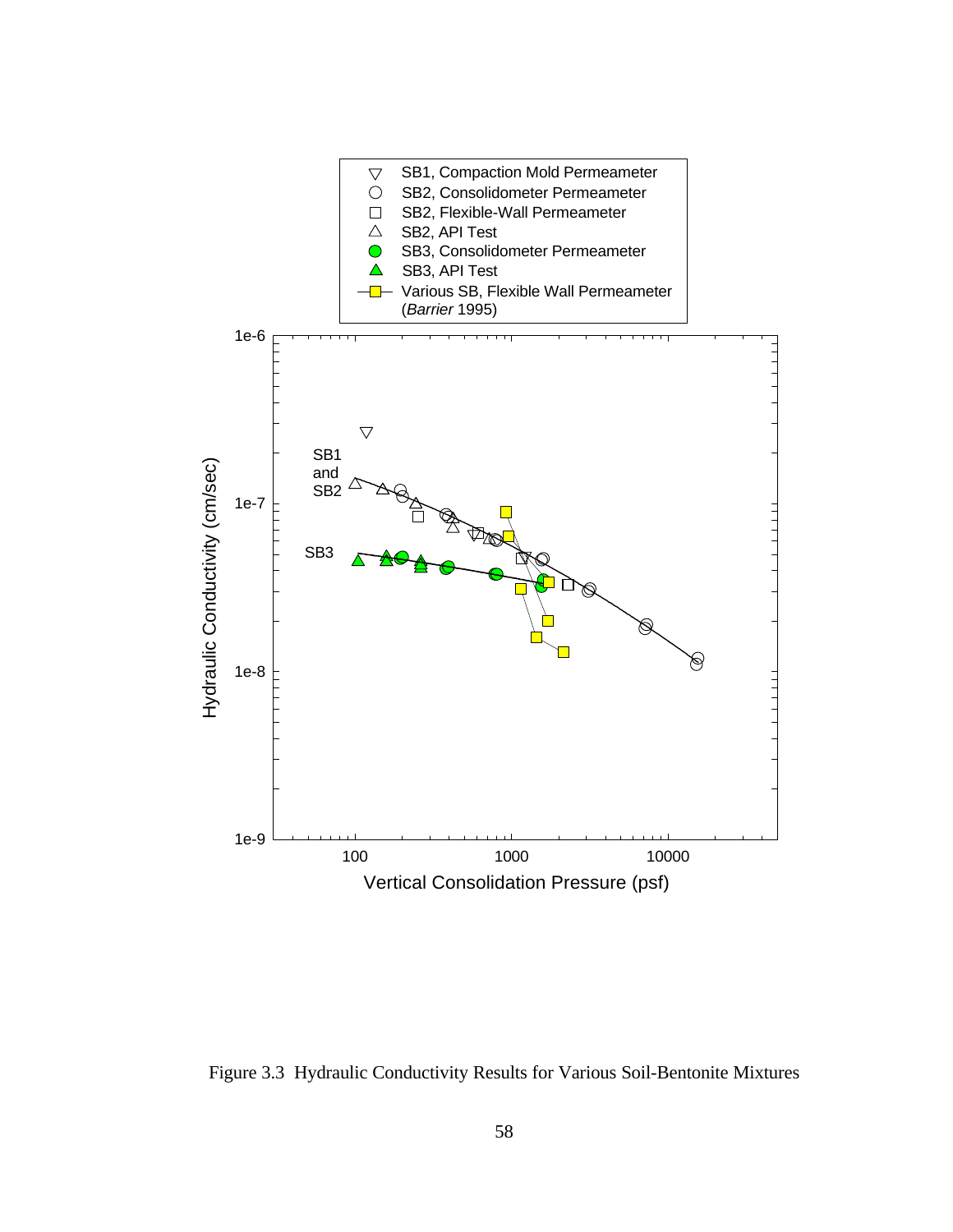

Figure 3.4 One-Dimensional Consolidation Test C5 on SB1



Figure 3.5 One-Dimensional Consolidation Test C6 on SB1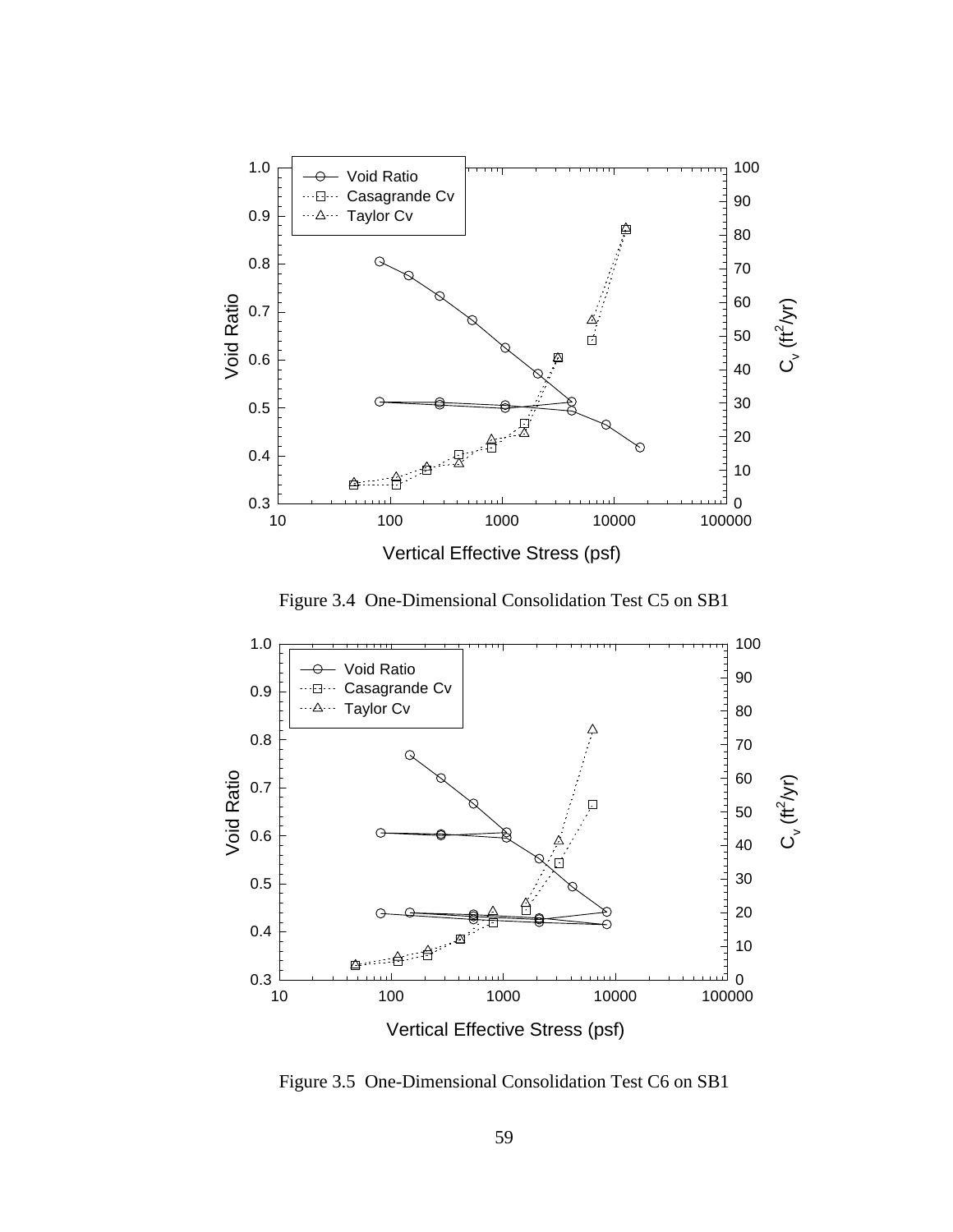

Figure 3.6 Isotropic Consolidation Test IC\_1 on SB1



Figure 3.7 Isotropic Consolidation Test IC\_2 on SB1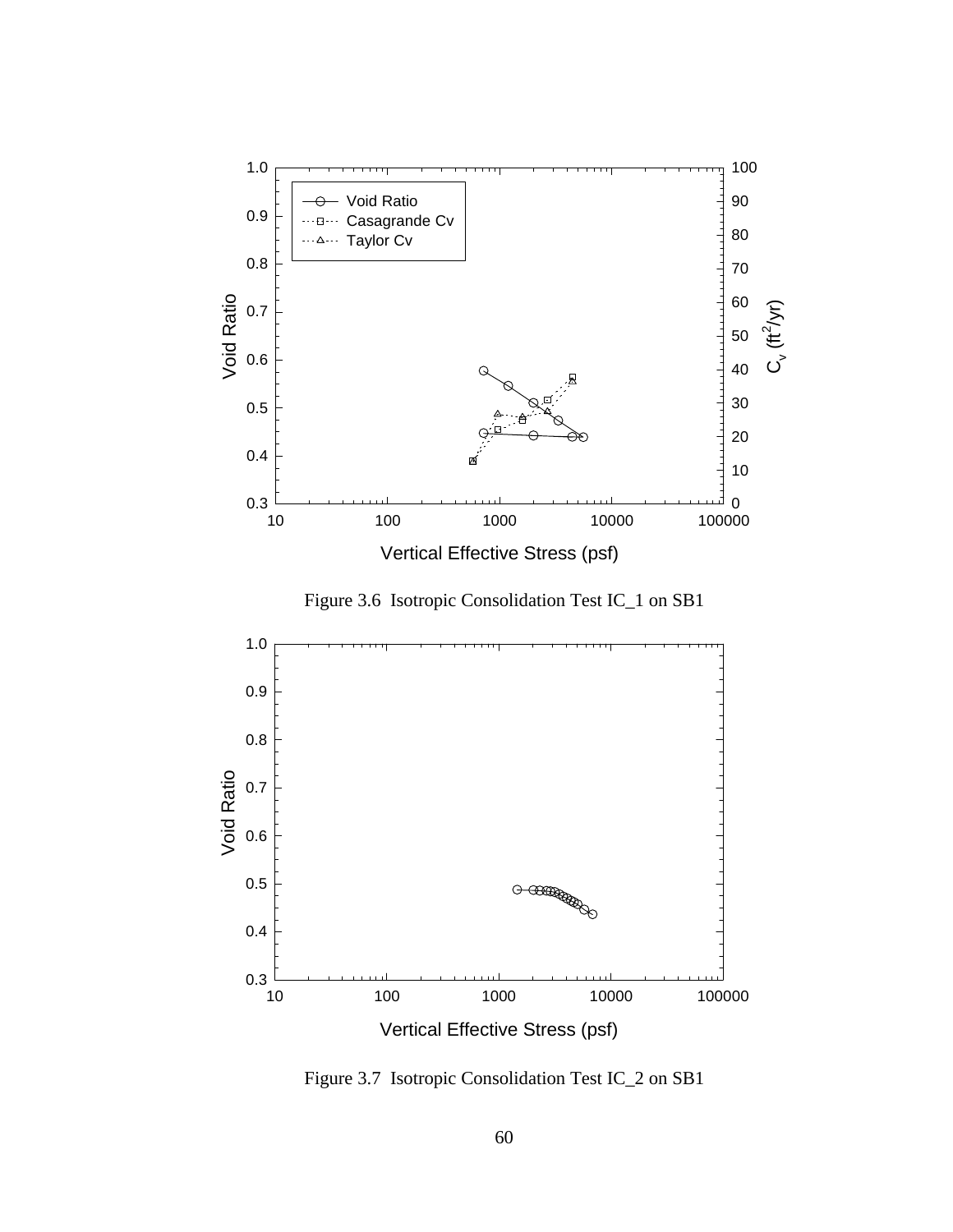

Figure 3.8 One-Dimensional Consolidation Test CP5 on SB3



Figure 3.9 One-Dimensional Consolidation Test CP6 on SB3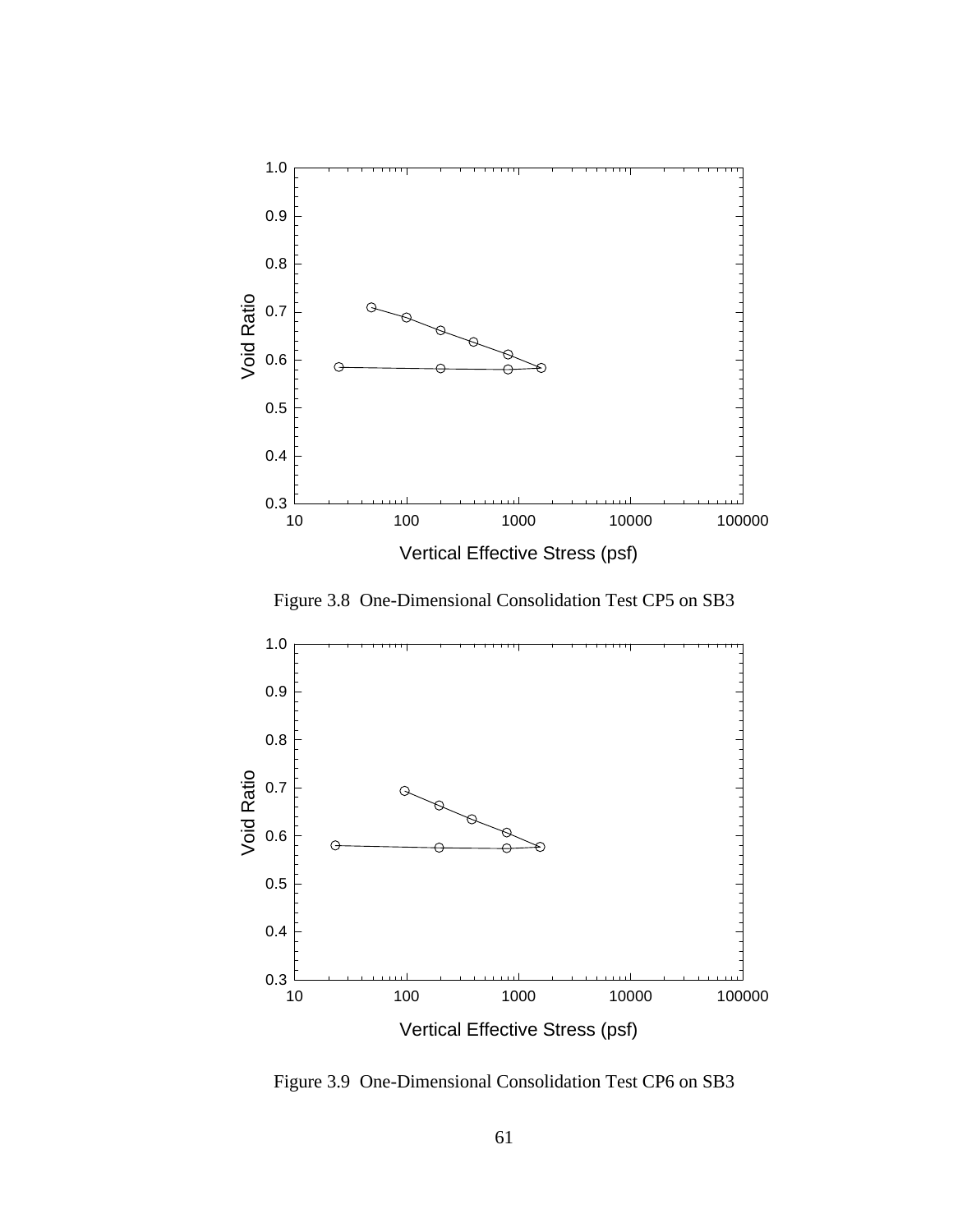

Figure 3.10 Major Principal Effective Stress Versus Void Ratio for Consolidation Tests on SB1 and SB3



Figure 3.11 Mean Effective Stress Versus Void Ratio for Consolidation Tests on SB1 and SB3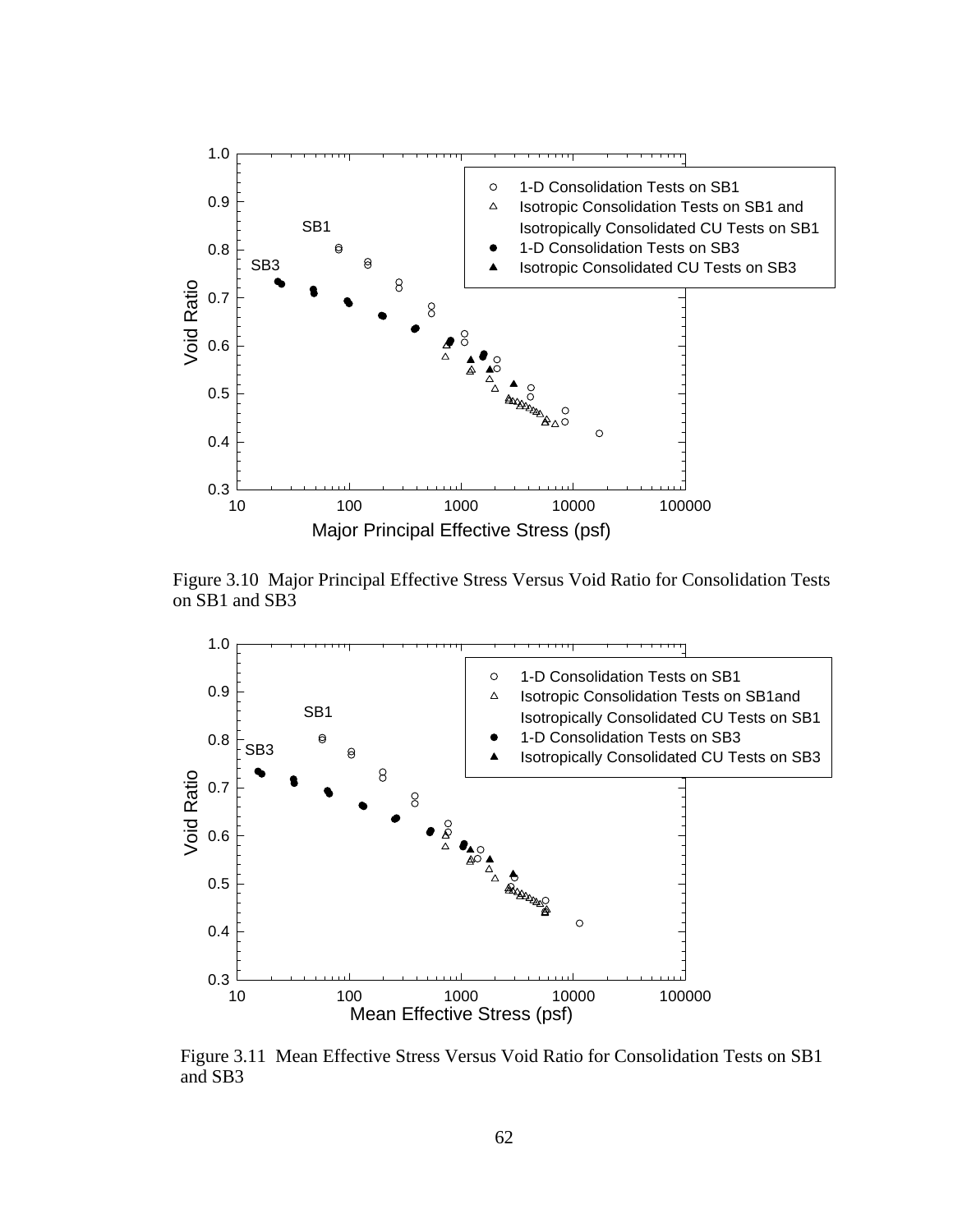Test CU\_3 on SB1  $\sigma'_{1\text{con}}$  = 18.43 psi Sheared at OCR=1.09



Figure 3.12 Consolidated Undrained Triaxial Test CU\_3 on SB1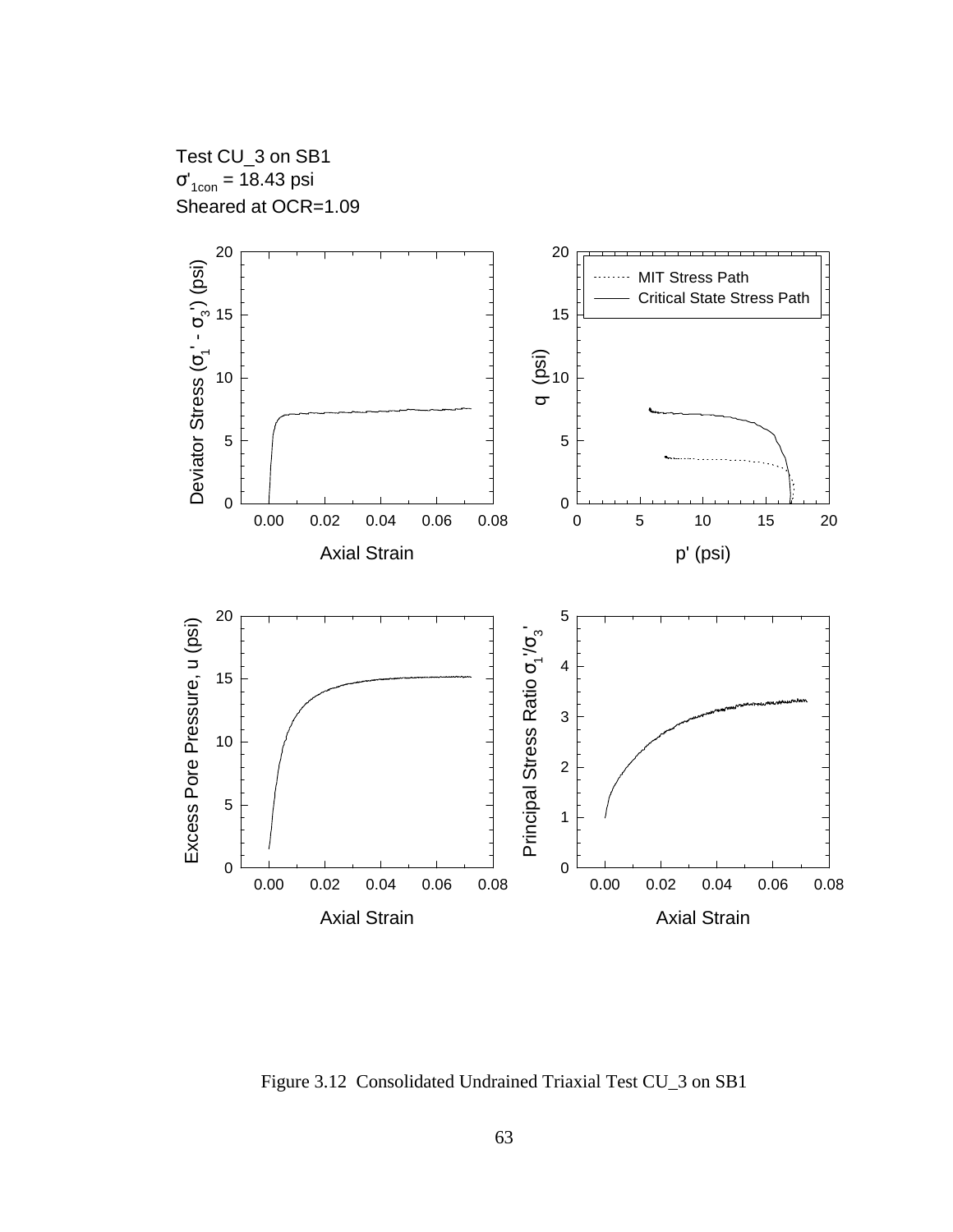Test CU\_4 on SB1 σ'<sub>1con</sub>= 5.13 psi Sheared at OCR=1.06



Figure 3.13 Consolidated Undrained Triaxial Test CU\_4 on SB1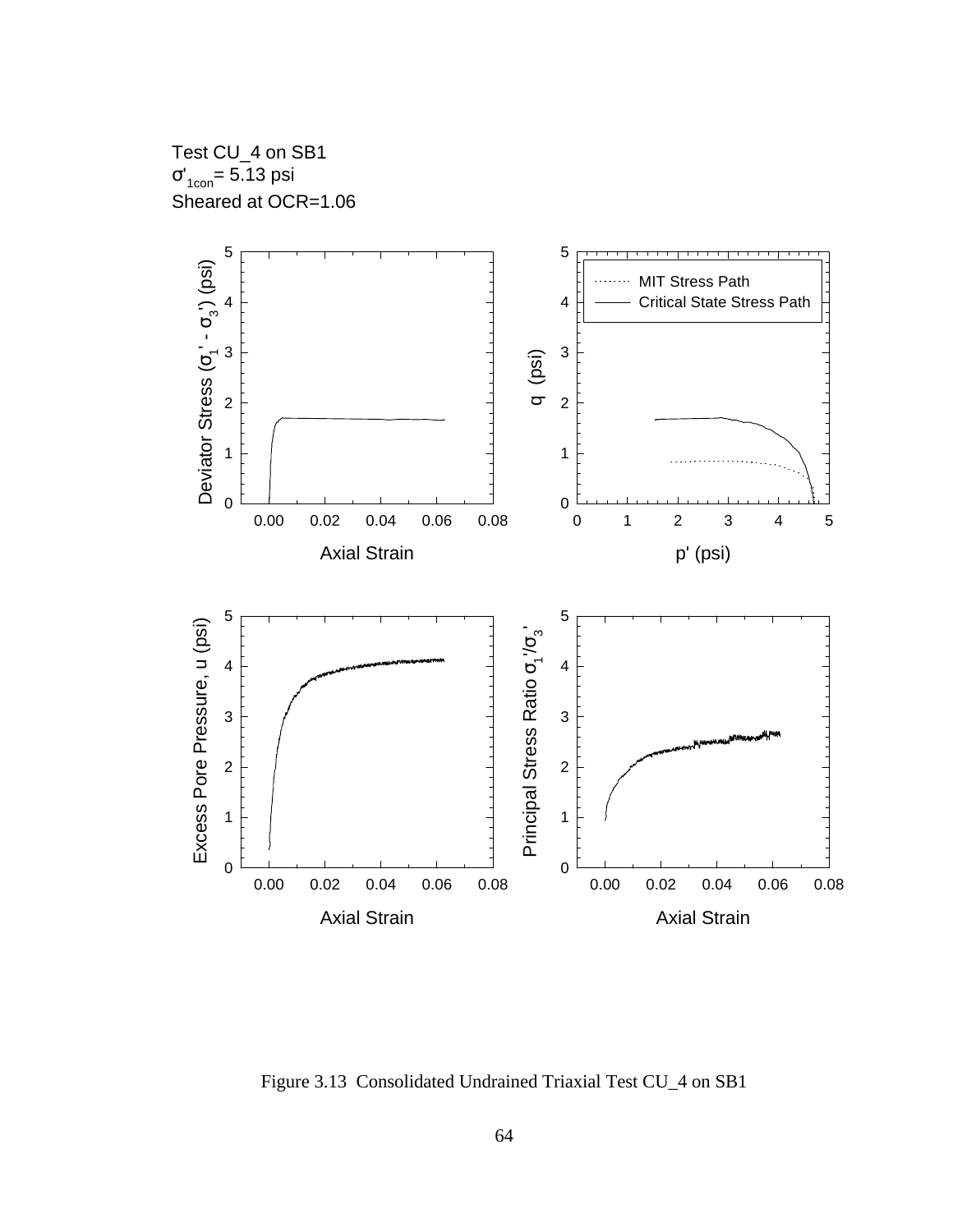Test CU\_5 on SB1 σ'<sub>1con</sub>=8.57 psi Sheared at OCR=1.03



Figure 3.14 Consolidated Undrained Triaxial Test CU\_5 on SB1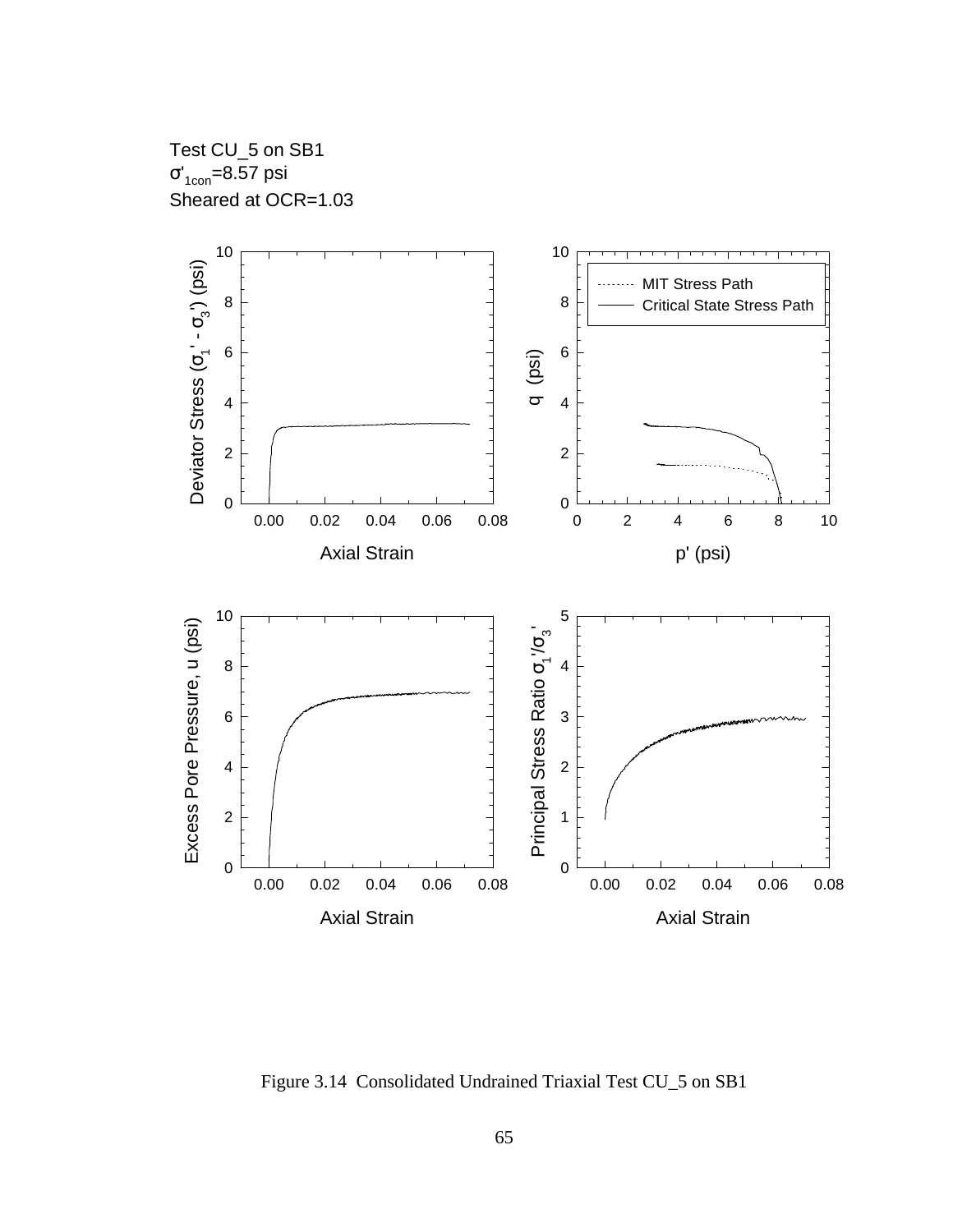Test CU\_6 on SB1 σ'<sub>1con</sub>= 5.12 psi Sheared at OCR=1.09



Figure 3.15 Consolidated Undrained Triaxial Test CU\_6 on SB1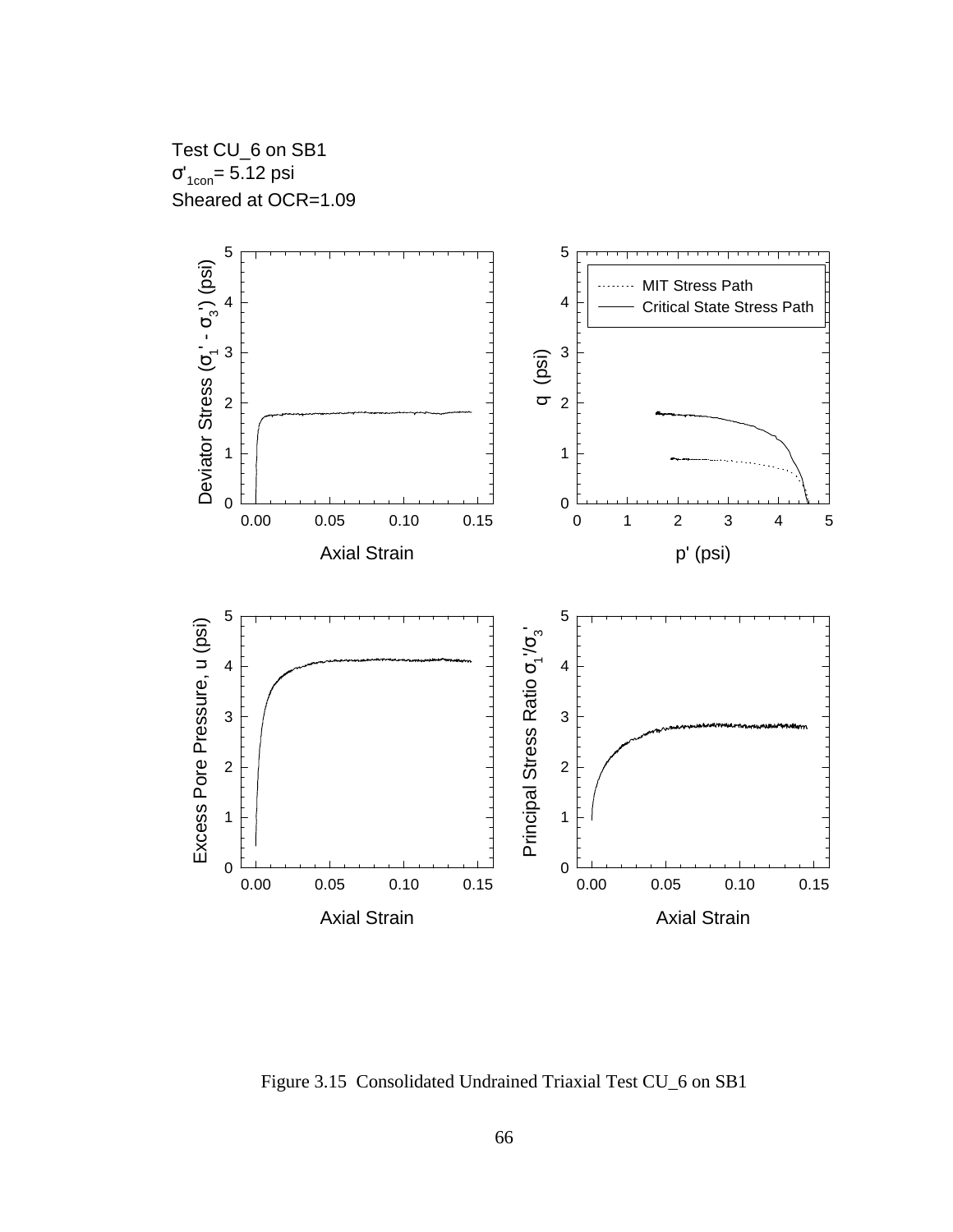Test CU\_7 on SB1 σ'<sub>1con</sub>=12.42 psi Sheared at OCR=1.08



Figure 3.16 Consolidated Undrained Triaxial Test CU\_7 on SB1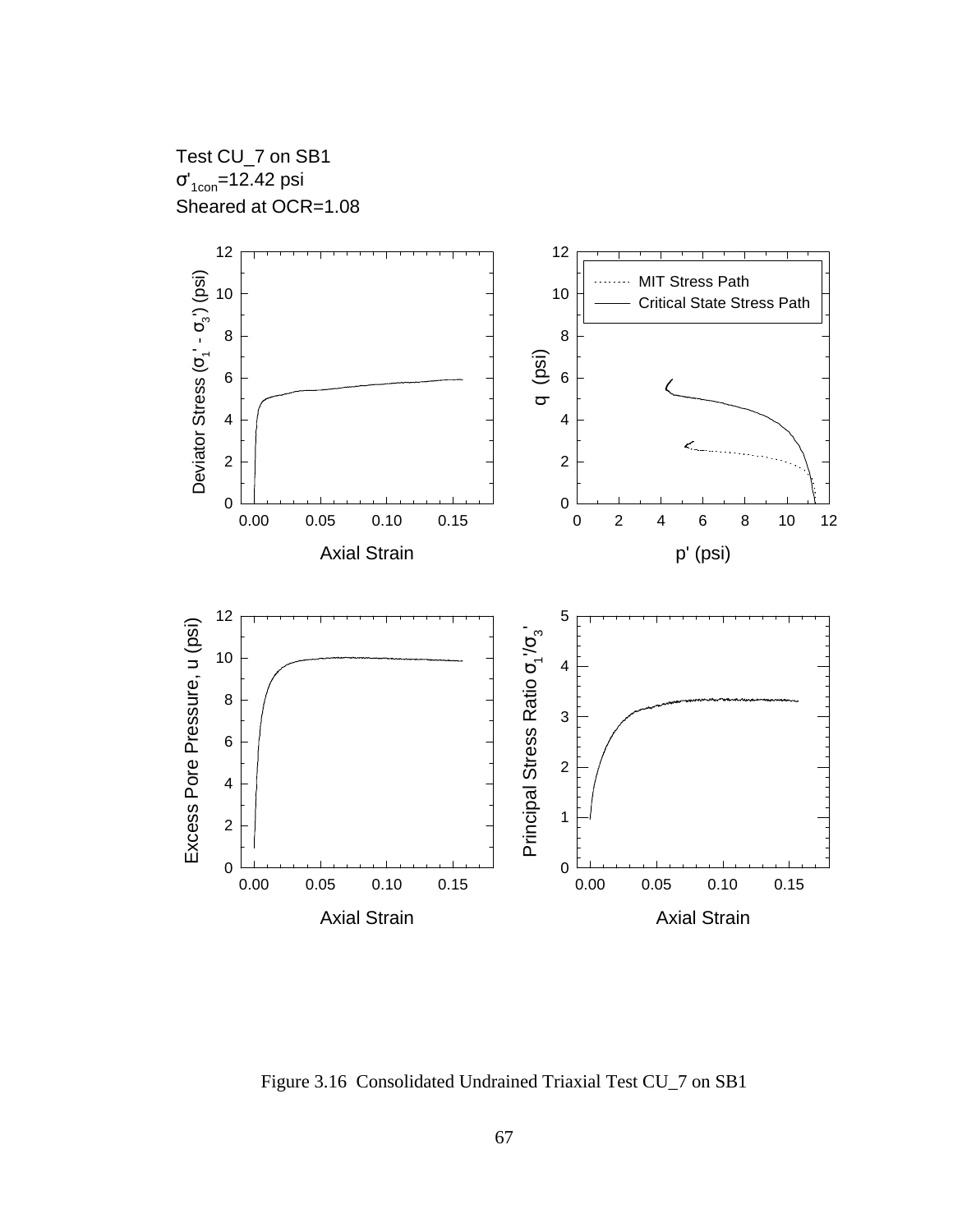Test CU\_8 on SB1 σ'<sub>1con</sub>= 39.1 psi Sheared at OCR=1.32



Figure 3.17 Consolidated Undrained Triaxial Test CU\_8 on SB1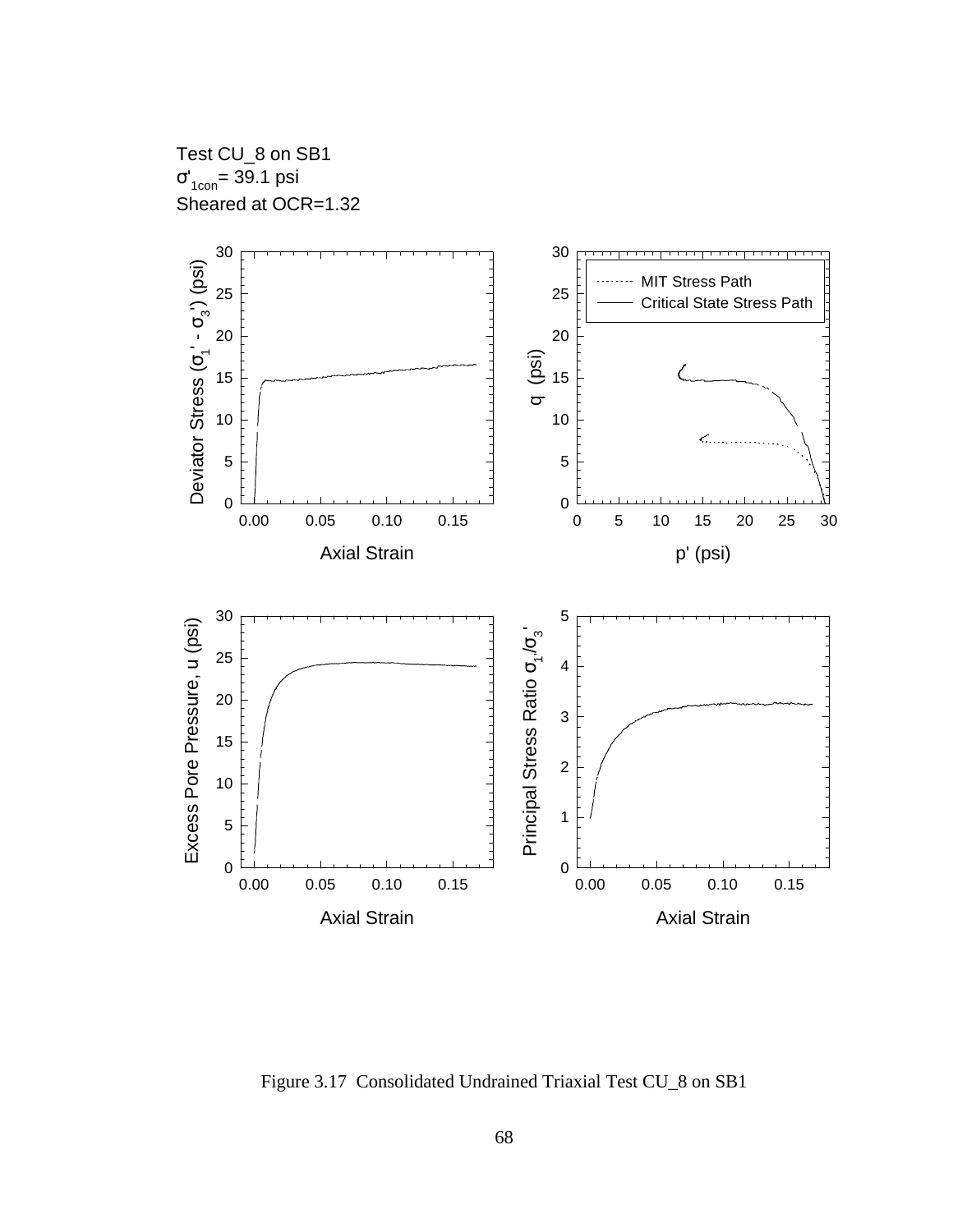Test CU\_9 on SB1 σ'<sub>1con</sub>= 47.78 psi Isotropically Consolidated as IC\_2 and Sheared at OCR=1.06 as CU\_9



Figure 3.18 Consolidated Undrained Triaxial Test CU\_9 on SB1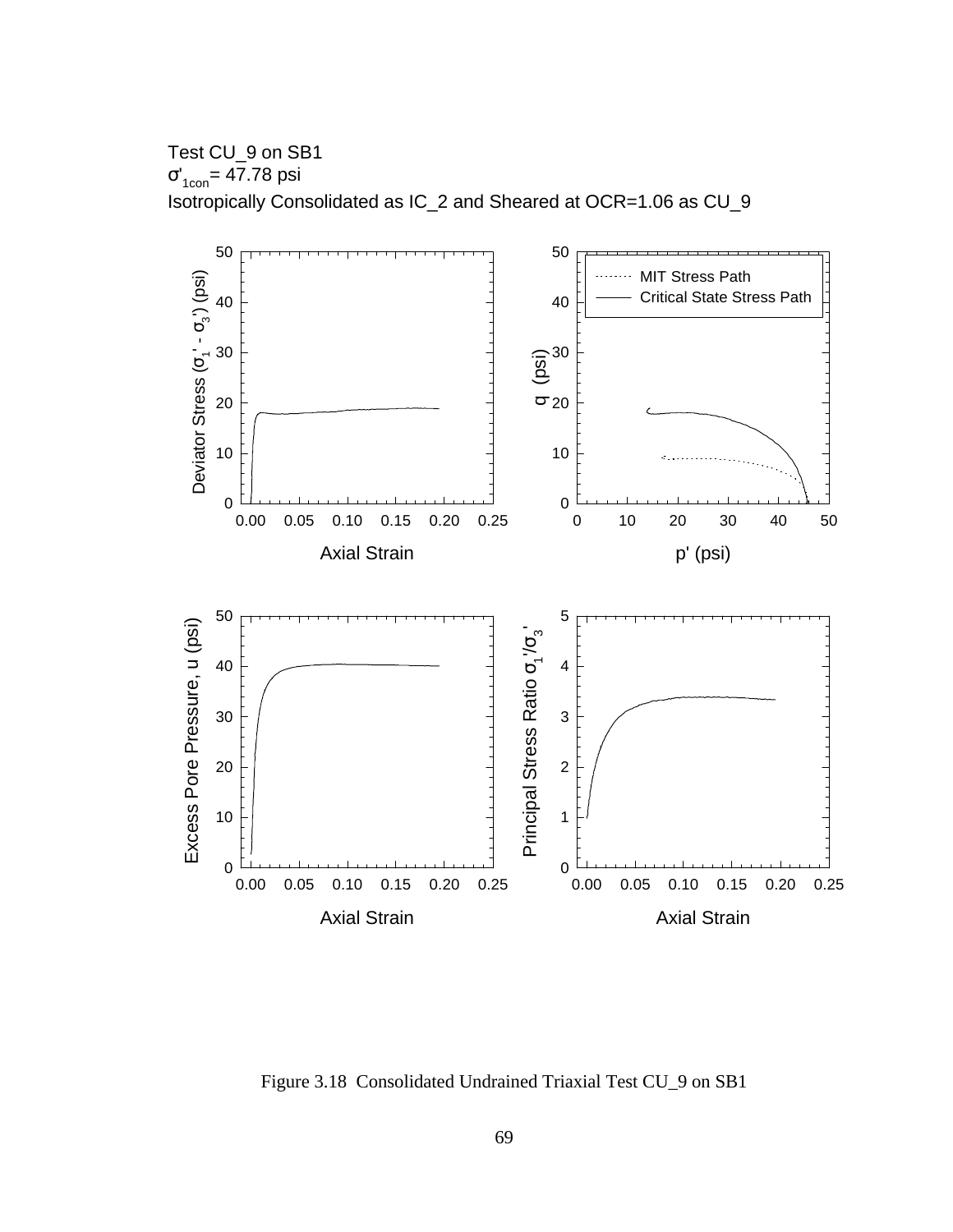Test CU\_11 on SB3 σ'<sub>1con</sub>=8.41 psi Sheared at OCR=1.06



Figure 3.19 Consolidated Undrained Triaxial Test CU\_11 on SB3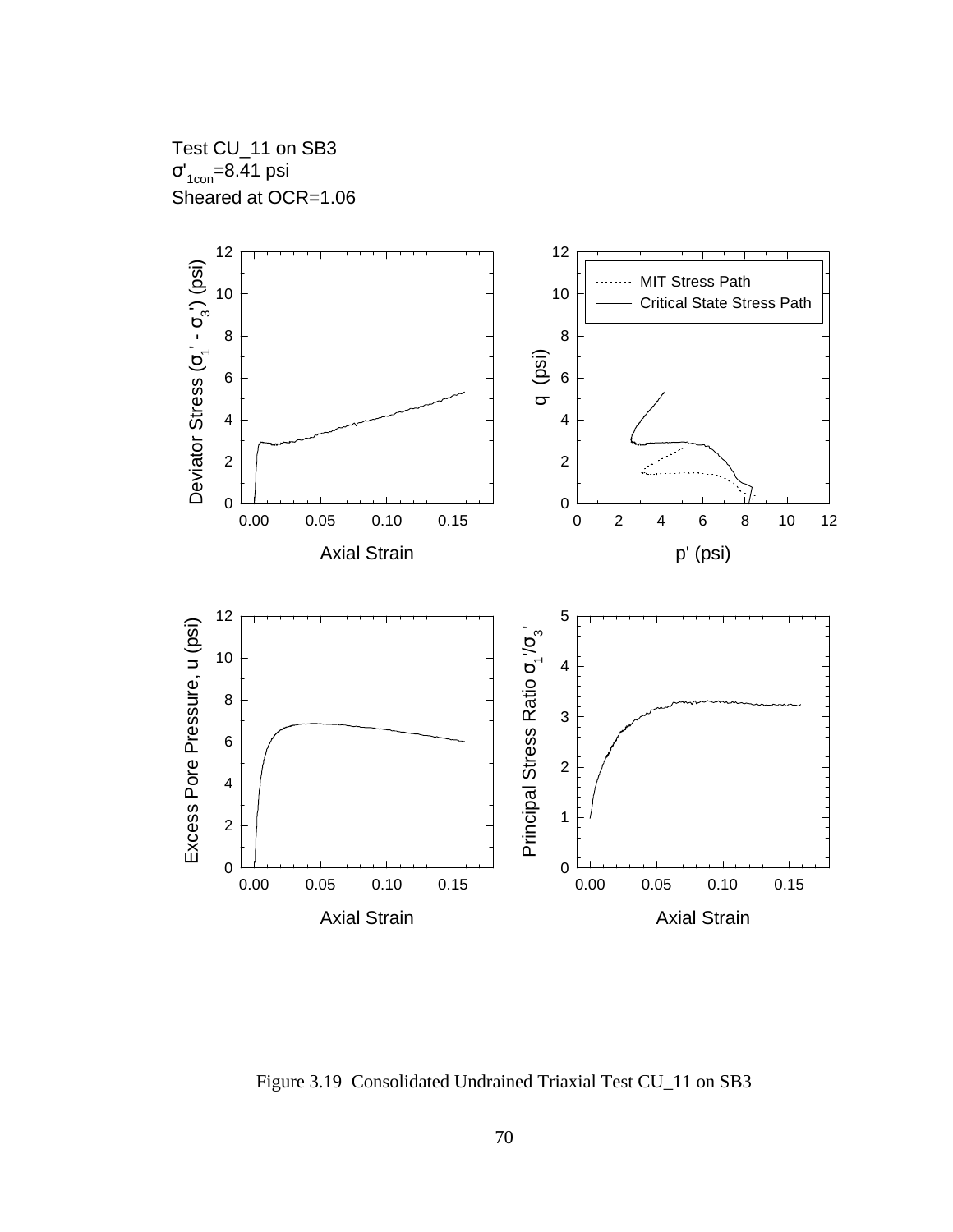Test CU\_13 on SB3 σ'<sub>1con</sub>= 12.48 psi Sheared at OCR=1.04



Figure 3.20 Consolidated Undrained Triaxial Test CU\_13 on SB3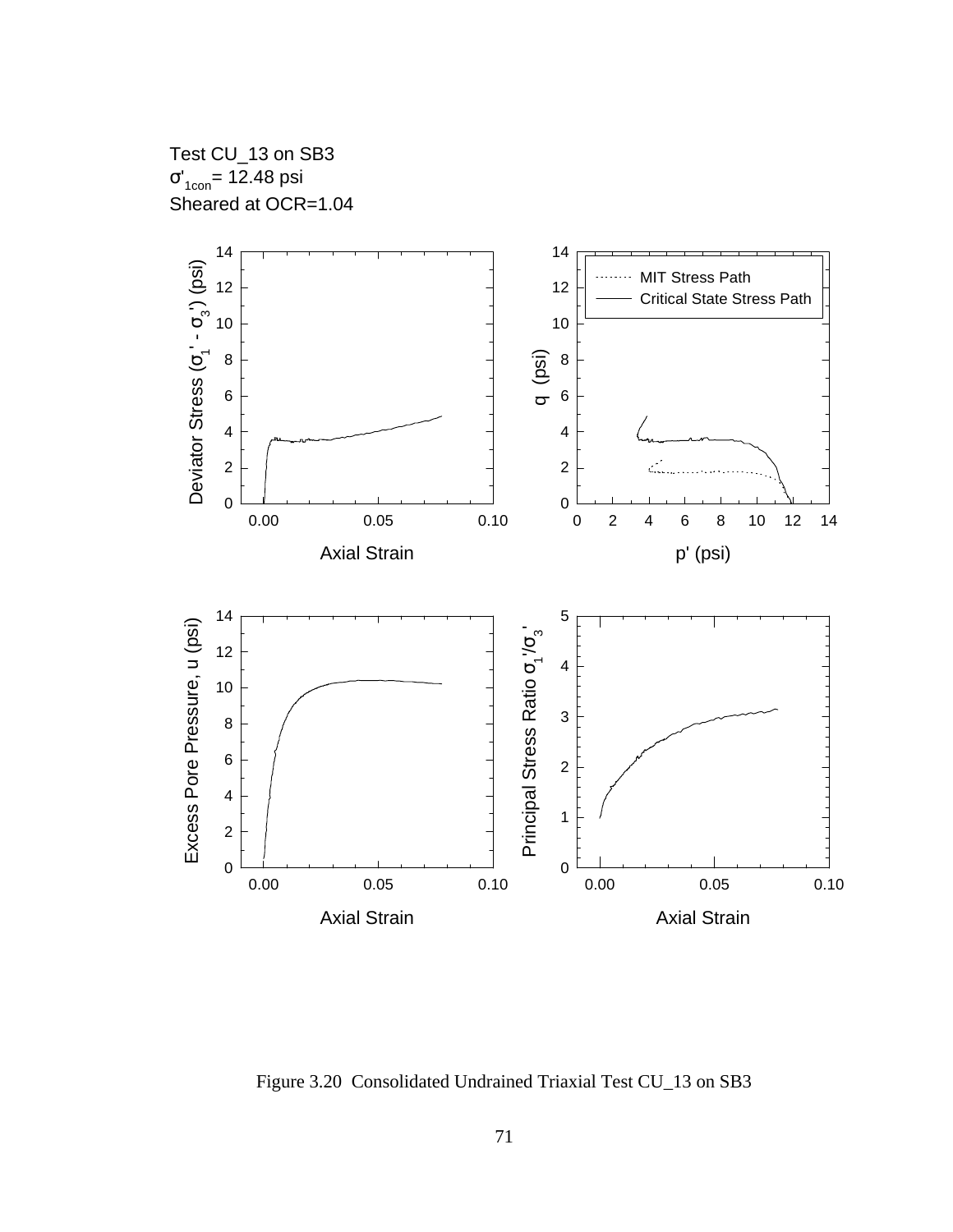Test CU\_14 on SB3 σ'<sub>1con</sub>=20.36 psi Sheared at OCR = 1.00



Figure 3.21 Consolidated Undrained Triaxial Test CU\_14 on SB3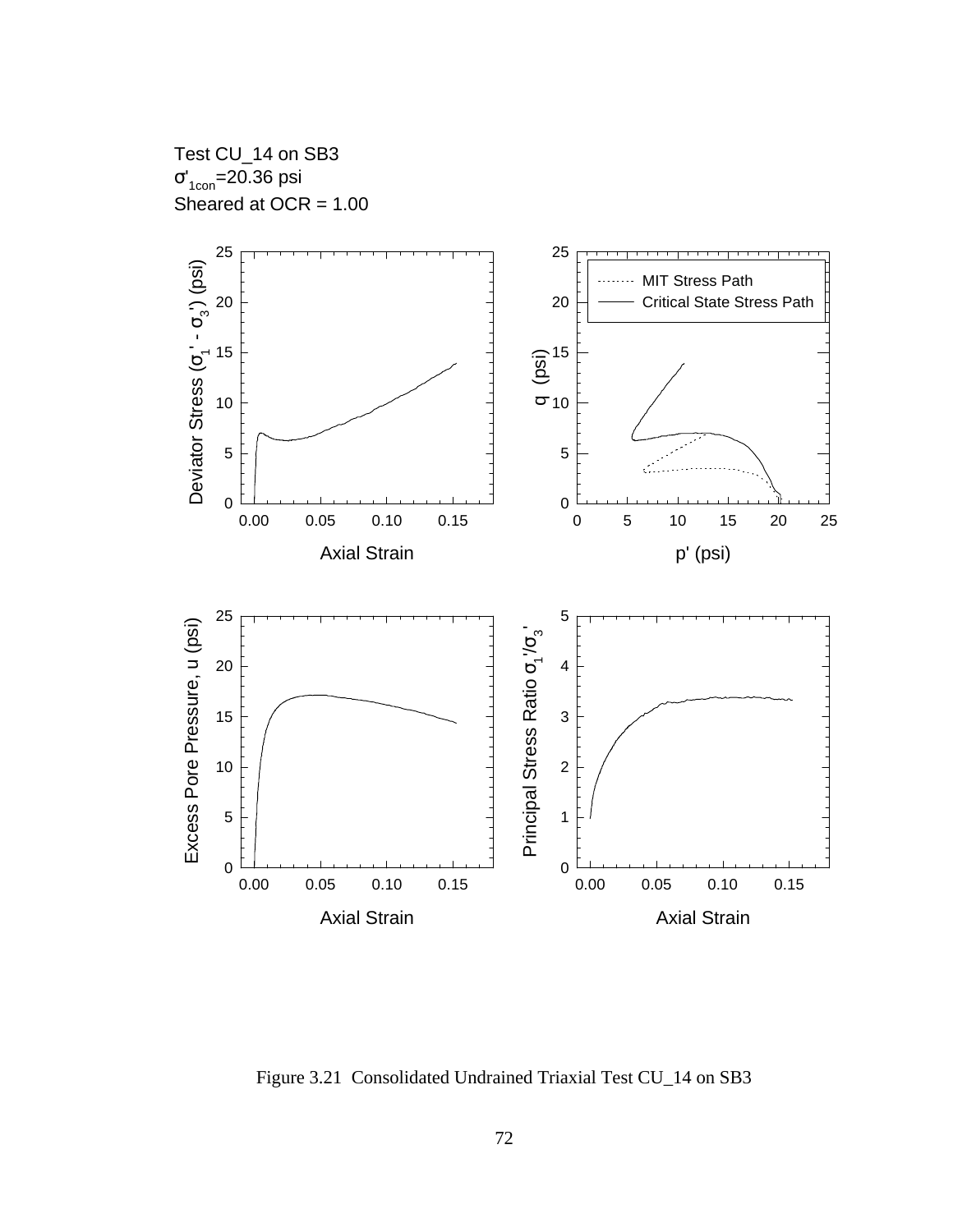

Figure 3.22 Combined Stress Path for  $K_0$  Consolidation Test  $K_0$  2 on SB1 Subsequently Sheared Undrained as Test CU\_15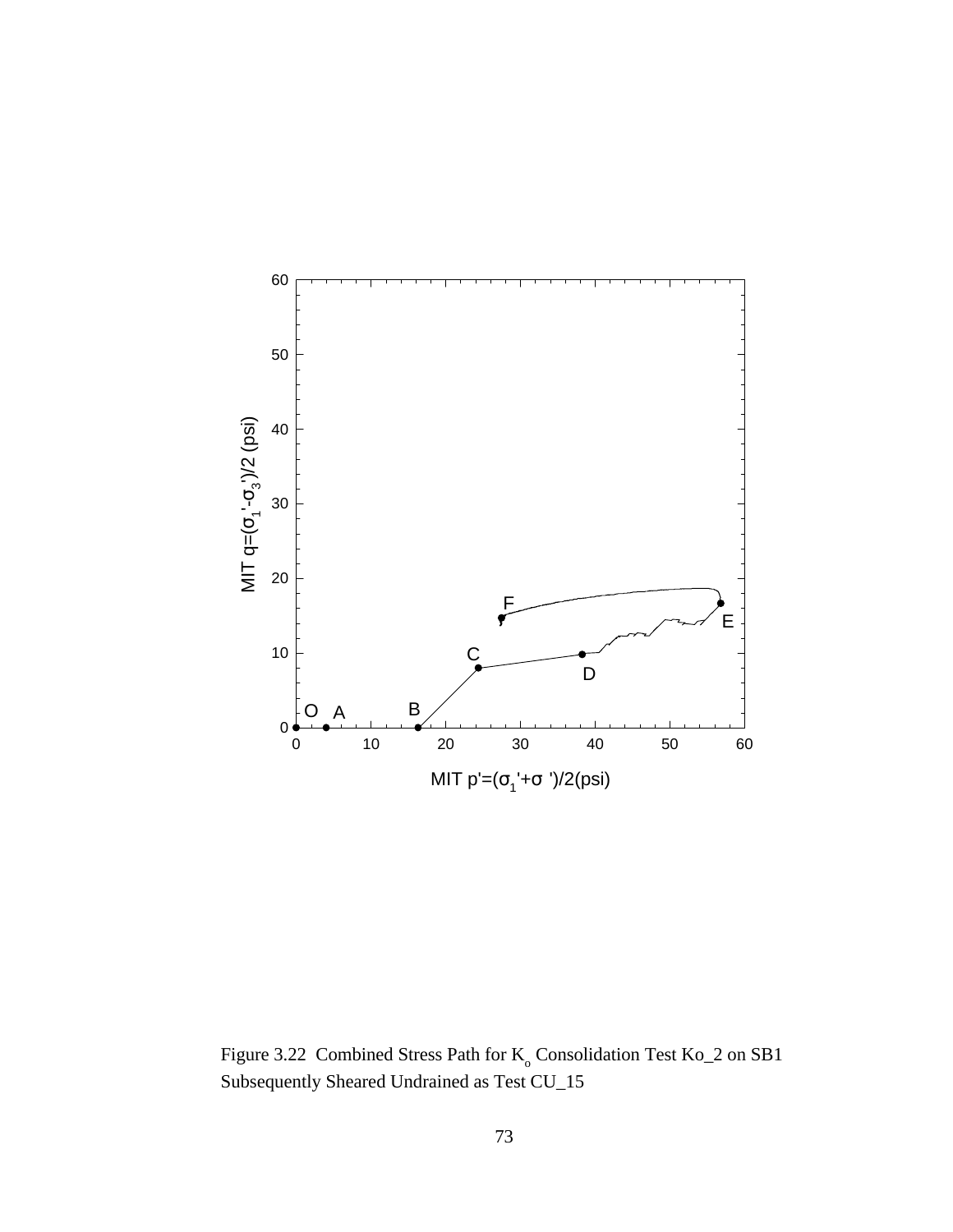

Figure 3.23  $K_0$  Consolidation Test Ko $\_2$  on SB1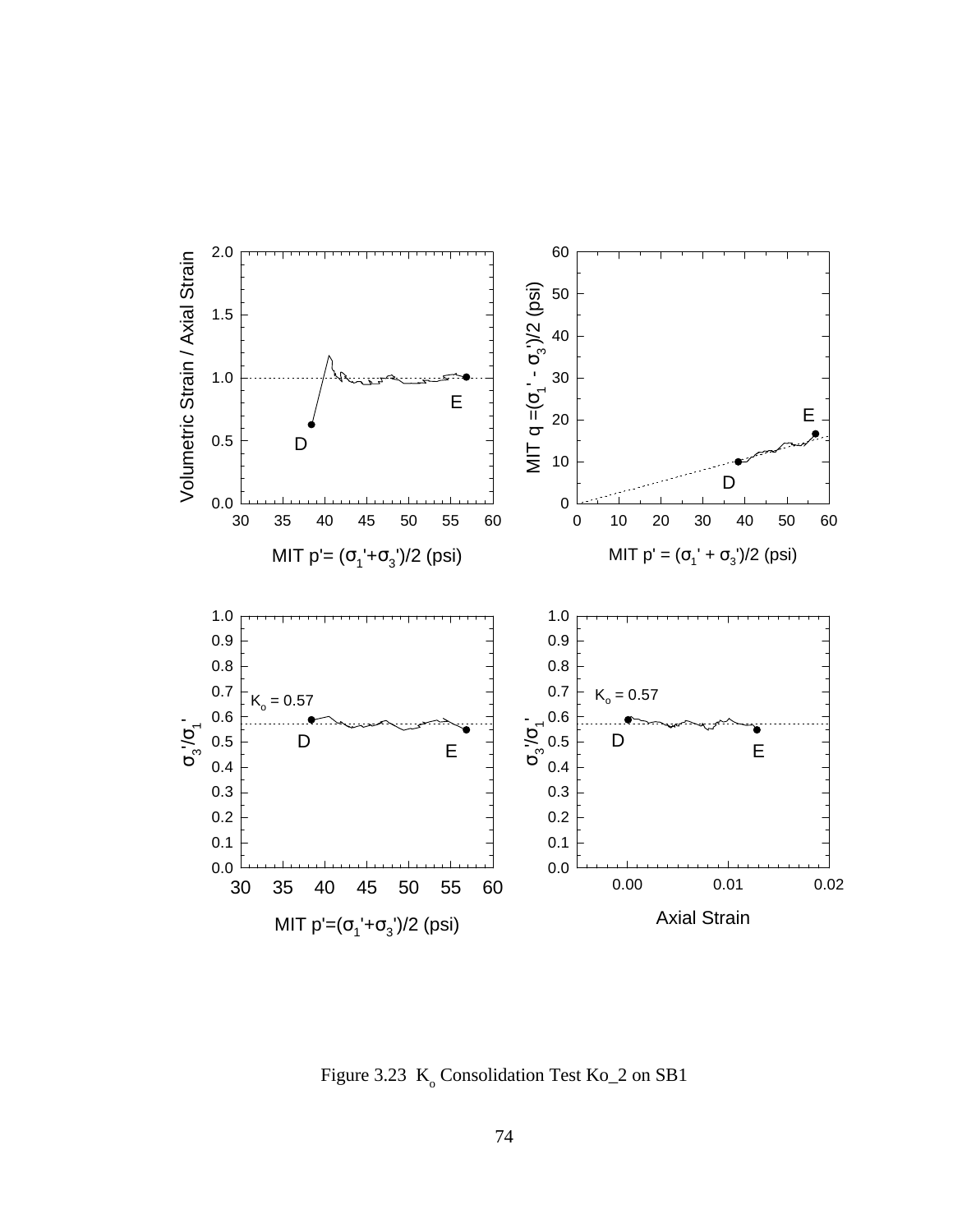Test CU\_15 on SB1 σ'<sub>1con</sub>=73.52 psi, σ'<sub>3con</sub>=40.21psi  $\mathsf{K}_{_\mathrm{O}}$  Consolidated as  $\mathsf{Ko\_2}$  and Sheared at OCR=1.00 as CU\_15



Figure 3.24 K<sub>o</sub> Consolidated Undrained Triaxial Test CU\_15 on SB1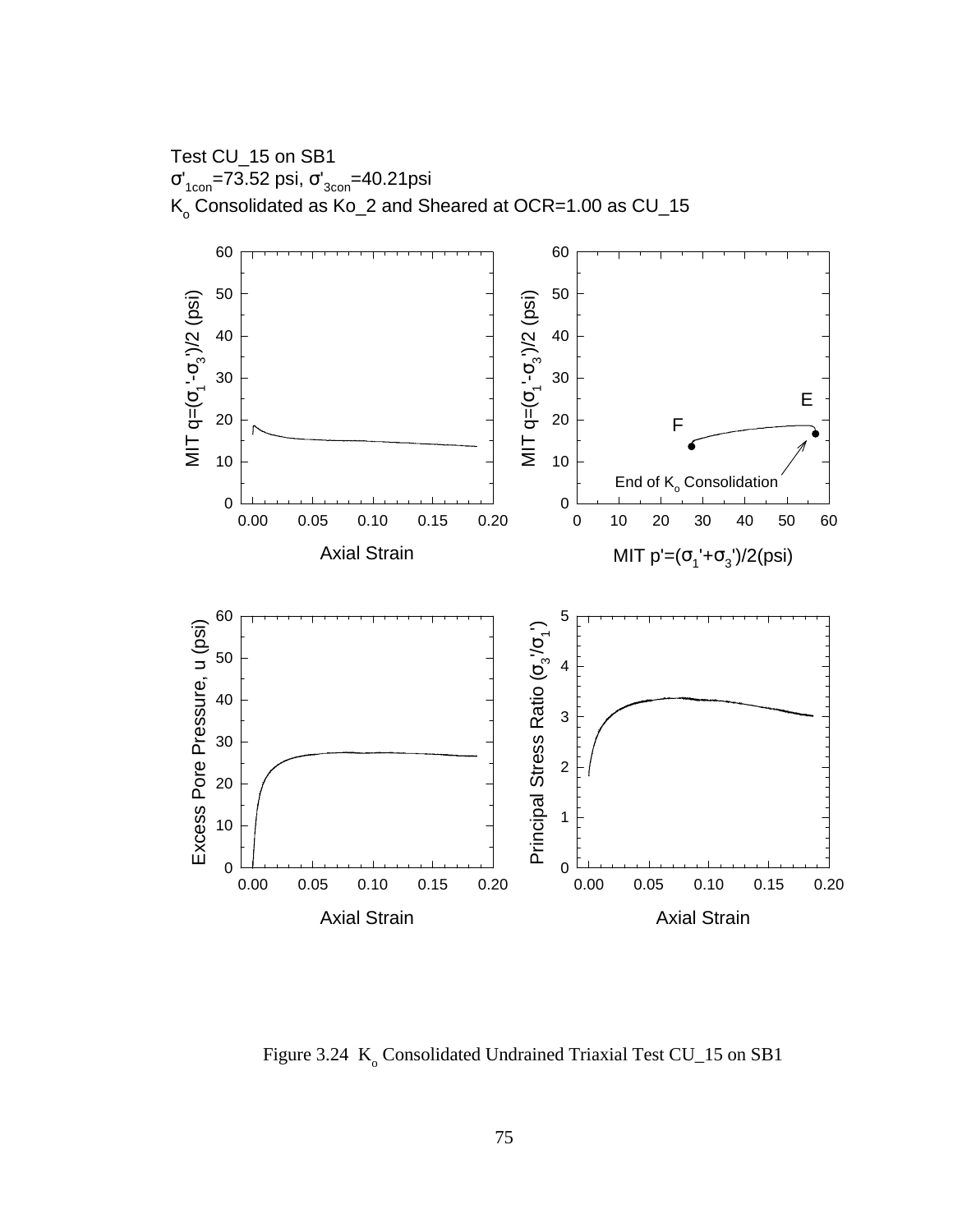

Figure 3.25 Undrained Strength Envelope for SB1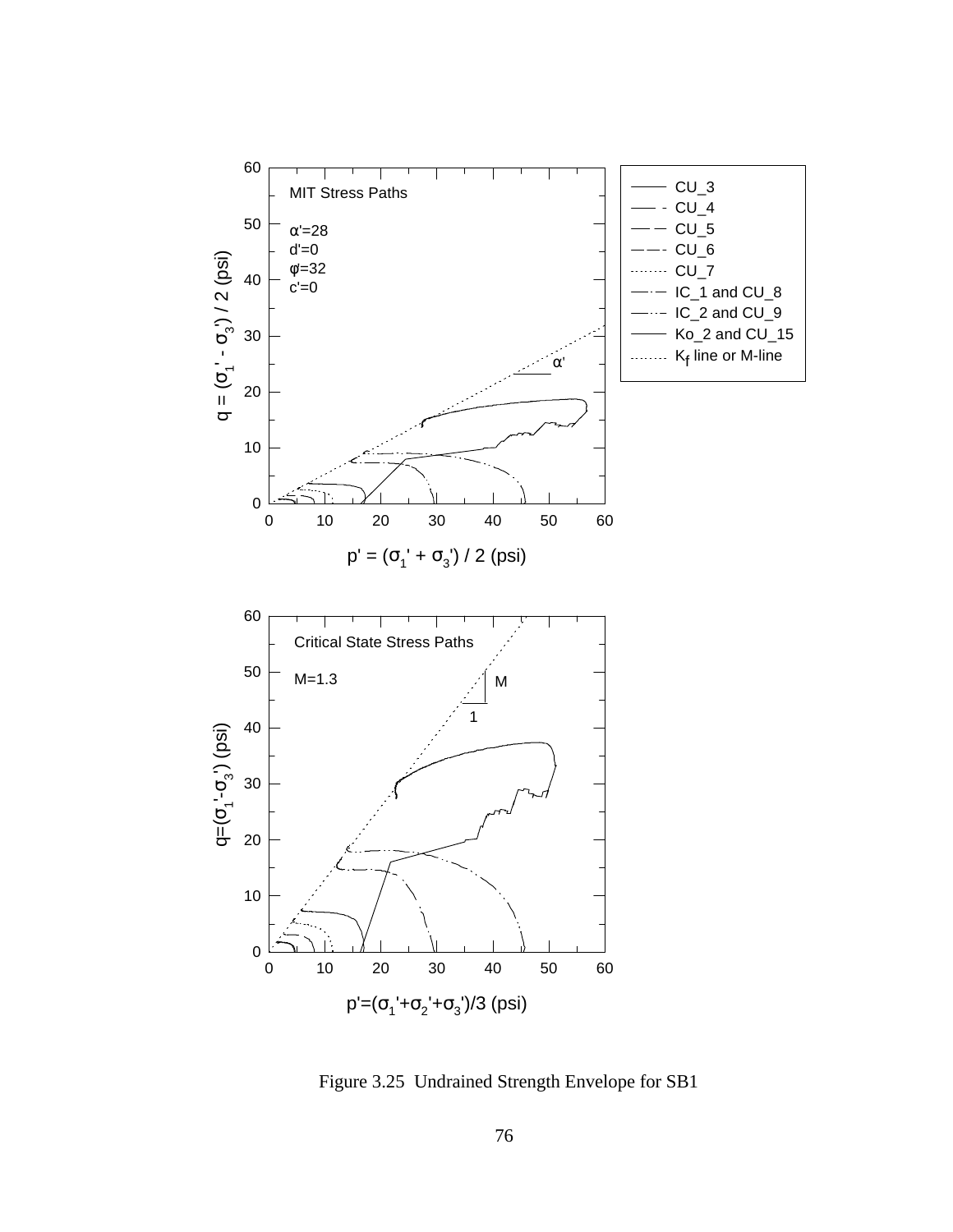

Figure 3.26 Undrained Strength Envelope for SB3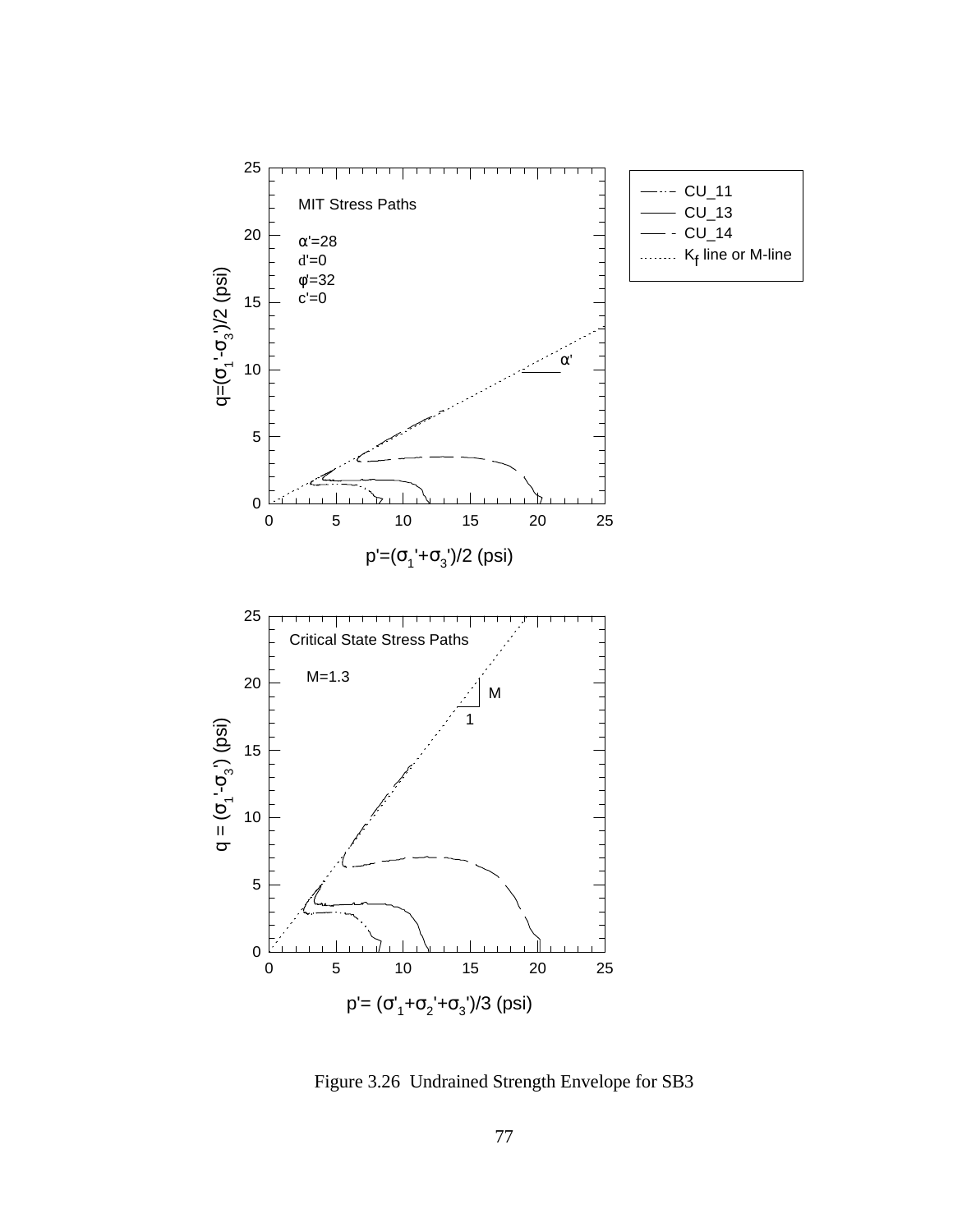

Figure 3.27 Consolidated Drained Triaxial Test CD\_1 on SB1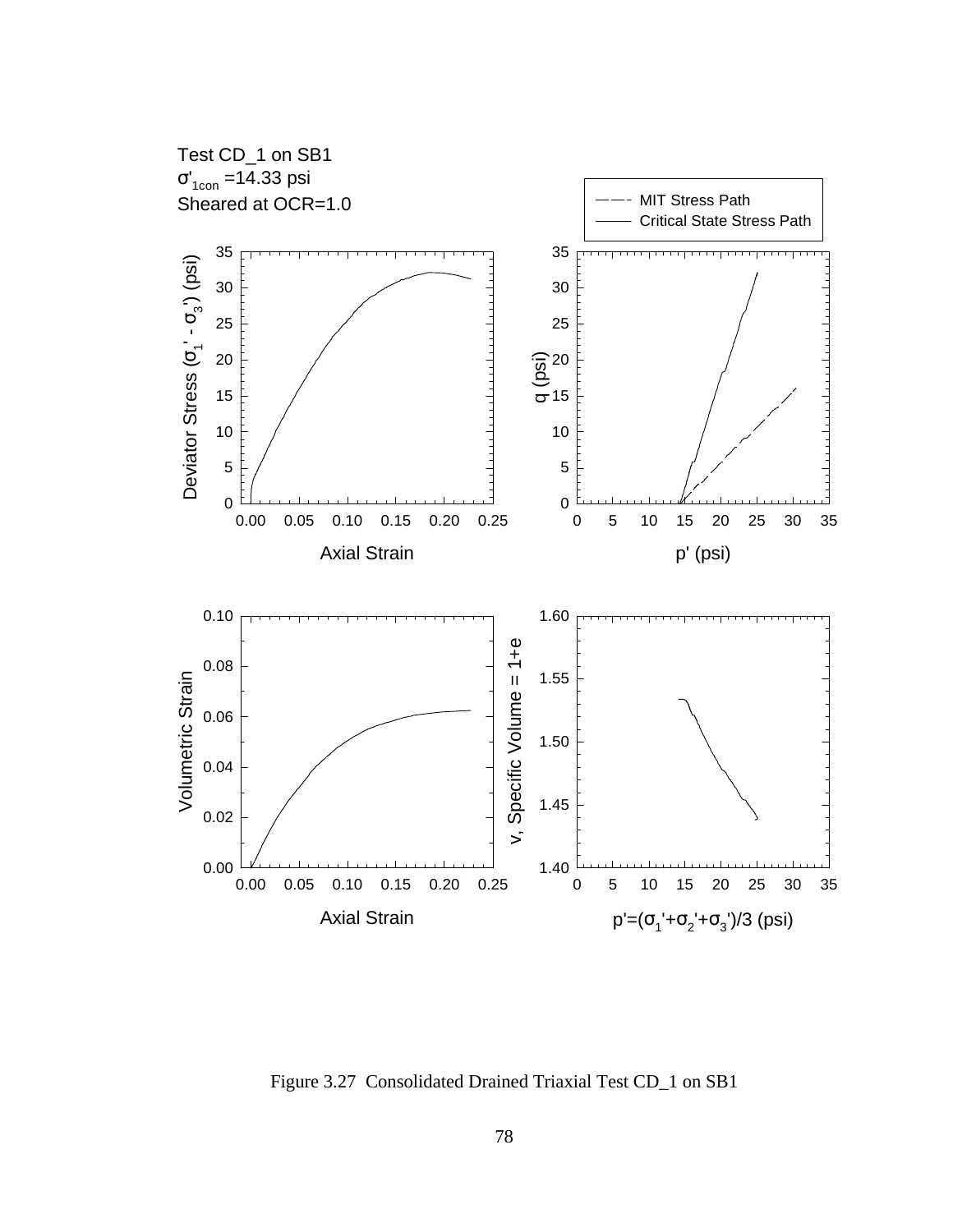

Figure 3.28 Consolidated Drained Triaxial Test CD\_2 on SB1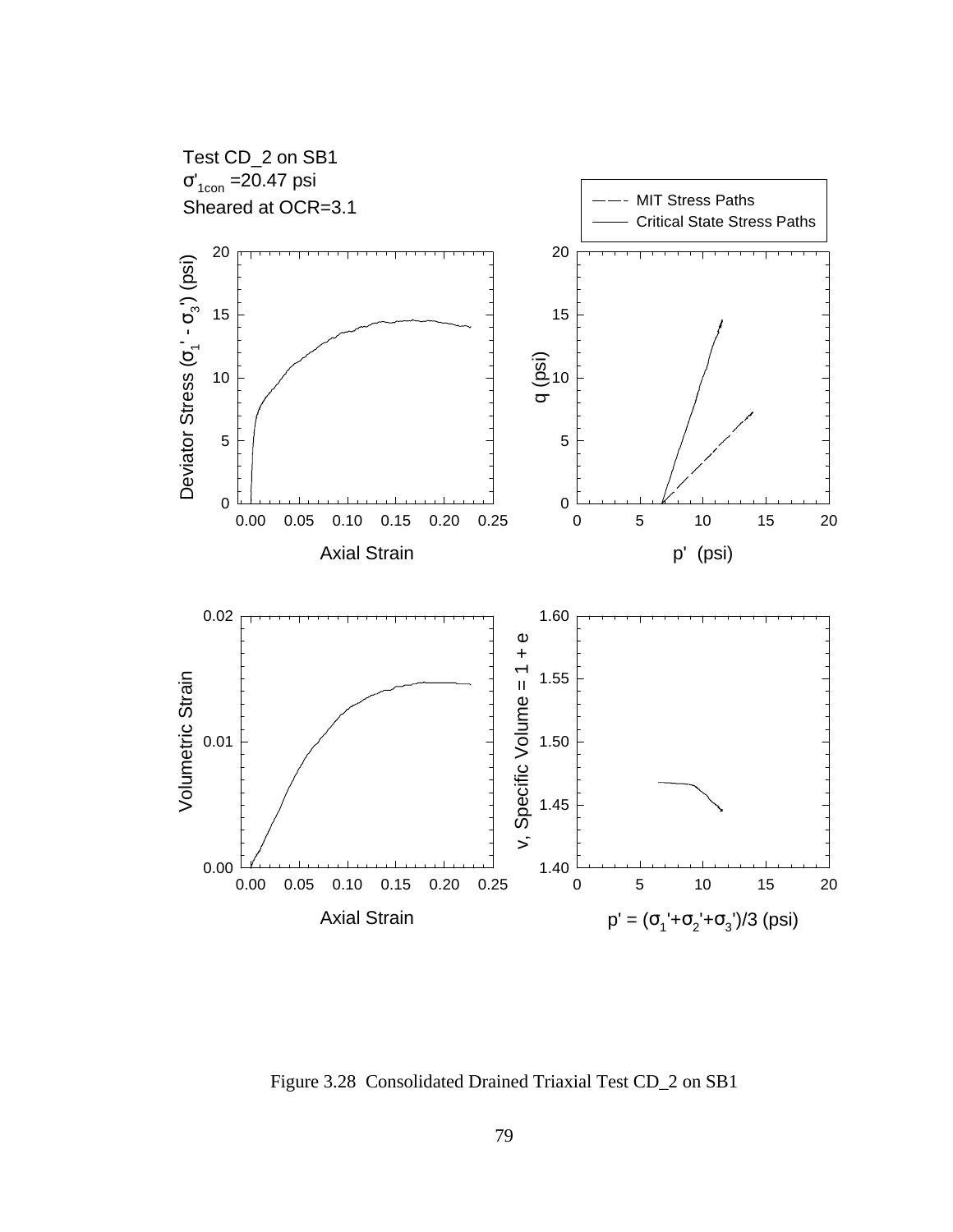

Figure 3.29 Consolidated Drained Triaxial Test CD\_5 on SB1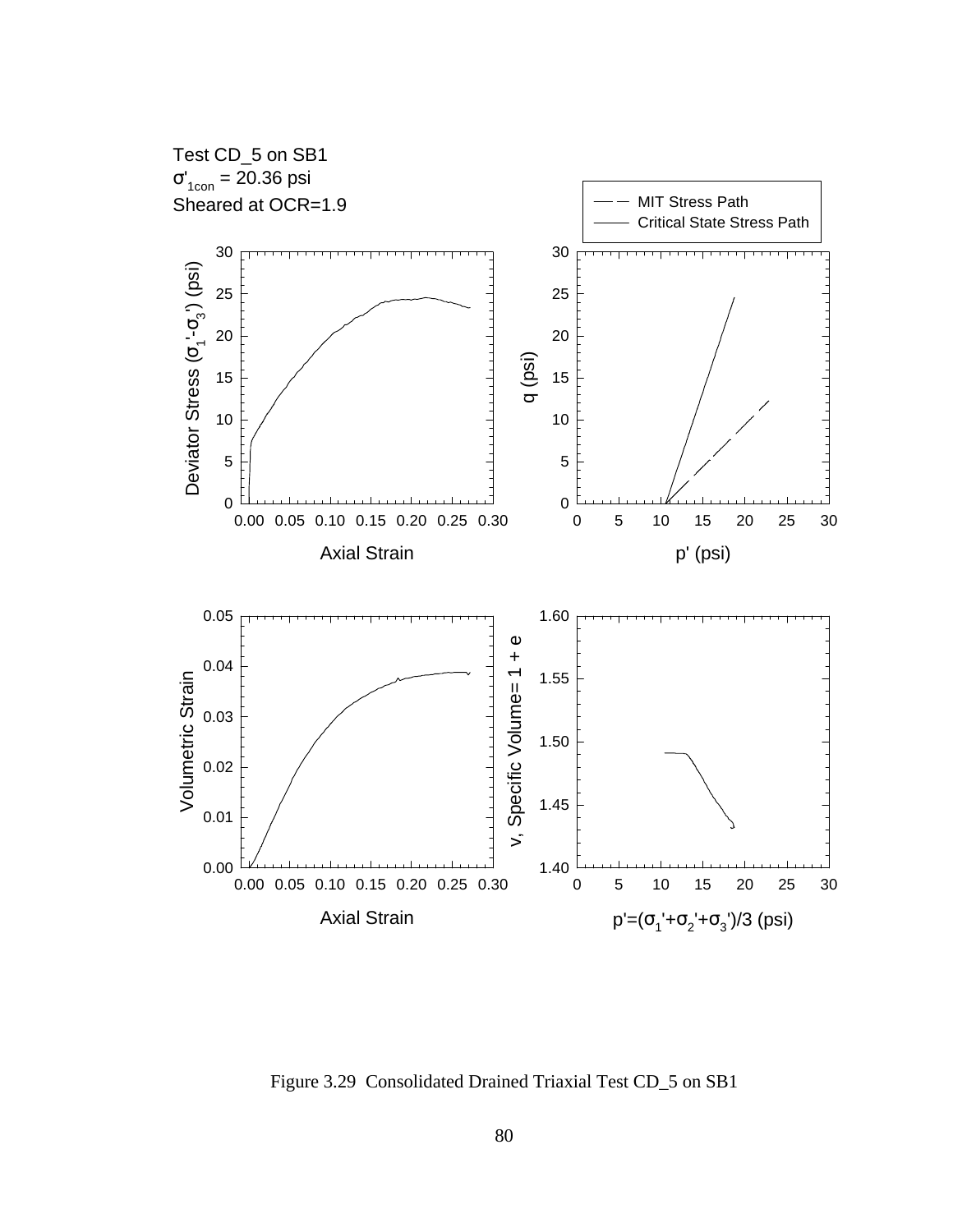

Figure 3.30 Consolidated Drained Triaxial Test CD\_6 on SB1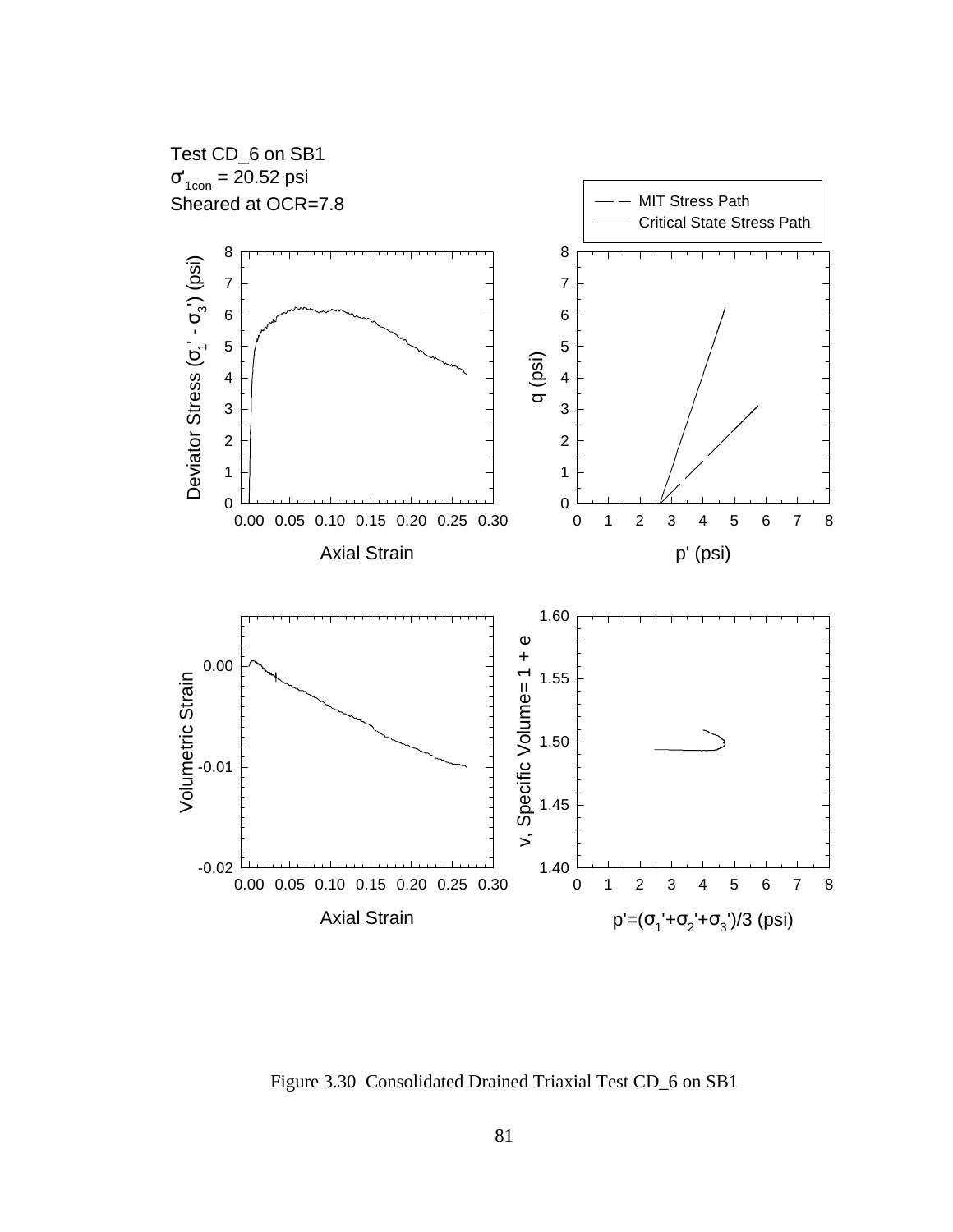

Figure 3.31 Consolidated Drained Triaxial Test CD\_7 on SB1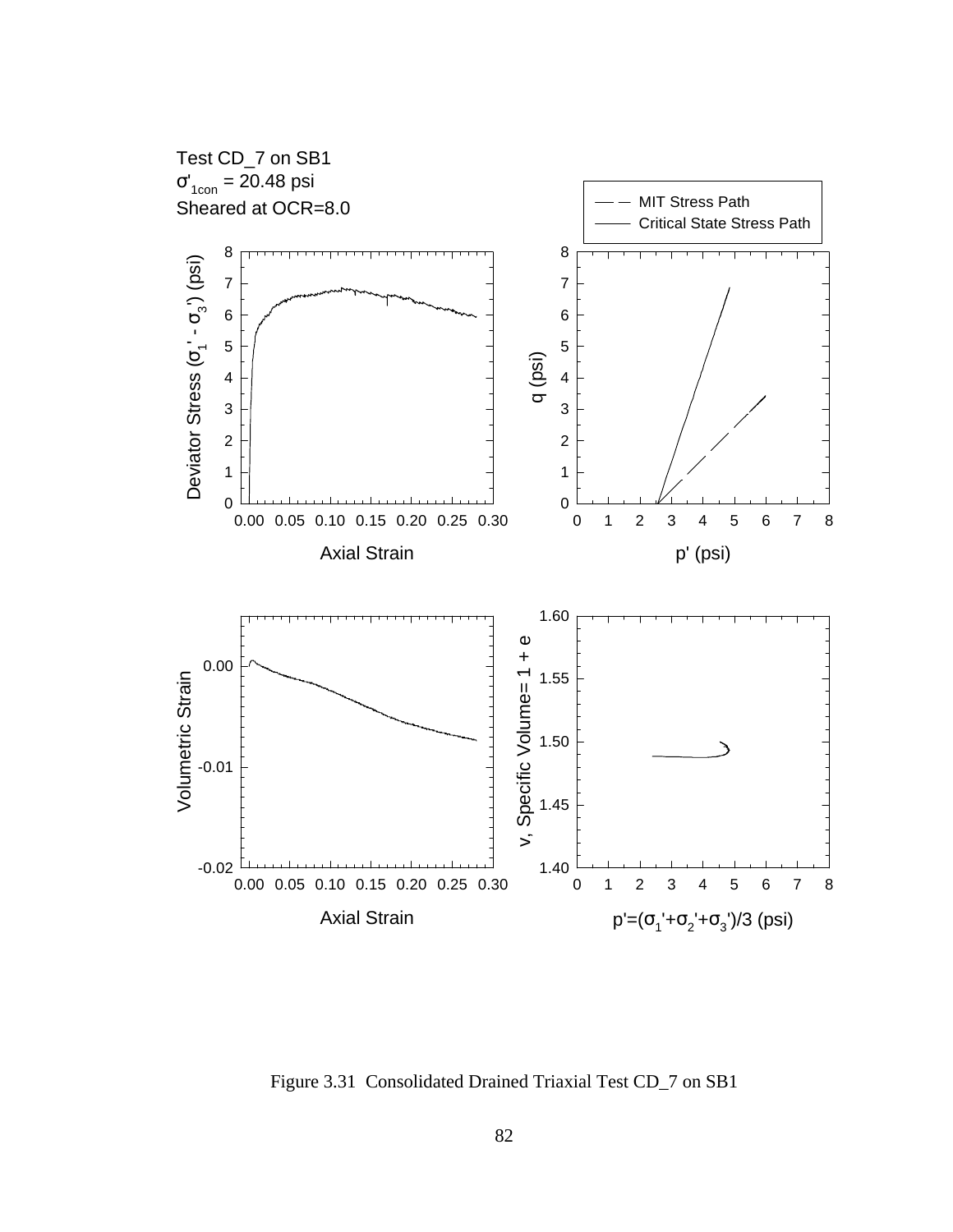

Figure 3.32 Consolidated Drained Triaxial Test CD\_8 on SB1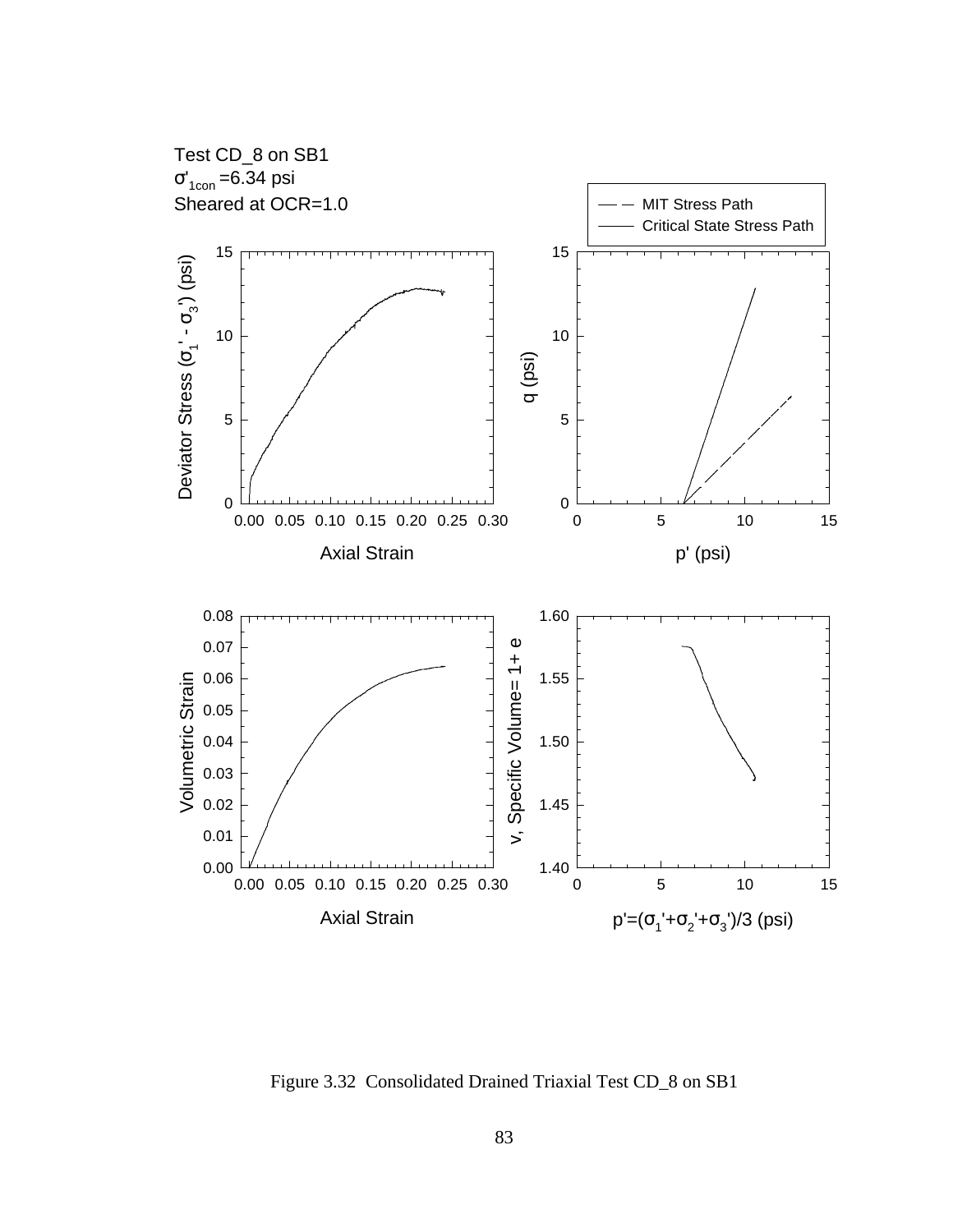

Figure 3.33 Consolidated Drained Triaxial Test CD\_10 on SB1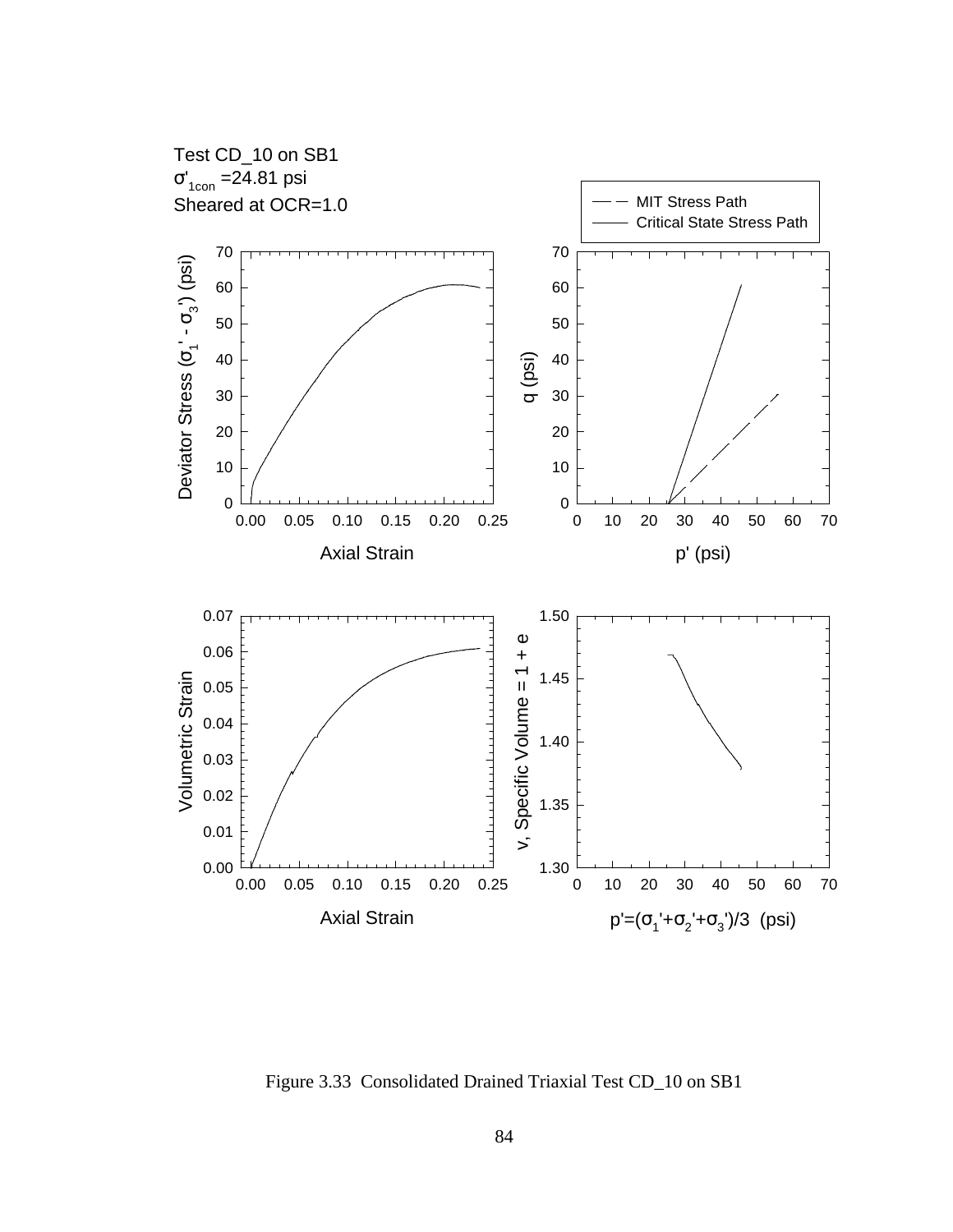

Figure 3.34 Consolidated Drained Triaxial Test CD\_11 on SB3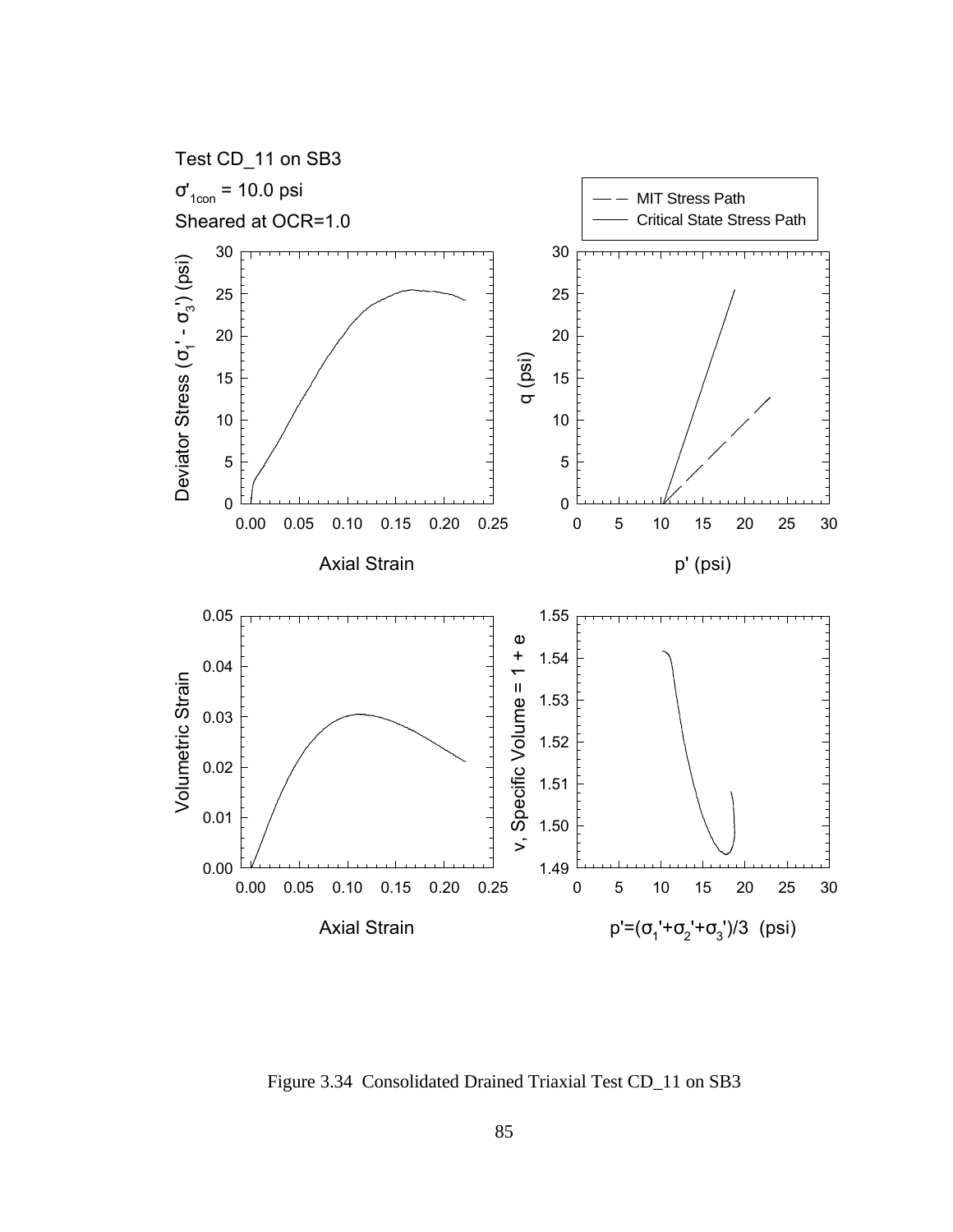

Figure 3.35 Consolidated Drained Triaxial Test CD\_12 on SB3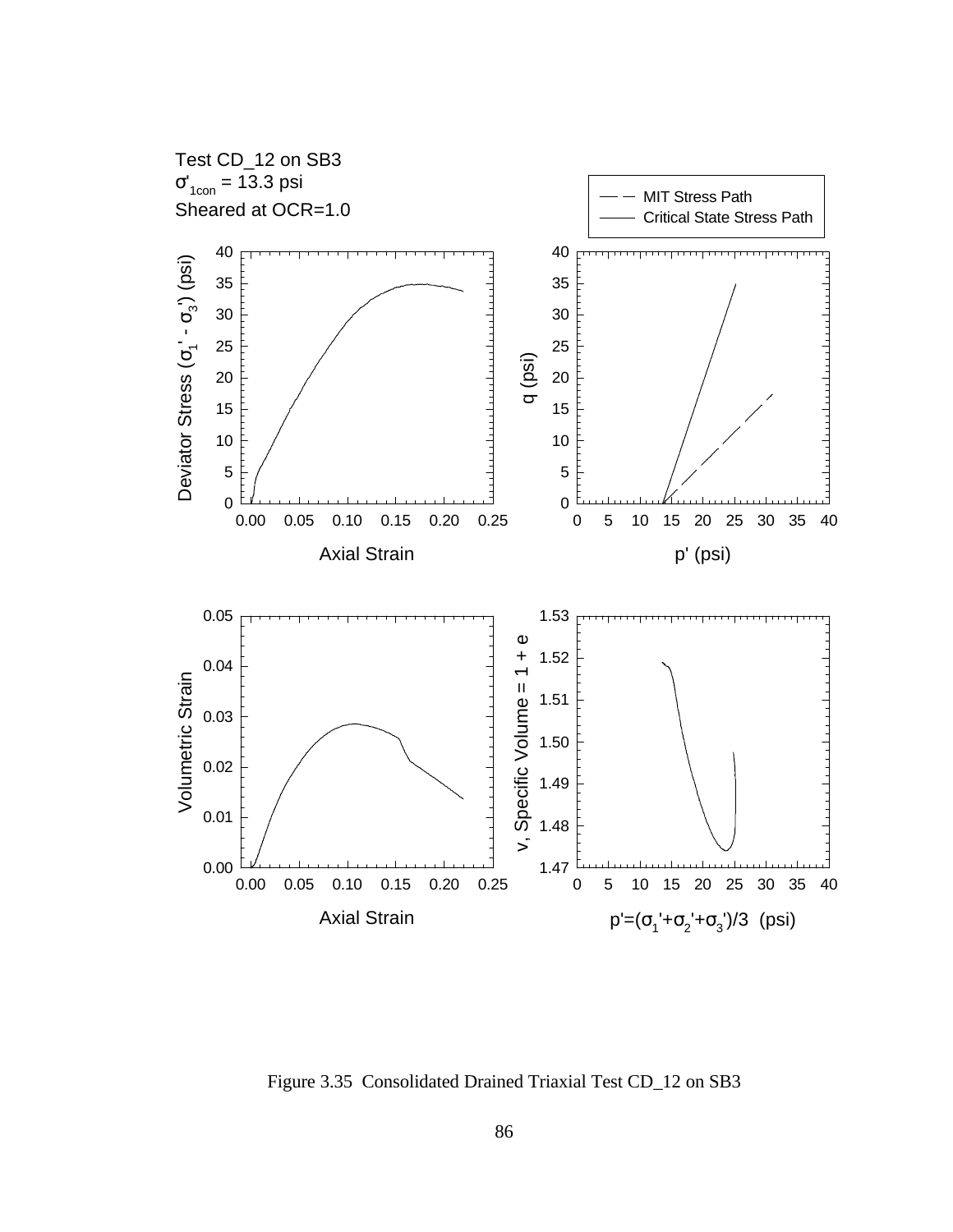

Figure 3.36 Drained Strength Envelope for SB1